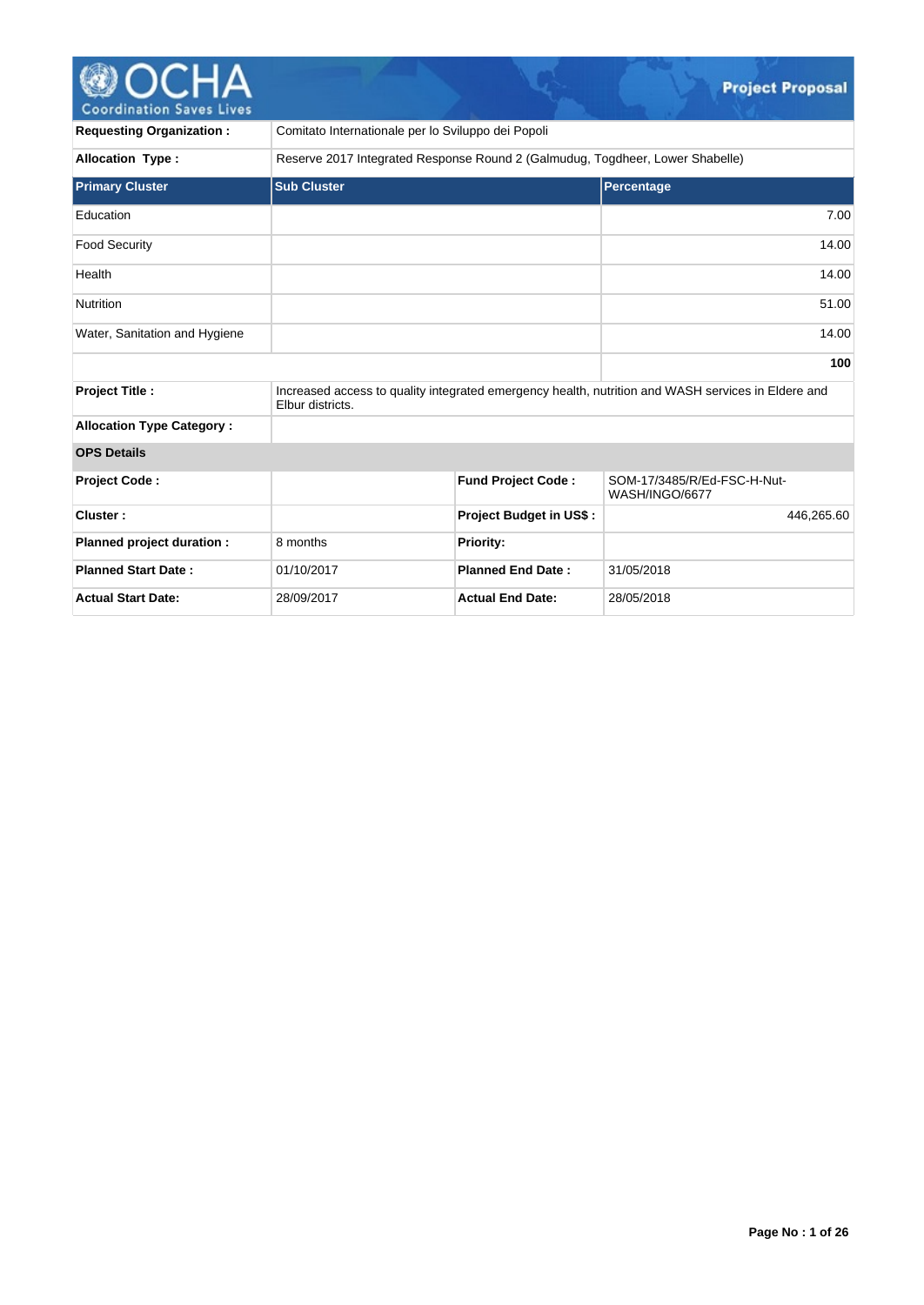| <b>Project Summary:</b><br>child. | An elevated risk of famine persists in parts of Somalia due to severe water scarcity, food consumption<br>gaps, high acute malnutrition and high disease burden.<br>According to FEWS NET publication in July 2017 April to June 2017 Gu rainfall started one to two<br>weeks late in most parts of Somalia. Rainfall performance varied across the country, but was overall<br>below average and erratically distributed. The majority of rainfall was received between late April and<br>early May, making the season much shorter than normal. In central regions, rainfall started late and was<br>consistently below average throughout the season in Galgaduud and northern Mudug. Rainfall totals<br>were relatively higher in Hawd Pastoral livelihood zone of Abudwaq and Dhusamareb and Central<br>(cowpea) Agropastoral livelihood zone of Elder, Elbur, and Harardhere. No rainfall was reported in June.<br>The project thus seeks to detect, treat and prevent morbidity and reduce mortality among drought<br>affected, vulnerable populations with high burden of active Internally displaced persons/Cholera<br>outbreaks and with no access to basic health, Nutrition and WASH services which are not integrated in<br>the districts and integrate these services for efficient service delivery<br>The project will involve the provision of life-saving emergency primary health care, nutrition and WASH<br>services including maternal and child health services through both static and mobile health clinics in<br>drought affected areas, community sensitization and mobilization, The project will open 3 fixed health<br>facilities in Elder that offer integrated health, nutrition, WASH, Education and Food security and 2<br>outreach which will also carry out integrated services while in Elbur the project proposes to open 1 fixed<br>health facility with integrated health, Nutrition, WASH, Education and food security services and 2<br>outreach which will also render integrated Health, Nutrition and WASH services.<br>In nutrition screening and treatment of SAM cases for 16,358 children will be carried both at the health<br>facilities as well as in the community, and 7361 pregnant and lactating given multiple micronutrients. In<br>the community there will be trained CHWs who will be doing malnutrition screening at the community<br>level. Training on integrated management of acute malnutrition will also be done to equip the health and<br>nutrition staff with necessary skills and competency to diagnose and effectively manage malnourished<br>For WASH activities will focus on distribution of hygiene kits to discharged patients from CTC if kits are<br>made available to 6000 persons, Targeted approach and bucket disinfection at the water point instead<br>of the blind/at large well disinfection to 6816 household members, WASH support at CTC level<br>(provision of disinfected water, provision of adapted sanitation infrastructures and related hygiene<br>promotion) and enhancing the capacity of health workers including regional/District rapid response<br>teams for effective emergency responses, and dissemination of health information on the prevention<br>and control of Internally displaced persons/cholera outbreak in the districts.<br>In heath the project will provide primary health care services to 35,170 people in both fixed and outreach<br>strategy, carrying out treatment of minor ailments, routine immunizations and campaigns and training of<br>health workers on treatment and management of AWD/cholera and measles case management since<br>early detection and effective management of measles case reduces case fatality rates.<br>In food security the project will ensure families with children with severe acute Malnutrition (SAM)<br>receive food vouchers to support the family basket after the child is discharged from the therapeutic<br>programme, targeting 511 households (3066 people).<br>In education the project will ensure 230 school going children both boys and girls study in a clean<br>learning environment and are screened for AWD/Cholera and Malnutrition |
|-----------------------------------|----------------------------------------------------------------------------------------------------------------------------------------------------------------------------------------------------------------------------------------------------------------------------------------------------------------------------------------------------------------------------------------------------------------------------------------------------------------------------------------------------------------------------------------------------------------------------------------------------------------------------------------------------------------------------------------------------------------------------------------------------------------------------------------------------------------------------------------------------------------------------------------------------------------------------------------------------------------------------------------------------------------------------------------------------------------------------------------------------------------------------------------------------------------------------------------------------------------------------------------------------------------------------------------------------------------------------------------------------------------------------------------------------------------------------------------------------------------------------------------------------------------------------------------------------------------------------------------------------------------------------------------------------------------------------------------------------------------------------------------------------------------------------------------------------------------------------------------------------------------------------------------------------------------------------------------------------------------------------------------------------------------------------------------------------------------------------------------------------------------------------------------------------------------------------------------------------------------------------------------------------------------------------------------------------------------------------------------------------------------------------------------------------------------------------------------------------------------------------------------------------------------------------------------------------------------------------------------------------------------------------------------------------------------------------------------------------------------------------------------------------------------------------------------------------------------------------------------------------------------------------------------------------------------------------------------------------------------------------------------------------------------------------------------------------------------------------------------------------------------------------------------------------------------------------------------------------------------------------------------------------------------------------------------------------------------------------------------------------------------------------------------------------------------------------------------------------------------------------------------------------------------------------------------------------------------------------------------------------------------------------------------------------------------------------------------------------------------------------------------------------------------------------------------------------------------------------------------------------------------------------------------------------------------------------------------------------------------------------------------------------------------------------------------------------------------------------------------------------------------------------------------------------------------------------------------------------------------------------|
|-----------------------------------|----------------------------------------------------------------------------------------------------------------------------------------------------------------------------------------------------------------------------------------------------------------------------------------------------------------------------------------------------------------------------------------------------------------------------------------------------------------------------------------------------------------------------------------------------------------------------------------------------------------------------------------------------------------------------------------------------------------------------------------------------------------------------------------------------------------------------------------------------------------------------------------------------------------------------------------------------------------------------------------------------------------------------------------------------------------------------------------------------------------------------------------------------------------------------------------------------------------------------------------------------------------------------------------------------------------------------------------------------------------------------------------------------------------------------------------------------------------------------------------------------------------------------------------------------------------------------------------------------------------------------------------------------------------------------------------------------------------------------------------------------------------------------------------------------------------------------------------------------------------------------------------------------------------------------------------------------------------------------------------------------------------------------------------------------------------------------------------------------------------------------------------------------------------------------------------------------------------------------------------------------------------------------------------------------------------------------------------------------------------------------------------------------------------------------------------------------------------------------------------------------------------------------------------------------------------------------------------------------------------------------------------------------------------------------------------------------------------------------------------------------------------------------------------------------------------------------------------------------------------------------------------------------------------------------------------------------------------------------------------------------------------------------------------------------------------------------------------------------------------------------------------------------------------------------------------------------------------------------------------------------------------------------------------------------------------------------------------------------------------------------------------------------------------------------------------------------------------------------------------------------------------------------------------------------------------------------------------------------------------------------------------------------------------------------------------------------------------------------------------------------------------------------------------------------------------------------------------------------------------------------------------------------------------------------------------------------------------------------------------------------------------------------------------------------------------------------------------------------------------------------------------------------------------------------------------------------------------------------|

**Direct beneficiaries :**

| <b>Men</b>                                | <b>Women</b> |            | <b>Boys</b>  | <b>Girls</b> |              | <b>Total</b> |  |
|-------------------------------------------|--------------|------------|--------------|--------------|--------------|--------------|--|
| 16                                        |              | 26,017     | 8,179        |              | 8,179        | 42,391       |  |
| <b>Other Beneficiaries:</b>               |              |            |              |              |              |              |  |
| Beneficiary name                          |              | <b>Men</b> | <b>Women</b> | <b>Boys</b>  | <b>Girls</b> | <b>Total</b> |  |
| Children under 5                          |              |            | 0<br>0       | 8,179        | 8,179        | 16,358       |  |
| Pregnant and Lactating Women              |              |            | 0<br>7,163   | 0            | $\mathbf 0$  | 7,163        |  |
| Women of Child-Bearing Age                |              |            | 0<br>18,812  | 0            | $\Omega$     | 18,812       |  |
| Staff (own or partner staff, authorities) |              |            | 16<br>42     | 0            | $\mathbf 0$  | 58           |  |
| <b>Indirect Beneficiaries:</b>            |              |            |              |              |              |              |  |
|                                           |              |            |              |              |              |              |  |
| <b>Catchment Population:</b>              |              |            |              |              |              |              |  |
| 81791                                     |              |            |              |              |              |              |  |
| Link with allocation strategy :           |              |            |              |              |              |              |  |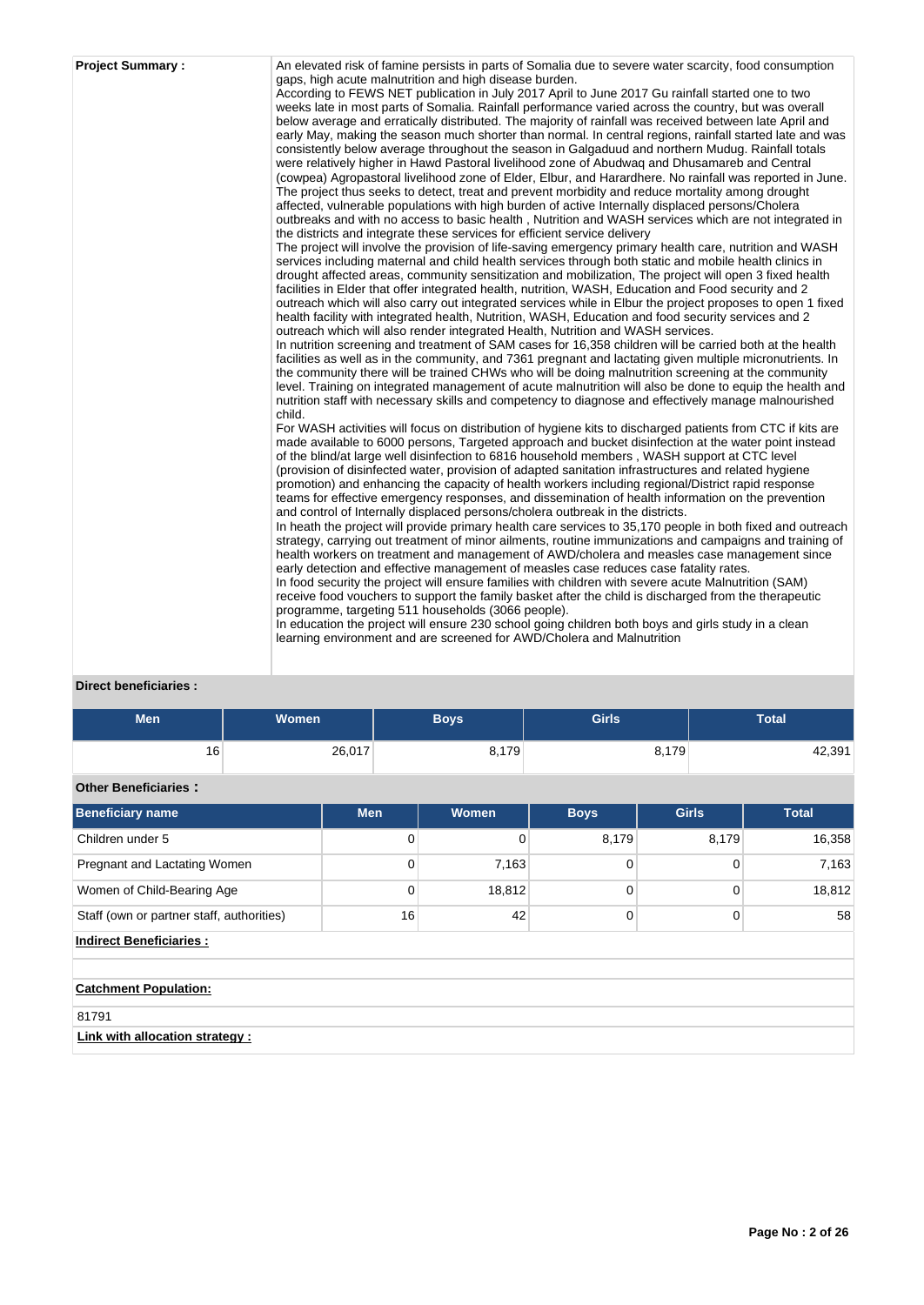An elevated risk of famine persists in parts of Somalia due to severe water scarcity, food consumption gaps, high acute malnutrition and high disease burden.

According to FEWS NET publication in July 2017 April to June 2017 Gu rainfall started one to two weeks late in most parts of Somalia. Rainfall performance varied across the country, but was overall below average and erratically distributed. The majority of rainfall was received between late April and early May, making the season much shorter than normal. In central regions, rainfall started late and was consistently below average throughout the season in Galgaduud and northern Mudug. Rainfall totals were relatively higher in Hawd Pastoral livelihood zone of Abudwaq and Dhusamareb and Central (cowpea) Agropastoral livelihood zone of Elder, Elbur, and Harardhere. No rainfall was reported in June.

The project thus seeks to detect, treat and prevent morbidity and reduce mortality among drought affected, vulnerable populations with high burden of active Internally displaced persons/Cholera outbreaks and with no access to basic health , Nutrition and WASH services which are not integrated in the districts and integrate these services for efficient service delivery

The project will involve the provision of life-saving emergency primary health care, nutrition and WASH services including maternal and child health services through both static and mobile health clinics in drought affected areas, community sensitization and mobilization, Support distribution of hygiene kits to discharged patients from CTC if kits are made available, Targeted approach and bucket disinfection at the water point instead of the blind/at large well disinfection, WASH support at CTC level (provision of disinfected water, provision of adapted sanitation infrastructures and related hygiene promotion) and enhancing the capacity of health workers including regional/District rapid response teams for effective emergency responses, and dissemination of health information on the prevention and control of Internally displaced persons/cholera outbreak in the districts.

# **Sub-Grants to Implementing Partners :**

| <b>Partner Name</b> | <b>Partner Type</b> | <b>Budget in US\$</b> |
|---------------------|---------------------|-----------------------|
|                     |                     |                       |

# **Other funding secured for the same project (to date) :**

| Other Funding Source | <b>Other Funding Amount</b> |
|----------------------|-----------------------------|
|                      |                             |

# **Organization focal point :**

| <b>Name</b>       | <b>Title</b>                                           | <b>Email</b>             | <b>IPhone</b> |
|-------------------|--------------------------------------------------------|--------------------------|---------------|
| Rosaia Ruberto    | <b>Regional Coordinator</b>                            | Ruberto@cisp-nairobi.org | 0723992436    |
| Adan Abdi Ali     | <b>Health &amp; Nutrition Field</b><br>Program Manager | adanabdi@ciso-som.org    | +252617898913 |
| <b>DACKCDOUND</b> |                                                        |                          |               |

# **BACKGROUND**

# **1. Humanitarian context analysis**

An elevated risk of famine persists in parts of Somalia due to severe water scarcity, food consumption gaps, high acute malnutrition and high disease burden. While rainfall in late April and in May has led to seed germination, reduced yields are expected due to early season losses and erratic rainfall.

According to FEWS NET publication in July 2017 April to June 2017 Gu rainfall started one to two weeks late in most parts of Somalia. Rainfall performance varied across the country, but was overall below average and erratically distributed. Most of rainfall was received between late April and early May, making the season much shorter than normal. In central regions, rainfall started late and was consistently below average throughout the season in Galgaduud and northern Mudug. Rainfall totals were relatively higher in Hawd Pastoral livelihood zone of Abudwaq and Dhusamareb and Central (cowpea) Agropastoral livelihood zone of Elder, Elbur, and Harardhere. No rainfall was reported in June.

Approximately 2.5 million people will be in Crisis and 700,000 in Emergency levels of food insecurity as of July.1 Malnutrition rates remain high, with 363,000 children under age 5 acutely malnourished; and prolonged drought and below average Gu rains have led to acute water shortages and consequently an increase in acute watery diarrhoea (AWD)/cholera outbreaks with more than 51,000 cases and 782 deaths reported this year by mid-June. Nearly 10,500 measles cases have been reported since the beginning of the year and nearly half of these are children under age 5.

Displacement continues to feature as a key driver of humanitarian and protection needs with over 739,000 newly displaced since November 2016. The worrying displacement trend is exerting pressure on limited services and family structures, particularly in the urban centres. Similarly, protection violations against women, children, persons with disabilities, the elderly and minority communities is on the increase. The on-going scale up by all clusters has led to 3 million people being reached every month with life-saving assistance, livelihood support and protection services. Among the key priorities include treatment and prevention of AWD/cholera and prevention of measles, improved access to food and safe water, nutritional treatment for malnourished children, protection of vulnerable individuals, including children and women, shelter and non-food support to newly displaced. Further scale-up is, however, required to sustain the operation. Humanitarian situation in Elder and Elbur just like the greater South Central zone of Somalia is affected by the current drought and Gu rainfall was below average and erratic making the agropastoral communities who depend on seasonal rains for small scale farming and water for their livestock at a greater risk than before with the situation anticipated to deteriorate till the end of the year.

#### **2. Needs assessment**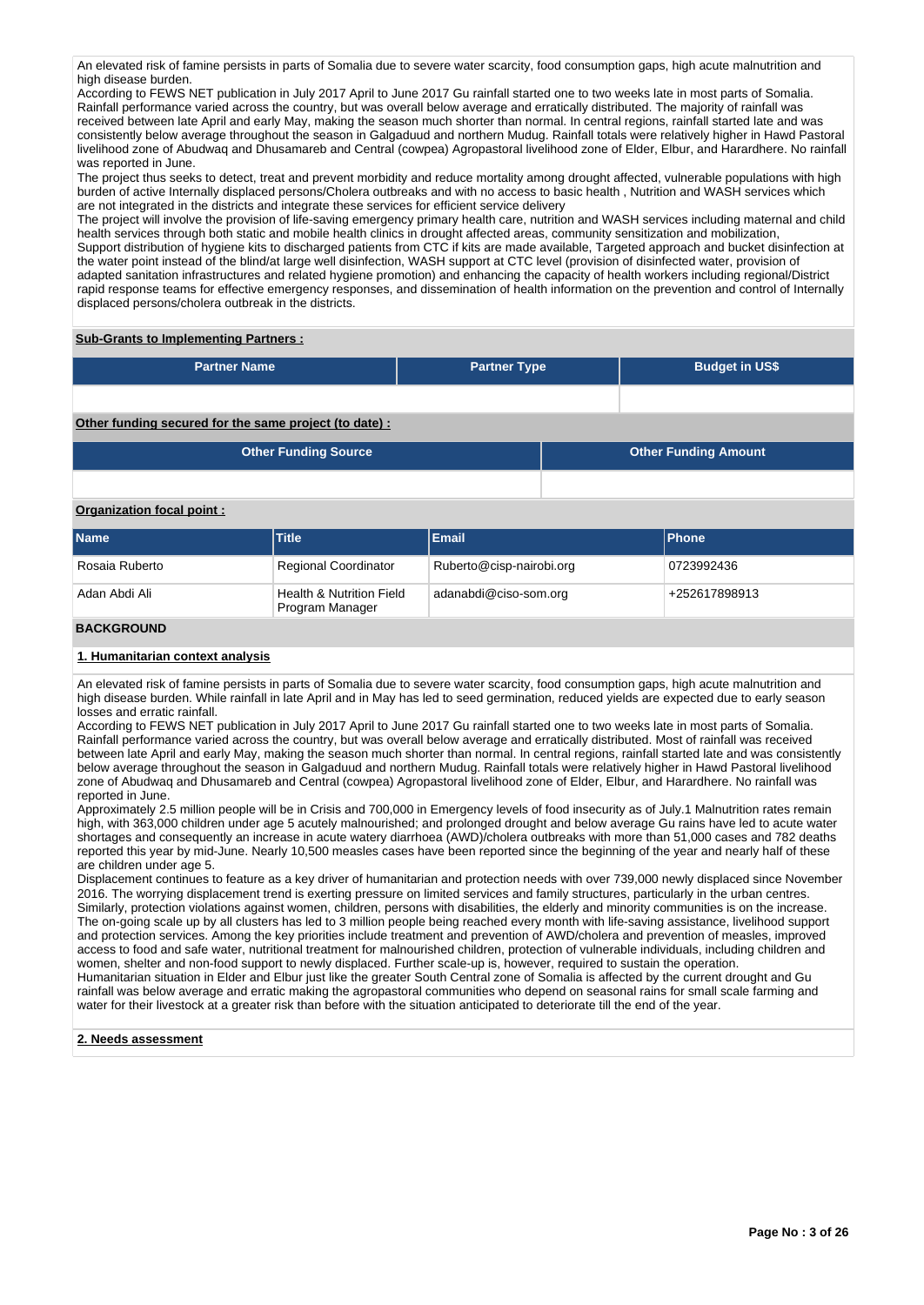• According to recently concluded inter-agency assessment in Galgaduud region which took place on 30th July to 5th August 2017 an estimated 65 per cent of livestock in the region was lost due to severe drought between November 2016 and April 2017. The below normal Gu rains in May and June 2017, were not adequate for pasture. These forced the most of pastoralists to migrate with their remaining livestock and in the assessment report it was recommended Scale up provision of general food distribution and Cash Based Interventions Re-stocking the herd for drought affected people as a medium to Protracted solution

• According to the report 80 per cent of the displaced people live in 56 new IDP settlements and practice open defecation due to the lack of proper sanitation facilities 70 per cent of the new IDP settlements lack water facilities. This forces women to collect water from distant water points thus exposing them to protection risks and there is need to Construct sanitation facilities and water kiosks in the new IDP settlements and provide sanitation tools, hygiene kits and initiate hygiene promotion campaigns

• Due to the increased number of IDPs, the ongoing nutrition and health interventions in Galgaduud region are inadequate as they can only cover the needs of 168,000 internally displaced people. The number of admission cases in the nutrition facilities has doubled and all the newly established IDP settlements lack nutrition and health facilities in addition to the limited nutrition mobile team due to this there is need to scale up nutrition and health interventions including mobile teams and establish integrated health and nutrition centers in the new IDP settlements.

• Elder and Elbur districts in Galgaduud region are among the districts with highest SAM and GAM rates in Somalia with GAM burden of 46,540 and SAM burden of 9,620 and according WHO Polio/EPI weekly updates as of week 31 there are 475 fever and rush cases reported by AFP surveillance teams and referred for further investigations as of 6th August 2017 and 13 cases of AFP were reported in Galgaduud region as of week 31 this is a clear indication of the worrying health and nutrition status in Galgaduud regions.

• Eldere District is situated in the Galgaduud region of Somalia. The population is currently served by Eldere hospital, Wah-weyn health unit, Elder Town MCH, Hul-aduur Village MCH and Osweyne Village MCH. In the last one month alone 1833 under 5 children benefited from emergency live saving health intervention in the above-mentioned health facility in Elder district with 267 of them treated for acute watery diarrhea and 204 under 1 children were immunized against measles while 2339 over 5 years also received emergency health interventions. CISP wishes to integrate nutrition and WASH into the existing health interventions and expand the same to far flung locations in Elder and across the border to Elbur district where there is no any lifesaving intervention currently ongoing this attributed to the unstable nature of the security situation in Elbur which kept on changing hands between the militants and the AMISOM forces in the recent years.

# **3. Description Of Beneficiaries**

The project will target women of child bearing age (WCBA) and children below 5 years of age in Eldere and Elbur Districts. This will encompass the host community and Internally displaced persons that are vulnerable. 18812 women of child bearing age receive access to quality RMNCH Services, nutritional support services and clean and safe water and 16,358 children under-5 have access to essential primary health, nutrition and basic WASH Services to reduce morbidity and mortality from main childhood illnesses, including malaria, pneumonia, diarrhea and measles as well as provide treatment for uncomplicated SAM cases and support implementation of community hygiene Promotion for AWD/Cholera Prevention .

# **4. Grant Request Justification**

There is increased morbidity and mortality among Internally displaced persons and host population living within Eldere and Elbur Districts. This has been majorly due to poor public health infrastructure, socio-cultural barriers to access of health services, insecurity and drought. The populace is affected by severe drought due to failure of three consecutive rains in the districts, rapidly deteriorating food security situation, increase in malnutrition and morbidity, acute water shortages leading to an increased incidence of acute watery diarrhea (AWD)/cholera outbreaks among other social problems. The situation has continued to worsen due to the failure of three consecutive rainy seasons during 2015-2016, followed by a prolonged dry season Hagaa (July-September 2016) and significantly below-average Deyr rainfall (October-December 2016).

To avert the worsening health and nutrition situation, CISP will offer life-saving emergency primary health services including maternal, neonatal and child health and nutritional support through both static and mobile health clinics in drought affected areas; scale up disease outbreak surveillance system for early cases detection and timely responses; accelerate response to epidemics and communicable diseases outbreaks by conducting rapid assessments, joint field monitoring and supervision, regional and state health cluster coordination meetings; enhance the capacity of health workers including regional rapid response teams for effective emergency responses and disseminate health and hygiene information on the prevention and control of AWD/cholera outbreak.

CISP will offer life-saving integrated emergency health, nutrition and WASH interventions in Bargaan and Jacar in Elbur district and Barkad Shadoor and Barkad SH. Abdullahi Elder and integrate nutrition and WASH into the existing health in Osweyn, Hula-Duur, Elder MCH and Wahweyn in Elder district.

#### **5. Complementarity**

CISP has progressively created a good working relationship with population and authorities in Eldere and has contributed to the built health capacities and systems. The project will build up on system and capacities build in the previous project and will leverage on the good relationship build with the authorities and the community. CISP will endeavor to integration service delivery while coordinating and collaborate with other partners in the area to avoid overlapping and duplication of activities. CISP has a good relationship with the MoH and will endeavor to complement the government efforts while strengthening their capacity to manage and offer quality nutrition services to the population.

CISP started its contribution in these districts in 1995, establishing and supporting secondary and primary health services and strengthening local capacities at communities and the capacities of local communities and health authorities that are the main partners in the implementation of CISP's projects in Somalia. CISP, through UNICEF funds, has been supporting 4 MCHs in Eldere District ensuring the minimum package of health activities, provision of kits and cold chain maintenance. This will be a major strength for CISP in continuing with service delivery in the districts and extend the same to Elbur.

## **LOGICAL FRAMEWORK**

## **Overall project objective**

Provision of high quality high impact integrated lifesaving health/WASH/Nutrition services to vulnerable and most affected communities in rural areas and villages of Somalia.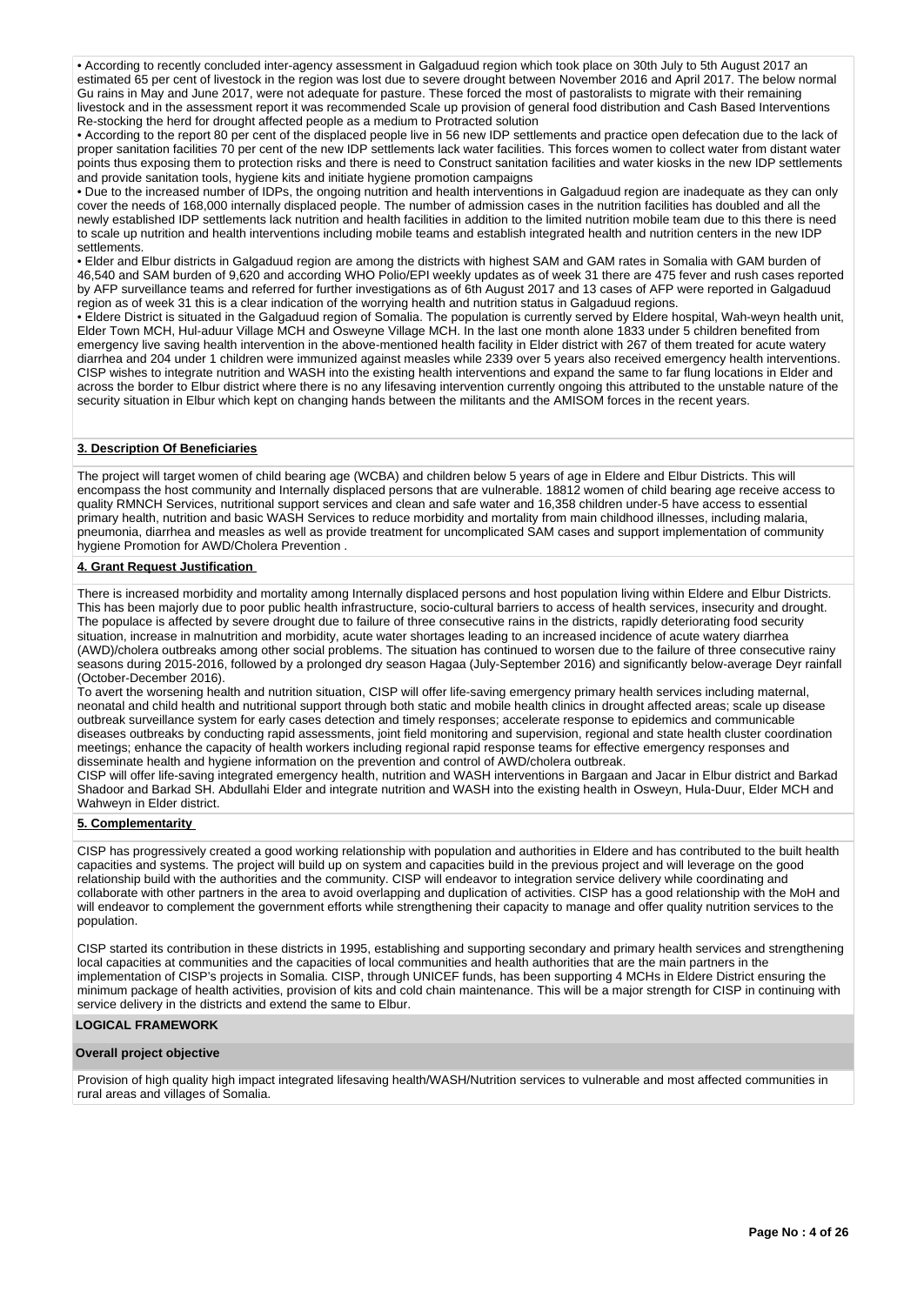| Education                      |                                                                                                                                                                                           |                                                                                                                                                                                                     |            |                                |                                 |               |  |
|--------------------------------|-------------------------------------------------------------------------------------------------------------------------------------------------------------------------------------------|-----------------------------------------------------------------------------------------------------------------------------------------------------------------------------------------------------|------------|--------------------------------|---------------------------------|---------------|--|
|                                | <b>Cluster objectives</b>                                                                                                                                                                 | <b>Strategic Response Plan (SRP) objectives</b>                                                                                                                                                     |            |                                | <b>Percentage of activities</b> |               |  |
|                                | Ensure emergency and crisis-affected<br>children and youth have access to safe and<br>protective learning environments that<br>encourage retention and increased enrolment                | 2017-SO3: Reinforce gender sensitive<br>protection of the displaced and other<br>vulnerable groups at risk                                                                                          |            |                                |                                 | 100           |  |
|                                | AWD/Cholera and malnutrition in schools                                                                                                                                                   | <b>Contribution to Cluster/Sector Objectives:</b> To improve access to safe learning environment and screening of school going children for                                                         |            |                                |                                 |               |  |
| <b>Outcome 1</b>               |                                                                                                                                                                                           |                                                                                                                                                                                                     |            |                                |                                 |               |  |
|                                |                                                                                                                                                                                           | Improved access to clean and safe learning environment to 230 school going girls and boys in Elder and Elbur districts.                                                                             |            |                                |                                 |               |  |
| Output 1.1                     |                                                                                                                                                                                           |                                                                                                                                                                                                     |            |                                |                                 |               |  |
| <b>Description</b>             |                                                                                                                                                                                           |                                                                                                                                                                                                     |            |                                |                                 |               |  |
|                                |                                                                                                                                                                                           | Ensure that 230 pupils both boys and girls benefit from improved clean and safe learning environment.                                                                                               |            |                                |                                 |               |  |
| <b>Assumptions &amp; Risks</b> |                                                                                                                                                                                           |                                                                                                                                                                                                     |            |                                |                                 |               |  |
| Security remains stable        |                                                                                                                                                                                           |                                                                                                                                                                                                     |            |                                |                                 |               |  |
| <b>Indicators</b>              |                                                                                                                                                                                           |                                                                                                                                                                                                     |            |                                |                                 |               |  |
|                                |                                                                                                                                                                                           |                                                                                                                                                                                                     |            | <b>End cycle beneficiaries</b> |                                 | End<br>cycle  |  |
| Code                           | <b>Cluster</b>                                                                                                                                                                            | <b>Indicator</b>                                                                                                                                                                                    | <b>Men</b> | Women                          | <b>Boys</b> Girls               | <b>Target</b> |  |
| Indicator 1.1.1                | Education                                                                                                                                                                                 | Number of children (Male&Female) enrolled in                                                                                                                                                        |            |                                |                                 | 230           |  |
|                                |                                                                                                                                                                                           | protected learning spaces                                                                                                                                                                           |            |                                |                                 |               |  |
|                                | <b>Means of Verification:</b> Project reports                                                                                                                                             |                                                                                                                                                                                                     |            |                                |                                 |               |  |
| Indicator 1.1.2                | Education                                                                                                                                                                                 | Number of school going children screened for<br>AWD/Cholera and malnutrition at school level<br>through IERT                                                                                        |            |                                |                                 | 230           |  |
|                                | <b>Means of Verification:</b> Monthly and quarterly project reports                                                                                                                       |                                                                                                                                                                                                     |            |                                |                                 |               |  |
| Indicator 1.1.3                | Education                                                                                                                                                                                 | Number of hygiene promotion sessions held in<br>schools addressing on hand washing and waste<br>management in schools.                                                                              |            |                                |                                 | 8             |  |
|                                | <b>Means of Verification:</b> Project reports                                                                                                                                             |                                                                                                                                                                                                     |            |                                |                                 |               |  |
| <b>Activities</b>              |                                                                                                                                                                                           |                                                                                                                                                                                                     |            |                                |                                 |               |  |
| Activity 1.1.1                 |                                                                                                                                                                                           |                                                                                                                                                                                                     |            |                                |                                 |               |  |
|                                | <b>Standard Activity: Hygiene promotion</b>                                                                                                                                               |                                                                                                                                                                                                     |            |                                |                                 |               |  |
|                                |                                                                                                                                                                                           | Provision of clean learning environment by ensuring that water points are treated and proper waste disposal are observed                                                                            |            |                                |                                 |               |  |
| Activity 1.1.2                 |                                                                                                                                                                                           |                                                                                                                                                                                                     |            |                                |                                 |               |  |
|                                | Standard Activity : Data collection - baseline or needs assessment                                                                                                                        |                                                                                                                                                                                                     |            |                                |                                 |               |  |
|                                |                                                                                                                                                                                           | Screen all school going children both boys and girls for AWD/Cholera and malnutrition in schools for early case detection and management.                                                           |            |                                |                                 |               |  |
| Activity 1.1.3                 |                                                                                                                                                                                           |                                                                                                                                                                                                     |            |                                |                                 |               |  |
|                                | <b>Standard Activity: Hygiene promotion</b>                                                                                                                                               |                                                                                                                                                                                                     |            |                                |                                 |               |  |
|                                |                                                                                                                                                                                           | Visit local schools at least once in a month for health and hygiene promotion targeting both self and environmental hygiene.                                                                        |            |                                |                                 |               |  |
| <b>Additional Targets:</b>     |                                                                                                                                                                                           |                                                                                                                                                                                                     |            |                                |                                 |               |  |
| <b>Food Security</b>           |                                                                                                                                                                                           |                                                                                                                                                                                                     |            |                                |                                 |               |  |
|                                | <b>Cluster objectives</b>                                                                                                                                                                 | <b>Strategic Response Plan (SRP) objectives</b>                                                                                                                                                     |            |                                | <b>Percentage of activities</b> |               |  |
| seasonality of the livelihoods | Improve household immediate access to food<br>through provision of unconditional transfer<br>depending on the severity of food insecurity<br>as per IPC classification, vulnerability and | 2017-SO1: Provide life-saving and life-<br>sustaining integrated multi-sectoral<br>assistance to reduce acute humanitarian<br>needs and reduce excess mortality among<br>the most vulnerable people |            |                                |                                 | 100           |  |
|                                |                                                                                                                                                                                           | <b>Contribution to Cluster/Sector Objectives :</b> Enhanced access to unconditional cash transfer to drought affected communities                                                                   |            |                                |                                 |               |  |
| Outcome 1                      |                                                                                                                                                                                           |                                                                                                                                                                                                     |            |                                |                                 |               |  |
|                                |                                                                                                                                                                                           | Enhanced access to improved livelihood by 3066 persons from families with malnourished children                                                                                                     |            |                                |                                 |               |  |
| Output 1.1                     |                                                                                                                                                                                           |                                                                                                                                                                                                     |            |                                |                                 |               |  |
| <b>Description</b>             |                                                                                                                                                                                           |                                                                                                                                                                                                     |            |                                |                                 |               |  |
|                                |                                                                                                                                                                                           | Ensure 3066 people from families with SAM children are supported with livelihood programme through provision of food vouchers.                                                                      |            |                                |                                 |               |  |
| <b>Assumptions &amp; Risks</b> |                                                                                                                                                                                           |                                                                                                                                                                                                     |            |                                |                                 |               |  |
| Security remains stable        |                                                                                                                                                                                           |                                                                                                                                                                                                     |            |                                |                                 |               |  |
| <b>Indicators</b>              |                                                                                                                                                                                           |                                                                                                                                                                                                     |            |                                |                                 |               |  |
|                                |                                                                                                                                                                                           |                                                                                                                                                                                                     |            |                                |                                 |               |  |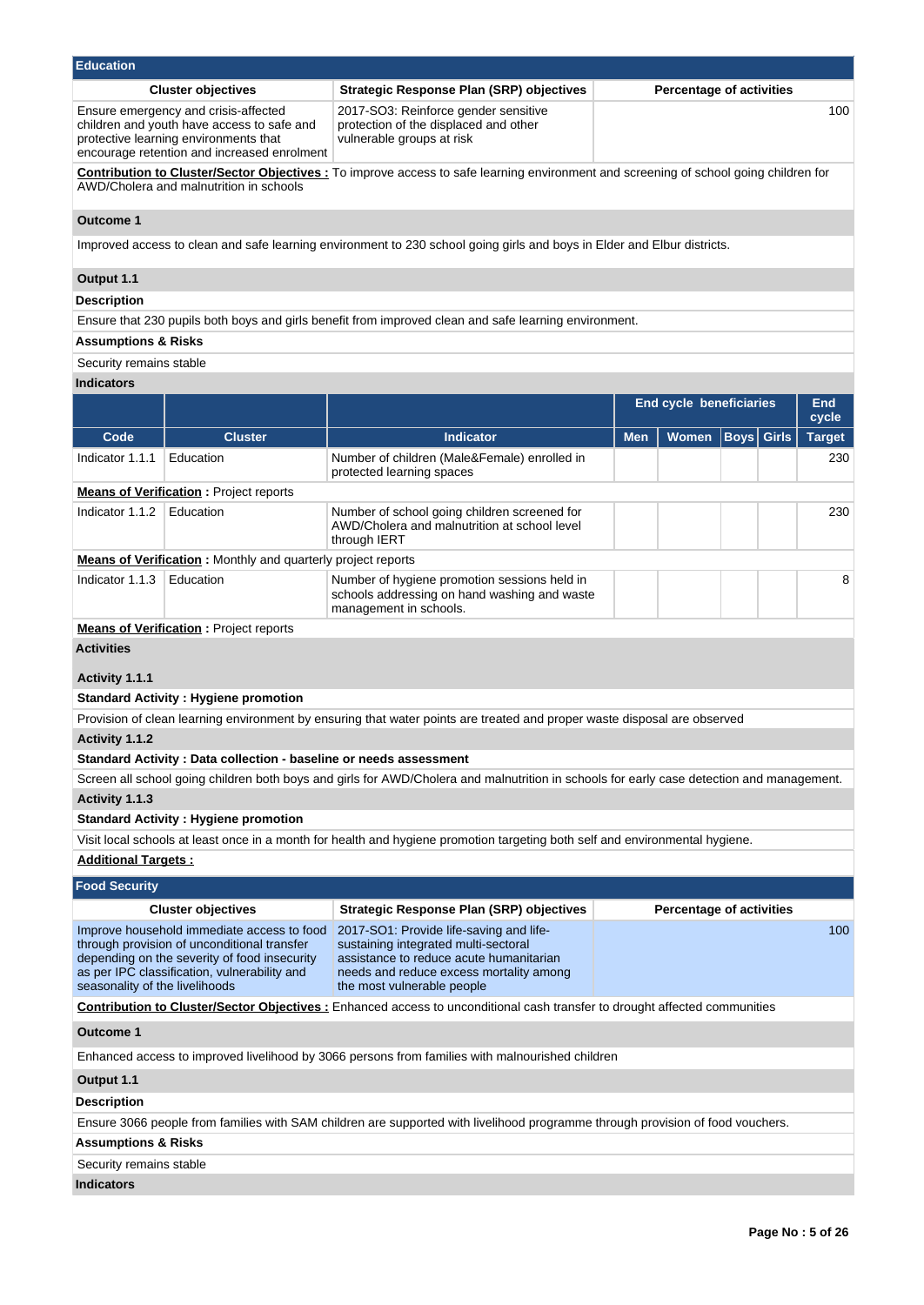|                                                                                                                                                                                                                                                                                                                                                                                                                                                                                                                                                                                                 |                                                                                                                                                                          |                                                                                                                                                                                                                                                                             | <b>End cycle beneficiaries</b> |                                 |                   |                   | <b>End</b><br>cycle |  |  |
|-------------------------------------------------------------------------------------------------------------------------------------------------------------------------------------------------------------------------------------------------------------------------------------------------------------------------------------------------------------------------------------------------------------------------------------------------------------------------------------------------------------------------------------------------------------------------------------------------|--------------------------------------------------------------------------------------------------------------------------------------------------------------------------|-----------------------------------------------------------------------------------------------------------------------------------------------------------------------------------------------------------------------------------------------------------------------------|--------------------------------|---------------------------------|-------------------|-------------------|---------------------|--|--|
| Code                                                                                                                                                                                                                                                                                                                                                                                                                                                                                                                                                                                            | <b>Cluster</b>                                                                                                                                                           | <b>Indicator</b>                                                                                                                                                                                                                                                            | <b>Men</b>                     | <b>Women</b>                    | <b>Boys Girls</b> |                   | <b>Target</b>       |  |  |
| Indicator 1.1.1                                                                                                                                                                                                                                                                                                                                                                                                                                                                                                                                                                                 | <b>Food Security</b>                                                                                                                                                     | Number of people that benefited from conditional<br>transfers to improve access to food and protection<br>of livelihood assets                                                                                                                                              |                                |                                 |                   |                   | 3,066               |  |  |
|                                                                                                                                                                                                                                                                                                                                                                                                                                                                                                                                                                                                 | <b>Means of Verification: Project Reports</b>                                                                                                                            |                                                                                                                                                                                                                                                                             |                                |                                 |                   |                   |                     |  |  |
| <b>Activities</b>                                                                                                                                                                                                                                                                                                                                                                                                                                                                                                                                                                               |                                                                                                                                                                          |                                                                                                                                                                                                                                                                             |                                |                                 |                   |                   |                     |  |  |
|                                                                                                                                                                                                                                                                                                                                                                                                                                                                                                                                                                                                 |                                                                                                                                                                          |                                                                                                                                                                                                                                                                             |                                |                                 |                   |                   |                     |  |  |
| Activity 1.1.1                                                                                                                                                                                                                                                                                                                                                                                                                                                                                                                                                                                  |                                                                                                                                                                          |                                                                                                                                                                                                                                                                             |                                |                                 |                   |                   |                     |  |  |
|                                                                                                                                                                                                                                                                                                                                                                                                                                                                                                                                                                                                 | <b>Standard Activity: Voucher distribution</b>                                                                                                                           | Provision of food vouchers to at least 50% of families with malnourished children in order to support the family food basket for two months                                                                                                                                 |                                |                                 |                   |                   |                     |  |  |
|                                                                                                                                                                                                                                                                                                                                                                                                                                                                                                                                                                                                 |                                                                                                                                                                          | after the child is discharged from the therapeutic feeding programme and also prevent relapse.                                                                                                                                                                              |                                |                                 |                   |                   |                     |  |  |
|                                                                                                                                                                                                                                                                                                                                                                                                                                                                                                                                                                                                 | <b>Additional Targets:</b>                                                                                                                                               |                                                                                                                                                                                                                                                                             |                                |                                 |                   |                   |                     |  |  |
| <b>Health</b>                                                                                                                                                                                                                                                                                                                                                                                                                                                                                                                                                                                   |                                                                                                                                                                          |                                                                                                                                                                                                                                                                             |                                |                                 |                   |                   |                     |  |  |
|                                                                                                                                                                                                                                                                                                                                                                                                                                                                                                                                                                                                 | <b>Cluster objectives</b>                                                                                                                                                | <b>Strategic Response Plan (SRP) objectives</b>                                                                                                                                                                                                                             |                                | <b>Percentage of activities</b> |                   |                   |                     |  |  |
|                                                                                                                                                                                                                                                                                                                                                                                                                                                                                                                                                                                                 |                                                                                                                                                                          |                                                                                                                                                                                                                                                                             |                                |                                 |                   |                   |                     |  |  |
| morbidity and mortality                                                                                                                                                                                                                                                                                                                                                                                                                                                                                                                                                                         | Improved access to essential lifesaving<br>health services (quality primary and<br>secondary health care) for crisis-affected<br>populations aimed at reducing avoidable | 2017-SO3: Reinforce gender sensitive<br>protection of the displaced and other<br>vulnerable groups at risk                                                                                                                                                                  |                                |                                 |                   |                   | 100                 |  |  |
| Contribution to Cluster/Sector Objectives : - To improve access to essential quality lifesaving health services for crisis-affected aimed at<br>reducing avoidable morbidity and mortality among children below 5 years and WCBA in Eldere and Elbur Districts<br>- To strengthen and expand early warning disease detection to mitigate, detect and respond to disease outbreaks (particularly<br>AWD/Cholera) in a timely manner in Eldere and Elbur Districts<br>- To contribute to the reduction of maternal and child (0-59 months) morbidity and mortality in Eldere and Elbur Districts. |                                                                                                                                                                          |                                                                                                                                                                                                                                                                             |                                |                                 |                   |                   |                     |  |  |
| <b>Outcome 1</b>                                                                                                                                                                                                                                                                                                                                                                                                                                                                                                                                                                                |                                                                                                                                                                          |                                                                                                                                                                                                                                                                             |                                |                                 |                   |                   |                     |  |  |
|                                                                                                                                                                                                                                                                                                                                                                                                                                                                                                                                                                                                 |                                                                                                                                                                          | Improved access to quality RMNCH Services (FP, ANC, PNC, skilled delivery and referral for high risk pregnancies) and common childhood<br>illnesses to 35,170 drought affected people in 4 MCHs and 4 mobile clinics in Elbur and Elder districts                           |                                |                                 |                   |                   |                     |  |  |
| Output 1.1                                                                                                                                                                                                                                                                                                                                                                                                                                                                                                                                                                                      |                                                                                                                                                                          |                                                                                                                                                                                                                                                                             |                                |                                 |                   |                   |                     |  |  |
| <b>Description</b>                                                                                                                                                                                                                                                                                                                                                                                                                                                                                                                                                                              |                                                                                                                                                                          |                                                                                                                                                                                                                                                                             |                                |                                 |                   |                   |                     |  |  |
|                                                                                                                                                                                                                                                                                                                                                                                                                                                                                                                                                                                                 |                                                                                                                                                                          | 18,812 WCBA receive quality RMNCH Services (FP, ANC, PNC, skilled delivery and referral for high risk pregnancies) and 16358 under 5<br>receive treatment for common childhood illnesses in 4 MCHs and 4 mobile clinics in Elbur and Elder districts                        |                                |                                 |                   |                   |                     |  |  |
| <b>Assumptions &amp; Risks</b>                                                                                                                                                                                                                                                                                                                                                                                                                                                                                                                                                                  |                                                                                                                                                                          |                                                                                                                                                                                                                                                                             |                                |                                 |                   |                   |                     |  |  |
| interruption.<br>interruption.                                                                                                                                                                                                                                                                                                                                                                                                                                                                                                                                                                  |                                                                                                                                                                          | The security situation in Eldere and Elbur Districts will remain stable or improve to enable continuous provision of services without<br>2. There will be no major pipeline problems on the supply of essential drugs and medical commodities resulting in service delivery |                                |                                 |                   |                   |                     |  |  |
| <b>Indicators</b>                                                                                                                                                                                                                                                                                                                                                                                                                                                                                                                                                                               |                                                                                                                                                                          |                                                                                                                                                                                                                                                                             |                                |                                 |                   |                   |                     |  |  |
|                                                                                                                                                                                                                                                                                                                                                                                                                                                                                                                                                                                                 |                                                                                                                                                                          |                                                                                                                                                                                                                                                                             |                                | <b>End cycle beneficiaries</b>  |                   |                   | End<br>cycle        |  |  |
| Code                                                                                                                                                                                                                                                                                                                                                                                                                                                                                                                                                                                            | <b>Cluster</b>                                                                                                                                                           | <b>Indicator</b>                                                                                                                                                                                                                                                            | <b>Men</b>                     | <b>Women</b>                    |                   | <b>Boys</b> Girls | <b>Target</b>       |  |  |
| Indicator 1.1.1                                                                                                                                                                                                                                                                                                                                                                                                                                                                                                                                                                                 | Health                                                                                                                                                                   | Number of health facilities supported                                                                                                                                                                                                                                       |                                |                                 |                   |                   | 4                   |  |  |
|                                                                                                                                                                                                                                                                                                                                                                                                                                                                                                                                                                                                 |                                                                                                                                                                          | <b>Means of Verification</b> : Health Management Information System (HMIS) data and project reports                                                                                                                                                                         |                                |                                 |                   |                   |                     |  |  |
| Indicator 1.1.2                                                                                                                                                                                                                                                                                                                                                                                                                                                                                                                                                                                 | Health                                                                                                                                                                   | Number of children below five years and women<br>of child-bearing age immunized/vaccinated<br>against Vaccine preventable diseases (VPD).                                                                                                                                   |                                |                                 |                   |                   | 35,170              |  |  |
|                                                                                                                                                                                                                                                                                                                                                                                                                                                                                                                                                                                                 | <b>Means of Verification</b> : Activity reports and Quarterly narrative reports                                                                                          |                                                                                                                                                                                                                                                                             |                                |                                 |                   |                   |                     |  |  |
| Indicator 1.1.3                                                                                                                                                                                                                                                                                                                                                                                                                                                                                                                                                                                 | Health                                                                                                                                                                   | Number of health workers trained on common<br>illnesses and/or integrated management of<br>childhood illnesses, surveillance and emergency<br>preparedness for communicable disease<br>outbreaks.                                                                           |                                |                                 |                   |                   | 14                  |  |  |
|                                                                                                                                                                                                                                                                                                                                                                                                                                                                                                                                                                                                 | <b>Means of Verification: Training and Quarterly narrative reports</b>                                                                                                   |                                                                                                                                                                                                                                                                             |                                |                                 |                   |                   |                     |  |  |
| Indicator 1.1.4                                                                                                                                                                                                                                                                                                                                                                                                                                                                                                                                                                                 | Health                                                                                                                                                                   | Coverage of measles vaccination (%)                                                                                                                                                                                                                                         |                                |                                 |                   |                   | 80                  |  |  |
|                                                                                                                                                                                                                                                                                                                                                                                                                                                                                                                                                                                                 |                                                                                                                                                                          | Means of Verification: Health Management Information System (HMIS) data and project reports                                                                                                                                                                                 |                                |                                 |                   |                   |                     |  |  |
| Indicator 1.1.5                                                                                                                                                                                                                                                                                                                                                                                                                                                                                                                                                                                 | Health                                                                                                                                                                   | Number of health promotions targeting AWD and<br>cholera carried out in the two districts                                                                                                                                                                                   |                                |                                 |                   |                   | 16                  |  |  |
|                                                                                                                                                                                                                                                                                                                                                                                                                                                                                                                                                                                                 | <b>Means of Verification:</b> Project reports and surveys                                                                                                                |                                                                                                                                                                                                                                                                             |                                |                                 |                   |                   |                     |  |  |

**Activities**

**Activity 1.1.1** 

**Standard Activity : Primary health care services, consultations**

Support 1 fixed health facility and 2 outreach clinics Elbur and 3 fixed health facilities and one outreach team in Elder which will offer qualit integrated health, nutrition and WASH services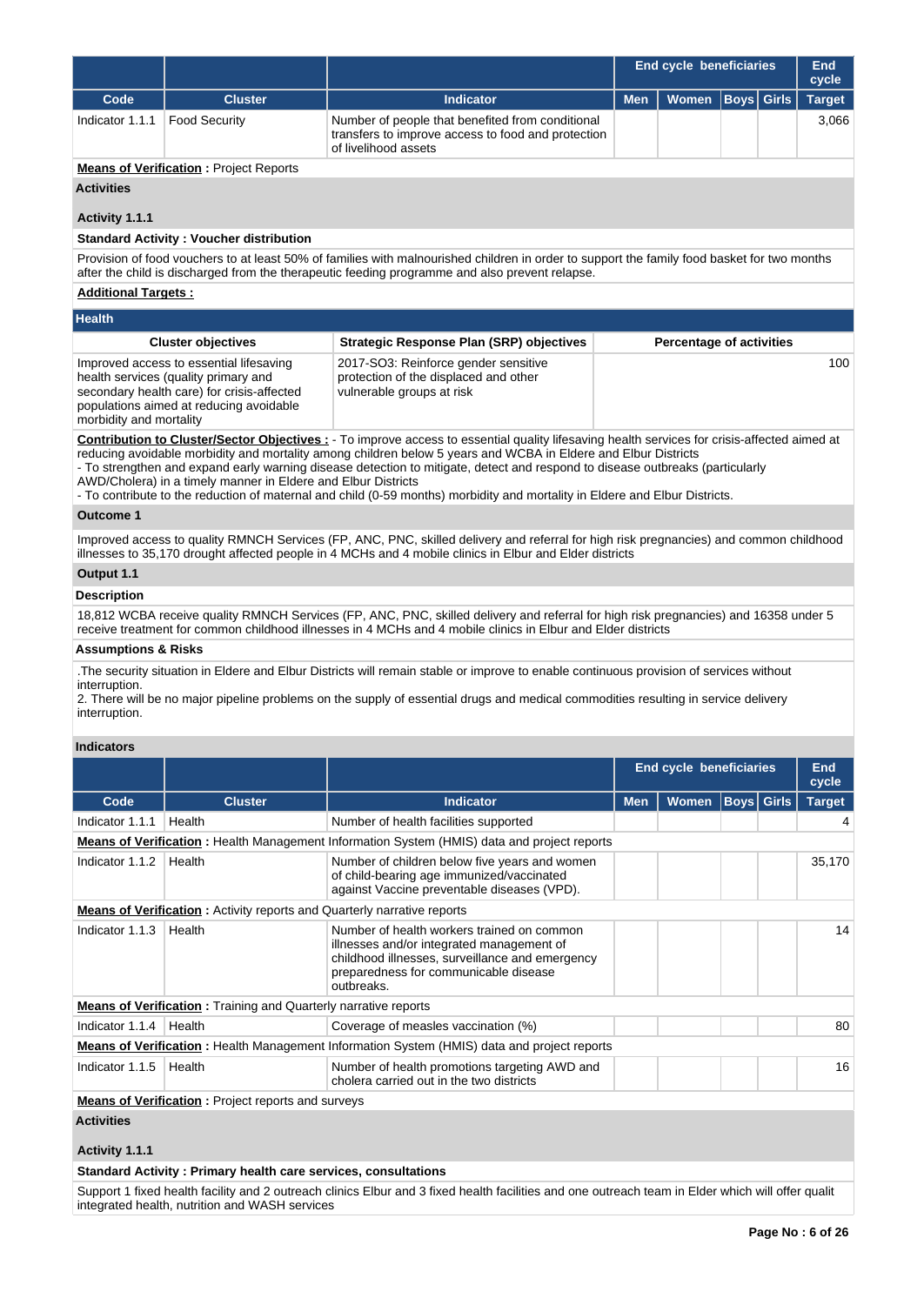## **Activity 1.1.2**

## **Standard Activity : Immunisation campaign**

Provide routine immunization to all under 5 children and women of child bearing age in both fixed health facilities and outreach teams as emergency reponse strategy.

## **Activity 1.1.3**

# **Standard Activity : Primary health care services, consultations**

Train health workers working under this project in Elder and Elbur on management of acute watery diarrhoea/ cholera and measles case management in order to guarantee quality service delivery during the emergency response.

#### **Activity 1.1.4**

#### **Standard Activity : Immunisation campaign**

Carry out mass campaigns to ensure that at least 80% of under children are immunized against measles

#### **Activity 1.1.5**

# **Standard Activity : Awareness campaigns and Social Mobilization**

Carry out bi weekly social mobilization and campaigns to create awareness on prevention and treatment of AWD/Cholera

#### **Additional Targets :**

#### **Nutrition**

| .                                                                                                                                                                            |                                                                                                                                                                                                     |                                 |
|------------------------------------------------------------------------------------------------------------------------------------------------------------------------------|-----------------------------------------------------------------------------------------------------------------------------------------------------------------------------------------------------|---------------------------------|
| <b>Cluster objectives</b>                                                                                                                                                    | <b>Strategic Response Plan (SRP) objectives</b>                                                                                                                                                     | <b>Percentage of activities</b> |
| Improve equitable access to quality lifesaving<br>curative nutrition services through systematic<br>identifi cation, referral and treatment of<br>acutely malnourished cases | 2017-SO1: Provide life-saving and life-<br>sustaining integrated multi-sectoral<br>assistance to reduce acute humanitarian<br>needs and reduce excess mortality among<br>the most vulnerable people | 100                             |

**Contribution to Cluster/Sector Objectives :** To improve access to essential quality lifesaving therapeutic food for acutely malnourished children aimed at reducing avoidable morbidity and mortality related to malnutrition among children below 5 years and WCBA in Eldere and Elbur Districts .

#### **Outcome 1**

Improved access to essential nutrition services for 16,358 under 5 year children with focus on treatment of SAM with no medical complications and provision of multiple micronutrients to 7,361 PLW in affected populations in Elder and Elbur districts

# **Output 1.1**

# **Description**

16,358 children 0 – 59 months old are screened and receive essential nutrition services with focus on SAM in Elder and Elbur Districts and 7,361 PLW receive multiple micronutrients.

#### **Assumptions & Risks**

1. The security situation in Eldere District will remain stable or improve to enable continuous provision of services without interruption.

2. There willingness of community members to take part in community sensitization sessions.

## **Indicators**

|                                                                                                    |                                                                   |                                                                                                                                        | <b>End cycle beneficiaries</b> |              |  | <b>End</b><br>cycle |               |
|----------------------------------------------------------------------------------------------------|-------------------------------------------------------------------|----------------------------------------------------------------------------------------------------------------------------------------|--------------------------------|--------------|--|---------------------|---------------|
| Code                                                                                               | <b>Cluster</b>                                                    | <b>Indicator</b>                                                                                                                       | <b>Men</b>                     | <b>Women</b> |  | <b>Boys</b> Girls   | <b>Target</b> |
| Indicator 1.1.1                                                                                    | <b>Nutrition</b>                                                  | Number of children (6-59 months) and pregnant<br>and lactating women admitted in treatment<br>programmes                               |                                |              |  |                     | 8.382         |
| <b>Means of Verification:</b> Health Management Information System (HMIS) data and project reports |                                                                   |                                                                                                                                        |                                |              |  |                     |               |
| Indicator 1.1.2                                                                                    | Nutrition                                                         | Number of PLW receiving multiple micronutrients                                                                                        |                                |              |  |                     | 7,361         |
|                                                                                                    |                                                                   | <b>Means of Verification</b> : Health Management Information System (HMIS) data and project reports                                    |                                |              |  |                     |               |
| Indicator 1.1.3                                                                                    | Nutrition                                                         | Number of male and female health facility and<br>community workers trained on IMAM quidelines                                          |                                |              |  |                     | 14            |
|                                                                                                    | <b>Means of Verification:</b> Training report and project reports |                                                                                                                                        |                                |              |  |                     |               |
| Indicator 1.1.4                                                                                    | Nutrition                                                         | Number of caregivers of IMAM beneficiaries<br>receiving messages on iMAM programing at<br>health facility and community outreach sites |                                |              |  |                     | 1,021         |
|                                                                                                    |                                                                   | <b>Means of Verification:</b> Project reports and health promotion activity reports                                                    |                                |              |  |                     |               |
| $A = 1.5 + 1.5 + 1.5 + 1.5$                                                                        |                                                                   |                                                                                                                                        |                                |              |  |                     |               |

**Activities**

**Activity 1.1.1** 

## **Standard Activity : Treatment of severe acute malnutrition in children 0-59months**

Provide SAM treatment for 1021 children 6– 59 months old both at the static facility and mobile teams.

**Activity 1.1.2** 

#### **Standard Activity : Multiple micronutrients supplementation for pregnant and lactating women**

Provide multiple micronutrients for 7361 pregnant and lactating women who visit the antenatal and postnatal clinics.

**Activity 1.1.3**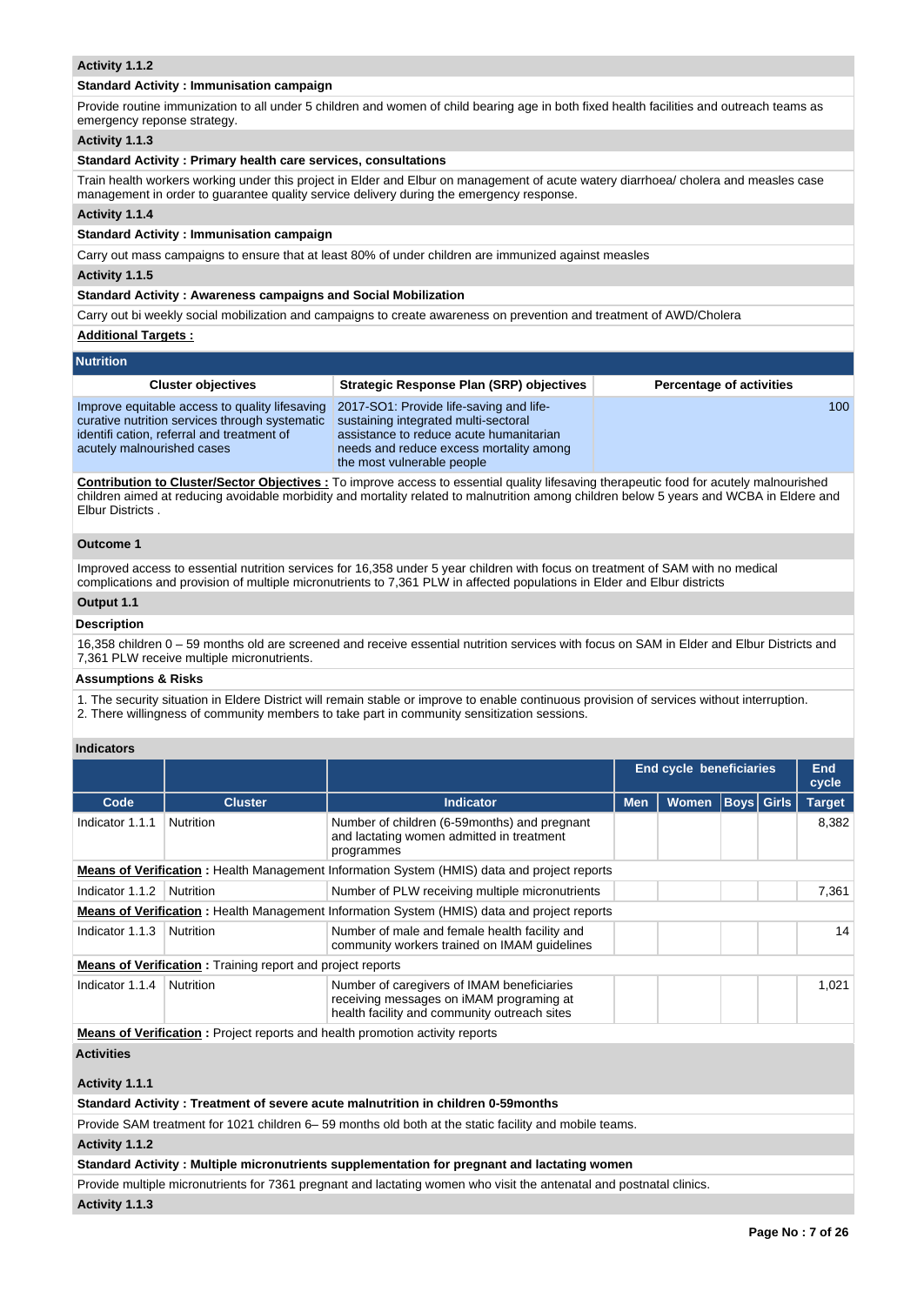# **Standard Activity : Capacity building**

Train 14 health and nutrition staff on integrated management of acute malnutrition so that effective case management and high cure rate is achieved.

**Activity 1.1.4** 

#### **Standard Activity : Maternal child health and nutrition (MCHN) promotion messages**

Provide nutrition promotional messages to all mothers whose children are admitted into the IMAM programme

# **Additional Targets :**

| <b>Water, Sanitation and Hygiene</b>                                            |                                                                                                                                                                                                     |                                 |  |  |  |  |
|---------------------------------------------------------------------------------|-----------------------------------------------------------------------------------------------------------------------------------------------------------------------------------------------------|---------------------------------|--|--|--|--|
| <b>Cluster objectives</b>                                                       | <b>Strategic Response Plan (SRP) objectives</b>                                                                                                                                                     | <b>Percentage of activities</b> |  |  |  |  |
| Provide access to safe water, sanitation and<br>hygiene for people in emergency | 2017-SO1: Provide life-saving and life-<br>sustaining integrated multi-sectoral<br>assistance to reduce acute humanitarian<br>needs and reduce excess mortality among<br>the most vulnerable people | 100                             |  |  |  |  |

**Contribution to Cluster/Sector Objectives :** To improve access to safe quality water, sanitation and hygiene to all people affected by emergency and improve water and sanitation and hygiene in schools.

# **Outcome 1**

Improved access to safe water, sanitation and hygiene to 33,264 emergency affected people as well as the in public institutions in Eldere and Elbur districts

# **Output 1.1**

#### **Description**

33,264 people receive quality WASH services both in the community and in the institutions in Eldere ana Elbur districts.

#### **Assumptions & Risks**

1.The security situation in Eldere District will remain stable or improve to enable continuous provision of services without interruption. 2. There will be no major pipeline problems on the supply of essential equipments and other IEC materialsresulting in service delivery interruption.

#### **Indicators**

|                   |                                                                     |                                                                                                               | <b>End cycle beneficiaries</b> |              |                   | End<br>cycle |               |
|-------------------|---------------------------------------------------------------------|---------------------------------------------------------------------------------------------------------------|--------------------------------|--------------|-------------------|--------------|---------------|
| Code              | <b>Cluster</b>                                                      | <b>Indicator</b>                                                                                              | <b>Men</b>                     | <b>Women</b> | <b>Boys</b> Girls |              | <b>Target</b> |
| Indicator 1.1.1   | Water, Sanitation and<br>Hygiene                                    | Number of people who have participated in<br>hygiene promotion activities                                     |                                |              |                   |              | 6,816         |
|                   | <b>Means of Verification:</b> Project reports                       |                                                                                                               |                                |              |                   |              |               |
| Indicator 1.1.2   | Water, Sanitation and<br>Hygiene                                    | Number of people with sustained access to safe<br>water                                                       |                                |              |                   |              | 6.816         |
|                   | <b>Means of Verification:</b> Project reports                       |                                                                                                               |                                |              |                   |              |               |
| Indicator 1.1.3   | Water, Sanitation and<br>Hygiene                                    | Number of people who have received hygiene kits                                                               |                                |              |                   |              | 6,000         |
|                   | <b>Means of Verification:</b> Monthly and quarterly project Reports |                                                                                                               |                                |              |                   |              |               |
| Indicator 1.1.4   | Water, Sanitation and<br>Hygiene                                    | Number of house holds and institutions reached<br>with IEC materials for social mobilization                  |                                |              |                   |              | 6.816         |
|                   | <b>Means of Verification:</b> Project reports                       |                                                                                                               |                                |              |                   |              |               |
| Indicator 1.1.5   | Water, Sanitation and<br>Hygiene                                    | Number of targeted bucket disinfection carried out<br>at the water points instead of blind disinfection       |                                |              |                   |              | 6,816         |
|                   | <b>Means of Verification:</b> Monthly and quarterly project reports |                                                                                                               |                                |              |                   |              |               |
| Indicator 1.1.6   | Water, Sanitation and<br>Hygiene                                    | Number of Cholera Treatment Centers receiving<br><b>WASH</b> support                                          |                                |              |                   |              | $\mathbf{1}$  |
|                   | <b>Means of Verification:</b> Monthly and quarterly project reports |                                                                                                               |                                |              |                   |              |               |
| <b>Activities</b> |                                                                     |                                                                                                               |                                |              |                   |              |               |
| Activity 1.1.1    |                                                                     |                                                                                                               |                                |              |                   |              |               |
|                   | <b>Standard Activity: Community Hygiene promotion</b>               |                                                                                                               |                                |              |                   |              |               |
|                   |                                                                     | Conduct hygiene promotional activities within at house hold level as well as in the community.                |                                |              |                   |              |               |
| Activity 1.1.2    |                                                                     |                                                                                                               |                                |              |                   |              |               |
|                   | <b>Standard Activity: Household water treatment</b>                 |                                                                                                               |                                |              |                   |              |               |
|                   |                                                                     | Provision of water treatment through chlorination to at least 50% of the house holds and 100% in institutions |                                |              |                   |              |               |
| Activity 1.1.3    |                                                                     |                                                                                                               |                                |              |                   |              |               |
|                   |                                                                     | Standard Activity: Hygiene kit distribution (complete kits of hygiene items)                                  |                                |              |                   |              |               |
|                   |                                                                     | Provision of complete hygiene kits to patients discharged from Cholera Treatment Centers (CTC)                |                                |              |                   |              |               |
| Activity 1.1.4    |                                                                     |                                                                                                               |                                |              |                   |              |               |

**Standard Activity : Community Hygiene promotion**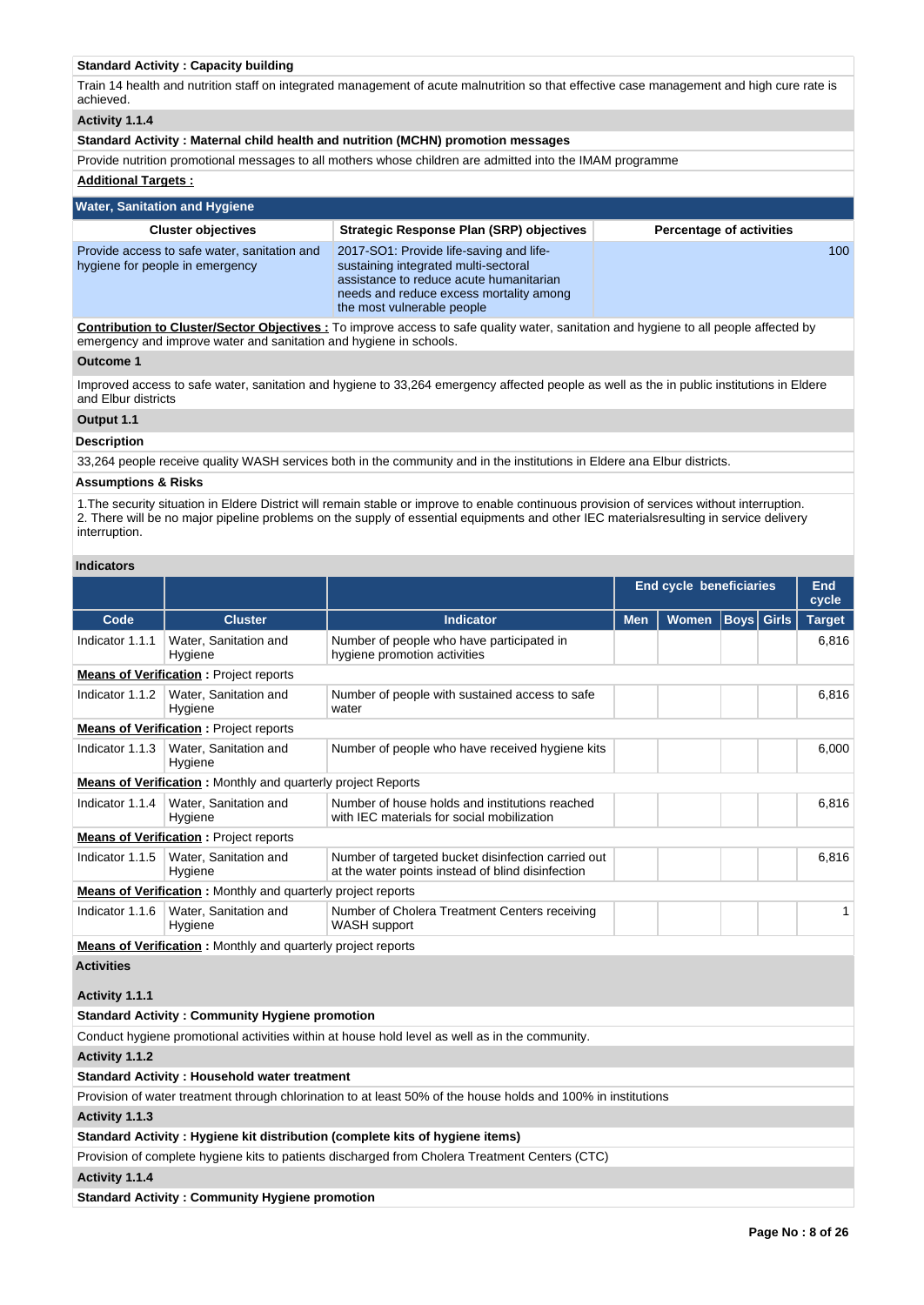Distribution of standard IEC materials for social mobilization and community awareness

# **Activity 1.1.5**

# **Standard Activity : Community Hygiene promotion**

Targeted approach and bucket disinfection at the water point instead of the blind/at large well disinfection

# **Activity 1.1.6**

## **Standard Activity : Preparedness (pre positioned stocks, community training)**

Provision of WASH support to CTC to ensure water is disinfected and other standard hygiene practices are maintained

#### **Additional Targets :**

# **M & R**

# **Monitoring & Reporting plan**

CISP field staff will conduct an on-going monitoring of the project activities to ensure that implementation is in accordance to plans to inform actions. Monthly data will be analyzed to check the trend and performance of the different project indicators. The monthly data will be send to MoH and to the Cluster. The MoH will be involved in the monitoring of project deliverable activities and will receive monthly data and report. Also, CISP will organize quarterly field visits and quarterly review meeting with the MoH.

Monthly narrative reports will be done and send to the Health Coordinator in Nairobi for review and adjustments of the project, if deems fit. A technical adviser will be in charge to create new tools of supervision and monitoring adapted at this project. A particular attention will be given at the analysis of data and at the on-job training. The M&E responsible will travel often in Somalia to check the implementation of the project with the health and nutrition program manager based in Mogadishu.

#### **Workplan**

| Activitydescription                                                                                                                                                             | Year | 1        | 2            | 3            | 4                       |  | 8 | 9  | 10 <sup>1</sup> | 11 12                    |                         |
|---------------------------------------------------------------------------------------------------------------------------------------------------------------------------------|------|----------|--------------|--------------|-------------------------|--|---|----|-----------------|--------------------------|-------------------------|
| Activity 1.1.1: Conduct hygiene promotional activities within at house hold level as<br>well as in the community.                                                               | 2017 |          |              |              |                         |  |   |    |                 | $X$ $X$ $X$ $X$          |                         |
|                                                                                                                                                                                 | 2018 | X.       | X.           | $\mathsf{X}$ | $\mathsf{I} \mathsf{X}$ |  |   |    |                 |                          |                         |
| Activity 1.1.1: Provide SAM treatment for 1021 children 6–59 months old both at<br>the static facility and mobile teams.                                                        | 2017 |          |              |              |                         |  |   | X. | X.              | ΙX.                      | $\mathsf{X}$            |
|                                                                                                                                                                                 | 2018 | X.       | ΙX.          | $\mathsf{X}$ | $\mathsf{X}$            |  |   |    |                 |                          |                         |
| Activity 1.1.1: Provision of clean learning environment by ensuring that water points<br>are treated and proper waste disposal are observed                                     | 2017 |          |              |              |                         |  |   | X. | $\times$        | ΙX.                      | $\mathsf{X}$            |
|                                                                                                                                                                                 | 2018 | $\times$ | <b>X</b>     | $\mathsf{X}$ | $\mathsf{X}$            |  |   |    |                 |                          |                         |
| Activity 1.1.1: Provision of food vouchers to at least 50% of families with<br>malnourished children in order to support the family food basket for two months                  | 2017 |          |              |              |                         |  |   | X. | $\times$        | X.                       | $\mathsf{X}$            |
| after the child is discharged from the therapeutic feeding programme and also<br>prevent relapse.                                                                               | 2018 | X.       | $x \mid x$   |              | $\mathsf{X}$            |  |   |    |                 |                          |                         |
| Activity 1.1.1: Support 1 fixed health facility and 2 outreach clinics Elbur and 3 fixed<br>health facilities and one outreach team in Elder which will offer qualit integrated | 2017 |          |              |              |                         |  |   |    |                 | $x \mid x \mid x \mid x$ |                         |
| health, nutrition and WASH services                                                                                                                                             | 2018 | X.       |              | $X$ $X$ $X$  |                         |  |   |    |                 |                          |                         |
| Activity 1.1.2: Provide multiple micronutrients for 7361 pregnant and lactating<br>2017<br>women who visit the antenatal and postnatal clinics.                                 |      |          |              |              |                         |  |   | X. | X.              | $\mathsf{X}$             | $\mathsf{I} \mathsf{X}$ |
| 2018                                                                                                                                                                            |      |          |              | $\mathsf{X}$ | $\mathsf{X}$            |  |   |    |                 |                          |                         |
| Activity 1.1.2: Provide routine immunization to all under 5 children and women of<br>child bearing age in both fixed health facilities and outreach teams as emergency          |      |          |              |              |                         |  |   | X. | <b>X</b>        | $\mathsf{X}$             | $\mathsf{X}$            |
| reponse strategy.                                                                                                                                                               | 2018 | X.       | IX.          | $\mathsf{X}$ | $\mathsf{X}$            |  |   |    |                 |                          |                         |
| Activity 1.1.2: Provision of water treatment through chlorination to at least 50% of<br>the house holds and 100% in institutions                                                | 2017 |          |              |              |                         |  |   | X. | $\mathsf{x}$    | <sup>X</sup>             | $\mathsf{X}$            |
|                                                                                                                                                                                 | 2018 | $\times$ | ΙX.          | $\mathsf{X}$ | <sup>X</sup>            |  |   |    |                 |                          |                         |
| Activity 1.1.2: Screen all school going children both boys and girls for<br>AWD/Cholera and malnutrition in schools for early case detection and                                | 2017 |          |              |              |                         |  |   | X. | $\times$        | IX.                      | $\mathsf{X}$            |
| management.                                                                                                                                                                     | 2018 | $\times$ | $\mathsf{X}$ | $\mathsf{X}$ | $\mathsf{X}$            |  |   |    |                 |                          |                         |
| Activity 1.1.3: Provision of complete hygiene kits to patients discharged from<br>Cholera Treatment Centers (CTC)                                                               | 2017 |          |              |              |                         |  |   |    | X               |                          |                         |
|                                                                                                                                                                                 | 2018 | X        |              | X            |                         |  |   |    |                 |                          |                         |
| Activity 1.1.3: Train 14 health and nutrition staff on integrated management of<br>acute malnutrition so that effective case management and high cure rate is                   | 2017 |          |              |              |                         |  |   | X  |                 |                          |                         |
| achieved.<br>2018                                                                                                                                                               |      |          |              |              |                         |  |   |    |                 |                          |                         |
| Activity 1.1.3: Train health workers working under this project in Elder and Elbur on<br>2017<br>management of acute watery diarrhoea/ cholera and measles case management in   |      |          |              |              |                         |  |   | X  |                 |                          |                         |
| order to guarantee quality service delivery during the emergency response.                                                                                                      | 2018 |          |              |              |                         |  |   |    |                 |                          |                         |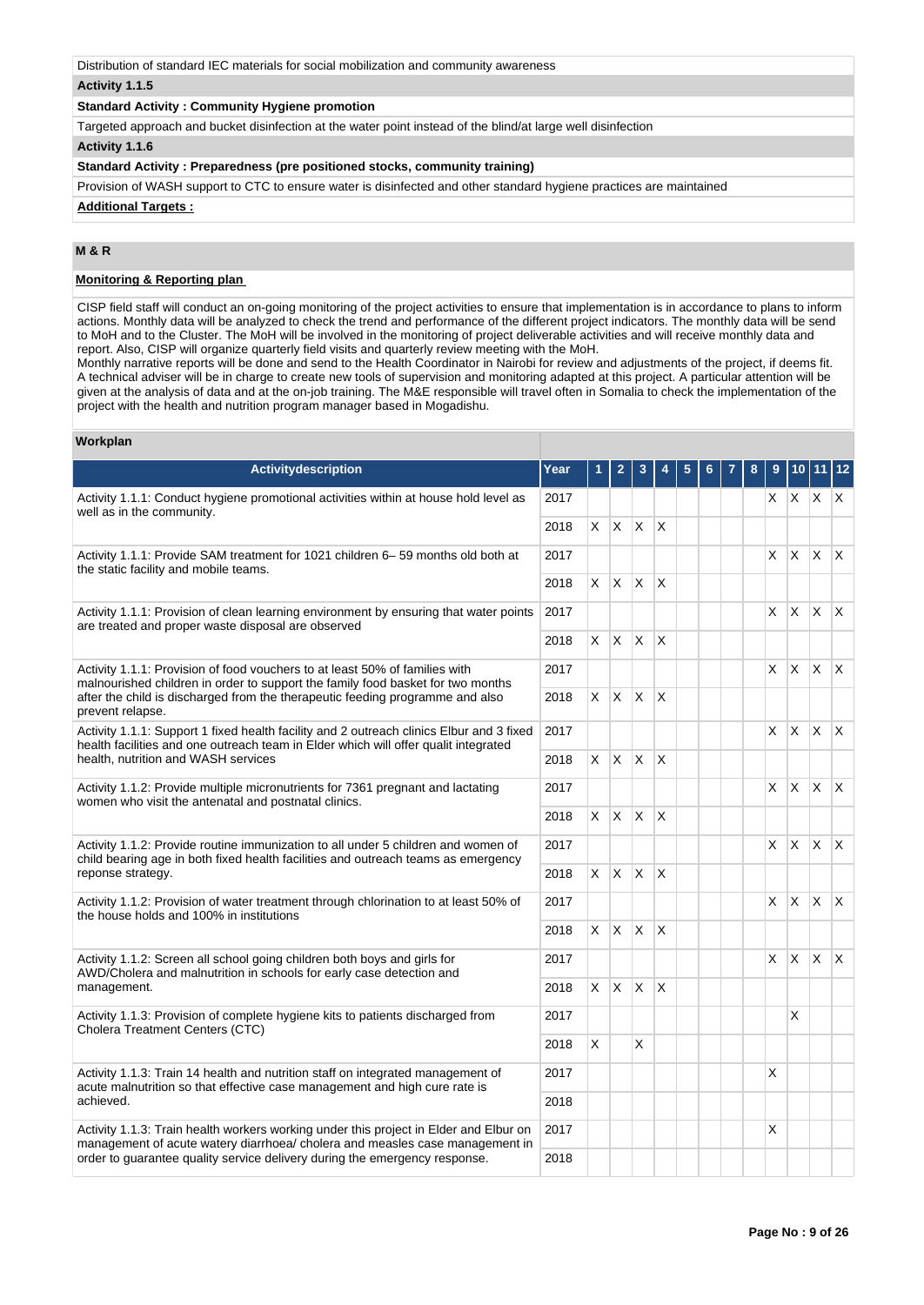| Activity 1.1.3: Visit local schools at least once in a month for health and hygiene<br>promotion targeting both self and environmental hygiene. |      |    |                   |              |                         |  | X        | IX.            | $\mathsf{X}$ | $\mathsf{X}$ |
|-------------------------------------------------------------------------------------------------------------------------------------------------|------|----|-------------------|--------------|-------------------------|--|----------|----------------|--------------|--------------|
|                                                                                                                                                 | 2018 | X. | $\mathsf{X}$      | IX.          | $\mathsf{X}$            |  |          |                |              |              |
| Activity 1.1.4: Carry out mass campaigns to ensure that at least 80% of under<br>children are immunized against measles                         |      |    |                   |              |                         |  |          | X              |              |              |
|                                                                                                                                                 | 2018 | X  |                   |              | X                       |  |          |                |              |              |
| Activity 1.1.4: Distribution of standard IEC materials for social mobilization and<br>community awareness                                       |      |    |                   |              |                         |  | X        | IX.            | IX.          | $\mathsf{X}$ |
|                                                                                                                                                 | 2018 |    | $x \mid x \mid x$ |              | $\mathsf{I}\mathsf{X}$  |  |          |                |              |              |
| Activity 1.1.4: Provide nutrition promotional messages to all mothers whose                                                                     |      |    |                   |              |                         |  | X        | $\overline{X}$ | IX.          | $\mathsf{X}$ |
| children are admitted into the IMAM programme                                                                                                   |      |    | $X$ $X$           | $\mathsf{X}$ | $\mathsf{I}\mathsf{X}$  |  |          |                |              |              |
| Activity 1.1.5: Carry out bi weekly social mobilization and campaigns to create<br>awareness on prevention and treatment of AWD/Cholera         |      |    |                   |              |                         |  | $\times$ | ΙX.            | Ιx.          | $\mathsf{X}$ |
|                                                                                                                                                 | 2018 | X. | $\mathsf{X}$      | $\mathsf{X}$ | $\mathsf{X}$            |  |          |                |              |              |
| Activity 1.1.5: Targeted approach and bucket disinfection at the water point instead                                                            | 2017 |    |                   |              |                         |  | $\times$ | ΙX.            | $\mathsf{X}$ | $\mathsf{X}$ |
| of the blind/at large well disinfection                                                                                                         |      |    | $X$ $X$ $X$       |              | $\overline{\mathsf{x}}$ |  |          |                |              |              |
| Activity 1.1.6: Provision of WASH support to CTC to ensure water is disinfected<br>and other standard hygiene practices are maintained          | 2017 |    |                   |              |                         |  | $\times$ | <b>X</b>       | ΙX.          | $\mathsf{X}$ |
| 2018                                                                                                                                            |      |    | $x \mid x \mid x$ |              | $\mathsf{X}$            |  |          |                |              |              |

# **OTHER INFO**

#### **Accountability to Affected Populations**

The project will remain fully accountable to the duty bearer and rightful holders. The beneficiaries will be fully consulted and involved in the project from its conception to ensure ownership, partnership and sustainability. In the inception stage, a meeting involving MoH leaders, local authorities and key community resource persons to discuss and agree the anticipated outcomes and the role of each player in making the implementation successful. All the project deliverables and target beneficiaries will be discussed and agreed upon. Community mobilization sessions involving the community members will be held at the start of the project to let the beneficiaries understand the available integrated services and their right to receive the different services. Community dialogues will also be held on monthly basis to get feedback on service delivery as well as their recommendation for better project administration and implementation. CISP, as the IP, will maintain an open-door policy to allow feedback from MoH staff and local authorities and will float the recommendation during the periodic review meetings for discussion and action for continuous improvement. A beneficiary satisfaction mini-survey will be conducted midway the project implementation to capture the general feeling about service delivery, complaints and recommendation for improvement. CISP, will ensure that equal opportunities are given to potential local employees at facility and community (CHW) level and that the process is fair to all and based on merit to ensure inclusion of local competent staff in project implementation. CISP will invest in capacity building of project staff to ensure that they offer high quality primary health care services as per standard protocols. The project staff will also be sensitized on humanitarian principles to ensure adherence when implementing the project in the emergency context. This is to ensure that all individuals are get their right to health indiscriminately being cognizant of women and children who are most vulnerable. Weekly emergency information and monthly service delivery data will be collected, collated and shared to MoH. Monthly HMIS data and quarterly project reports will be share with MoH, Health/Nutrition and WASH clusters and OCHA for decision making.

## **Implementation Plan**

The project activities will be coordinated and monitored by a Health Coordinator (CISP), a health and nutrition field programme manager based in Mogadishu. The project will be implemented by two health and nutrition field officers (CISP), based in Eldere and Elbur to ensure the quality of the project and to be the link with the local authorities. The two health field officers will be responsible of ensuring quality and smooth implementation and accurate reporting from all the health facilities. The project will be supported by a technical advisor who will be in charge of the accountability of the project, travelling frequently to Mogadishu to conduct monitoring and on-job training and will be responsible of the project data and the reports to donors. The MCH staff will be employed by the local Somali District Health Boards and MoH, and they will benefit from project incentives, training and technical assistance. They will be in charge of offering life-saving emergency primary health, nutrition and WASH services including maternal and child health in static and mobile health clinics in Eldere. The project launch will be held involving MoH leaders, local authorities and key community resource persons in Eldere district to discuss on the project deliverables and anticipated roles of all players. This will be proceeded by community mobilization and periodic dialogues for awareness, demand creation and feedbacking. MoU will be developed to guide partnerships with the local authorities and incentive staffs. The health staff will be trained on the management of childhood illness and prevention and treatment of Cholera and integrated management of acute malnutrion and periodically mentored on identified service delivery gaps. The MCHs will provide pregnant women with focused ante-natal care (ANC) and post-partum women with quality PNC services including post-partum vitamin A supplementation within 48 hours of child birth, skilled deliveries services to women, treatment for childhood illnesses including AWD and growth monitoring, immunization services to children 0 – 59 months of age, treatment of children with severe acute malnutrition and provision of basic WASH services. The staff will collect, collate and send monthly data and quarterly reports to MoH and cluster. Joint monitoring, supervision and review meeting will be held periodically to ensure, strengthen and sustain quality service delivery.

## **Coordination with other Organizations in project area**

| Name of the organization | Areas/activities of collaboration and rationale                                                                                                                                                                                                                                                                                                                                                                                                       |
|--------------------------|-------------------------------------------------------------------------------------------------------------------------------------------------------------------------------------------------------------------------------------------------------------------------------------------------------------------------------------------------------------------------------------------------------------------------------------------------------|
| Ministry of Health       | CISP will partner with MoH through inception through the<br>implementation of the project. MoH will steer the process of recruiting<br>competent incentive health and nutrition staff to offer integrated<br>emergency health care services. CISP will also support MoH through<br>capacity development and supervision to offer quality health services<br>to the target beneficiaries, successful implementation, as well as the<br>sustainability. |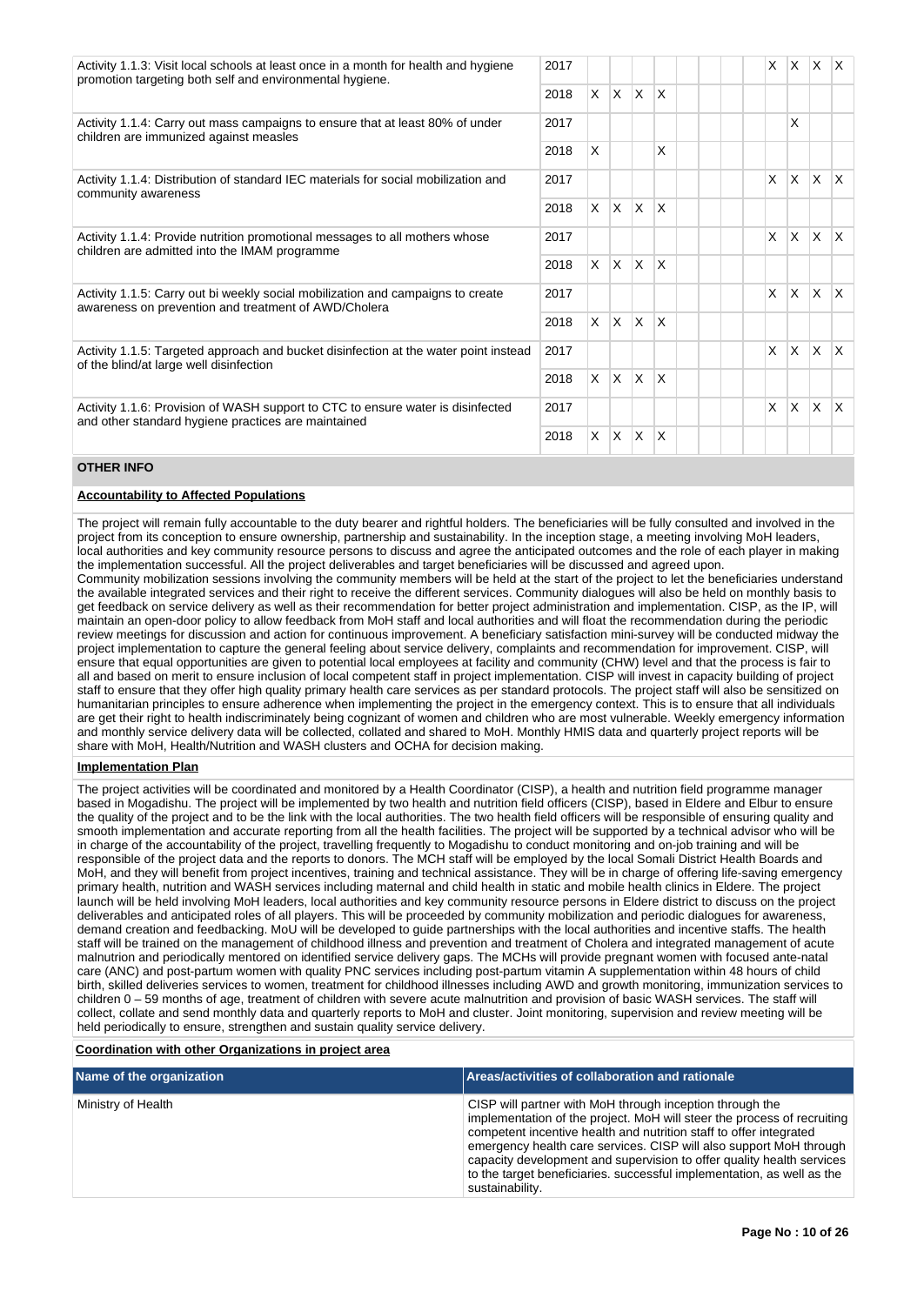| <b>UNICEF</b> | Health/Nutrition and WASH Clusters will be key in offering technical<br>support, quidance and coordination during the implementation of the<br>project.                                                                                                                                     |
|---------------|---------------------------------------------------------------------------------------------------------------------------------------------------------------------------------------------------------------------------------------------------------------------------------------------|
| <b>SRC</b>    | There are not other INGO working in Eldere and elbur. There are<br>local NGOs like SRC working and CISP will be in contact with them<br>during the implementation of this integrated project so that<br>overlapping of services are avoided and work together on inter<br>agency referrals. |
|               |                                                                                                                                                                                                                                                                                             |

# **Environment Marker Of The Project**

## **Gender Marker Of The Project**

2a- The project is designed to contribute significantly to gender equality

## **Justify Chosen Gender Marker Code**

The proposed project will equally target boys and girls, particularly those from vulnerable families affected by drought. The vulnerabilities are exacerbated by the worsening drought, water scarcity and displacement into IDP settlements where children live in extremely precarious conditions with only limited community support. Therefore, the project seeks to lower the burden of morbidity and reduce by providing lifesaving integrated emergency Nutrition, health and WASH services including maternal, neonatal and child health through both static and mobile health clinics. Considering that mothers in Somalia are the primary responsible in the family for children's care, at least 80% of children will be accompanied by mothers to the health facilities and will benefit from health education including water, hygiene and sanitation promotion messages to avert water-borne infections. This project will support the MoH to identify the staff with optimum qualifications and experiences taking into account the different capacities and needs of men and women. According to the emergency primary health care activities in the static and mobile facilities, equal opportunities, tasks and responsibilities will be assigned to both men and women.

# **Protection Mainstreaming**

CISP will endeavor to leverage on her technical prowess in Protection programming to mainstream protection intervention in the project. This will be achieved through sensitization of the health workers on protection including assessment and management of GBV cases. Beneficiaries will also be sensitized on self-assessment mechanisms and services available.

-CISP will prioritize safety &dignity, and avoid causing and any unintended negative effects of its intervention which can increase people's vulnerability to both physical and psycho-social risks.

-CISP will ensure people's access to assistance and services – in proportion to need and without any barriers (e.g. discrimination). Pay special attention to individuals and groups who may be particularly vulnerable or have difficulty accessing assistance and services. -Accountability: Set-up appropriate mechanisms through which affected populations can measure the adequacy of interventions, and address concerns and complaints..

#### **Country Specific Information**

## **Safety and Security**

Eldere and Elbur district has been partly insecure with frequent insecurity incidences reported in some areas. In the recent past, the situation has been slightly improving despite the resource-based conflicts due to the worsening drought which has resulted in displacement of some families.

CISP, has been working in the district for some time implementing health and nutrition interventions (Primary and secondary health, EPI, Nutrition, HIV and TB). The CISP field health staff has been working in the district since 1996 and has created a strong working relationship with the communities the project staff will offer services in a familiar and supportive environment. The CISP Operations manager who is the security advisory focal person will support the implementing team and offer timely advice to ensure their movements and operations are safe.

# **Access**

CISP has been working in Eldere district for quite some time and has developed a good relationship with population and authorities, and the key staff are familiar with the district's social and geographical landscape. Therefore, CISP staff will freely have access to all the MCHs in Eldere district which are accessible to a huge fraction of the target population. The mobile clinics will offer services in the hard to reach, farflung sites in the district. CISP will ensure that local staffs/ incentive workers are recruited on basis of competency and merit to inspire communal confidence and acceptability and ensure that the staff can easily access all the project sites.

# **BUDGET**

| Code      | <b>Budget Line Description</b>    |           | D / S Quantity Unit | cost | <b>Duration</b><br><b>Recurran</b><br>ce | $\frac{9}{6}$<br>charged<br>to CHF | <b>Total Cost</b> |
|-----------|-----------------------------------|-----------|---------------------|------|------------------------------------------|------------------------------------|-------------------|
|           | 1. Supplies (materials and goods) |           |                     |      |                                          |                                    |                   |
| <b>NA</b> | <b>NA</b>                         | <b>NA</b> | $\mathbf 0$         | 0.00 | 0                                        | $\mathbf 0$                        | 0.00              |
|           | <b>NA</b>                         |           |                     |      |                                          |                                    |                   |
|           | <b>Section Total</b>              |           |                     |      |                                          |                                    | 0.00              |
|           | 2. Transport and Storage          |           |                     |      |                                          |                                    |                   |
| <b>NA</b> | <b>NA</b>                         | <b>NA</b> | $\mathbf 0$         | 0.00 | 0                                        | $\mathbf 0$                        | 0.00              |
|           | <b>NA</b>                         |           |                     |      |                                          |                                    |                   |
|           | <b>Section Total</b>              |           |                     |      |                                          |                                    | 0.00              |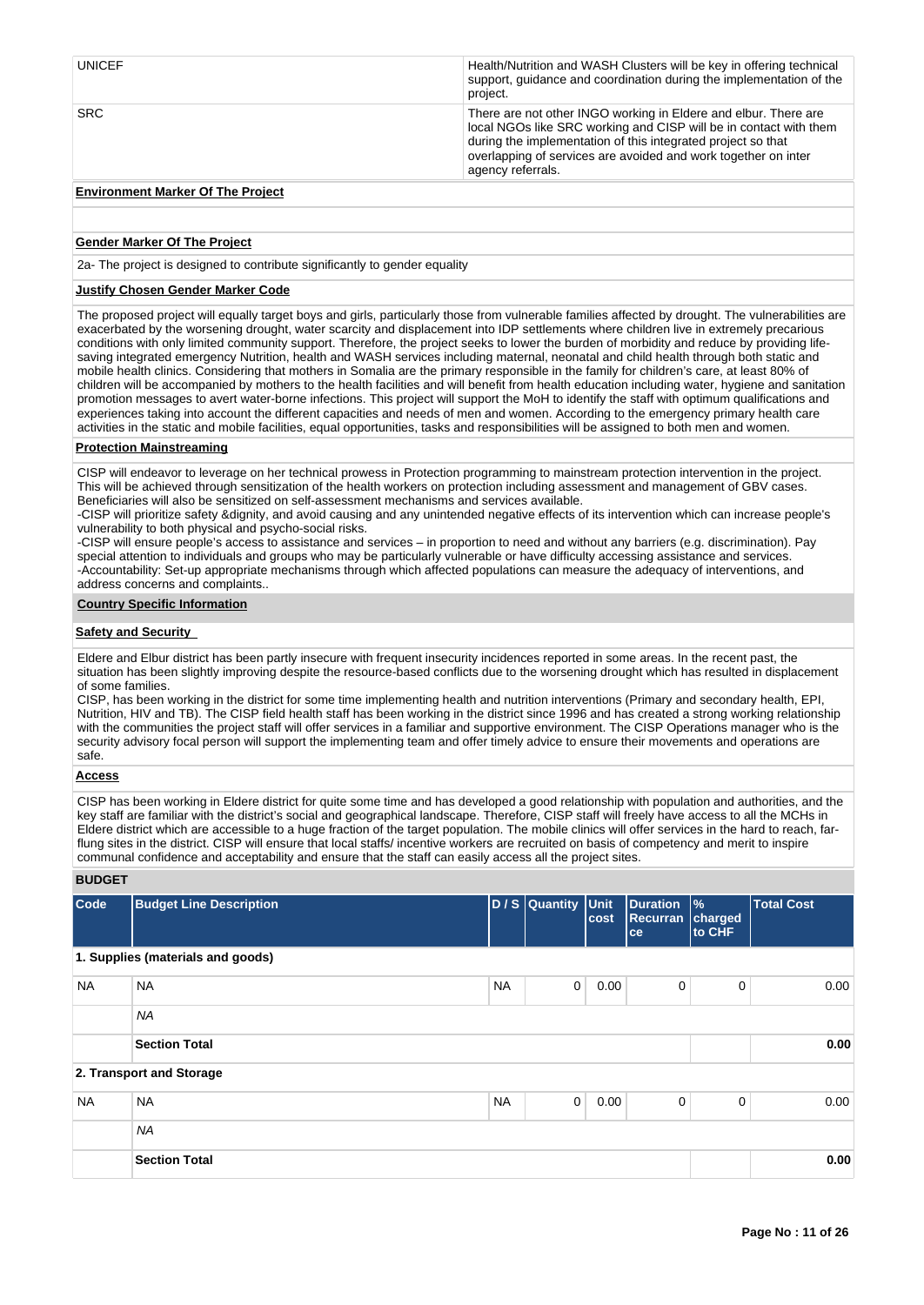|                   | 3. International Staff                                       |           |             |          |             |           |            |
|-------------------|--------------------------------------------------------------|-----------|-------------|----------|-------------|-----------|------------|
| <b>NA</b>         | <b>NA</b>                                                    | <b>NA</b> | 0           | 0.00     | 0           | $\pmb{0}$ | 0.00       |
|                   | <b>NA</b>                                                    |           |             |          |             |           |            |
|                   | <b>Section Total</b>                                         |           |             |          |             |           | 0.00       |
| 4. Local Staff    |                                                              |           |             |          |             |           |            |
| <b>NA</b>         | <b>NA</b>                                                    | <b>NA</b> | 0           | 0.00     | 0           | $\pmb{0}$ | 0.00       |
|                   | <b>NA</b>                                                    |           |             |          |             |           |            |
|                   | <b>Section Total</b>                                         |           |             |          |             |           | 0.00       |
|                   | 5. Training of Counterparts                                  |           |             |          |             |           |            |
| <b>NA</b>         | <b>NA</b>                                                    | <b>NA</b> | $\mathbf 0$ | 0.00     | 0           | $\pmb{0}$ | 0.00       |
|                   | <b>NA</b>                                                    |           |             |          |             |           |            |
|                   | <b>Section Total</b>                                         |           |             |          |             |           | $0.00\,$   |
|                   | 6. Contracts (with implementing partners)                    |           |             |          |             |           |            |
| <b>NA</b>         | <b>NA</b>                                                    | <b>NA</b> | $\mathbf 0$ | 0.00     | 0           | $\pmb{0}$ | 0.00       |
|                   | <b>NA</b>                                                    |           |             |          |             |           |            |
|                   | <b>Section Total</b>                                         |           |             |          |             |           | $0.00\,$   |
|                   | 7. Other Direct Costs                                        |           |             |          |             |           |            |
| <b>NA</b>         | <b>NA</b>                                                    | <b>NA</b> | 0           | 0.00     | 0           | $\pmb{0}$ | 0.00       |
|                   | <b>NA</b>                                                    |           |             |          |             |           |            |
|                   |                                                              | 0.00      |             |          |             |           |            |
| 8. Indirect Costs |                                                              |           |             |          |             |           |            |
| <b>NA</b>         | <b>NA</b>                                                    | <b>NA</b> | $\mathbf 0$ | 0.00     | $\mathsf 0$ | $\pmb{0}$ | 0.00       |
|                   | <b>NA</b>                                                    |           |             |          |             |           |            |
|                   | <b>Section Total</b>                                         |           |             |          |             |           | 0.00       |
|                   | 11. A:1 Staff and Other Personnel Costs: International Staff |           |             |          |             |           |            |
| <b>NA</b>         | <b>NA</b>                                                    | <b>NA</b> | $\mathbf 0$ | 0.00     | 0           | $\pmb{0}$ | 0.00       |
|                   | <b>NA</b>                                                    |           |             |          |             |           |            |
|                   | <b>Section Total</b>                                         |           |             |          |             |           | 0.00       |
|                   | 12. A:1 Staff and Other Personnel Costs: Local Staff         |           |             |          |             |           |            |
| <b>NA</b>         | <b>NA</b>                                                    | <b>NA</b> | $\pmb{0}$   | $0.00\,$ | $\mathsf 0$ | $\pmb{0}$ | 0.00       |
|                   | <b>NA</b>                                                    |           |             |          |             |           |            |
|                   | <b>Section Total</b>                                         |           |             |          |             |           | $0.00\,$   |
|                   | 13. B:2 Supplies, Commodities, Materials                     |           |             |          |             |           |            |
| <b>NA</b>         | <b>NA</b>                                                    | <b>NA</b> | $\pmb{0}$   | $0.00\,$ | $\mathsf 0$ | $\pmb{0}$ | 0.00       |
|                   | <b>NA</b>                                                    |           |             |          |             |           |            |
|                   | <b>Section Total</b>                                         |           |             |          |             |           | $0.00\,$   |
|                   | 14. C:3 Equipment                                            |           |             |          |             |           |            |
| <b>NA</b>         | <b>NA</b>                                                    | <b>NA</b> | $\mathsf 0$ | $0.00\,$ | $\mathsf 0$ | $\pmb{0}$ | 0.00       |
|                   | <b>NA</b>                                                    |           |             |          |             |           |            |
|                   | <b>Section Total</b>                                         |           |             |          |             |           | $\bf 0.00$ |
|                   |                                                              |           |             |          |             |           |            |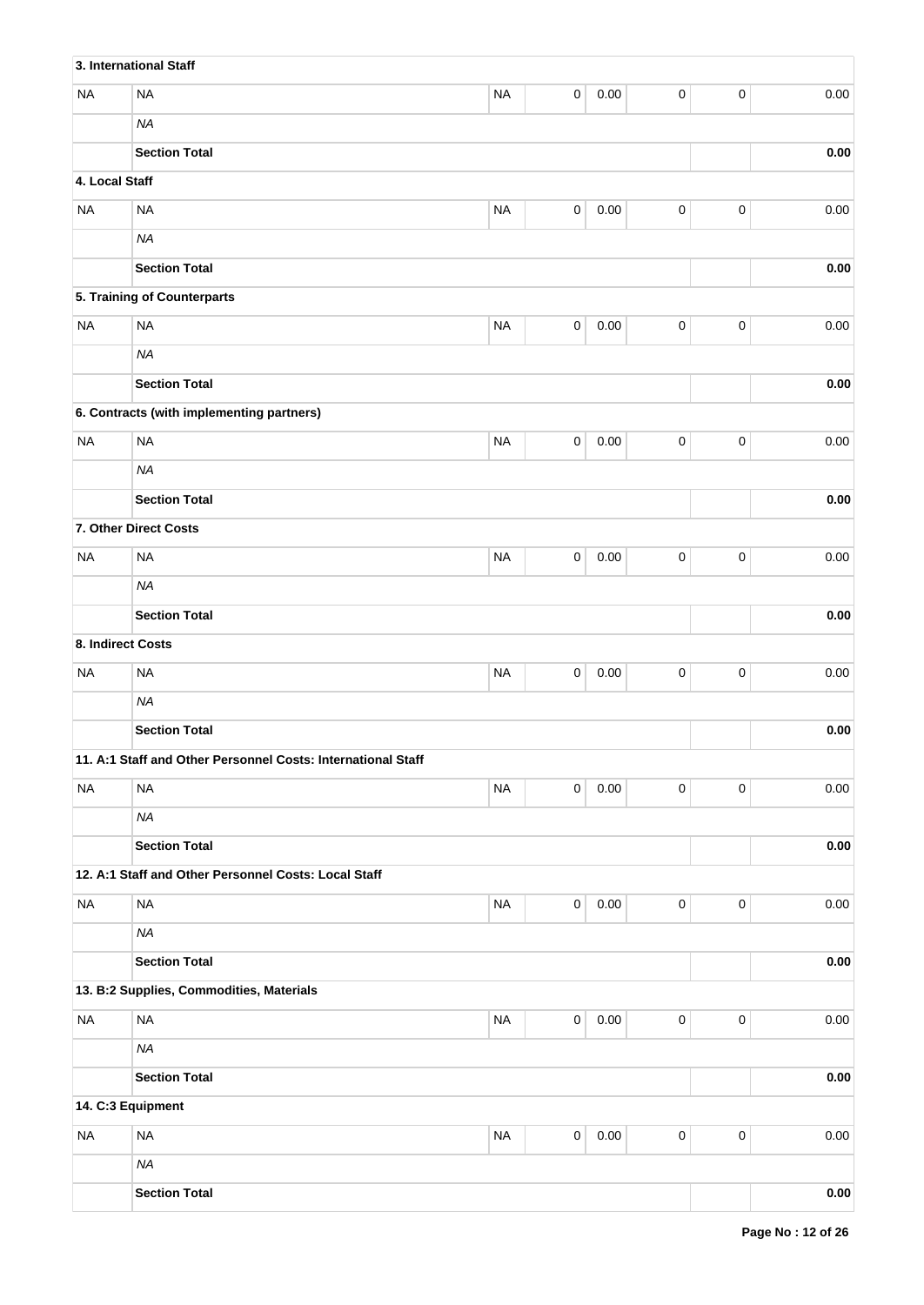|                | 15. D:4 Contractual Services                                                                                                                                                                                                                                                                                                                                                                                                             |           |                |                       |   |        |           |
|----------------|------------------------------------------------------------------------------------------------------------------------------------------------------------------------------------------------------------------------------------------------------------------------------------------------------------------------------------------------------------------------------------------------------------------------------------------|-----------|----------------|-----------------------|---|--------|-----------|
| <b>NA</b>      | <b>NA</b>                                                                                                                                                                                                                                                                                                                                                                                                                                | <b>NA</b> | 0              | 0.00                  | 0 | 0      | 0.00      |
|                | <b>NA</b>                                                                                                                                                                                                                                                                                                                                                                                                                                |           |                |                       |   |        |           |
|                | <b>Section Total</b>                                                                                                                                                                                                                                                                                                                                                                                                                     |           |                |                       |   |        | 0.00      |
| 16. E:5 Travel |                                                                                                                                                                                                                                                                                                                                                                                                                                          |           |                |                       |   |        |           |
| <b>NA</b>      | NA                                                                                                                                                                                                                                                                                                                                                                                                                                       | <b>NA</b> | 0              | 0.00                  | 0 | 0      | 0.00      |
|                | <b>NA</b>                                                                                                                                                                                                                                                                                                                                                                                                                                |           |                |                       |   |        |           |
|                | <b>Section Total</b>                                                                                                                                                                                                                                                                                                                                                                                                                     |           |                |                       |   |        | 0.00      |
|                | 17. F:6 Transfers and Grants to Counterparts                                                                                                                                                                                                                                                                                                                                                                                             |           |                |                       |   |        |           |
| <b>NA</b>      | <b>NA</b>                                                                                                                                                                                                                                                                                                                                                                                                                                | <b>NA</b> | 0              | 0.00                  | 0 | 0      | 0.00      |
|                | ΝA                                                                                                                                                                                                                                                                                                                                                                                                                                       |           |                |                       |   |        |           |
|                | <b>Section Total</b>                                                                                                                                                                                                                                                                                                                                                                                                                     |           |                |                       |   |        | 0.00      |
|                | 18. G:7 General Operating and Other Direct Costs                                                                                                                                                                                                                                                                                                                                                                                         |           |                |                       |   |        |           |
| <b>NA</b>      | <b>NA</b>                                                                                                                                                                                                                                                                                                                                                                                                                                | <b>NA</b> | 0              | 0.00                  | 0 | 0      | 0.00      |
|                | ΝA                                                                                                                                                                                                                                                                                                                                                                                                                                       |           |                |                       |   |        |           |
|                | <b>Section Total</b>                                                                                                                                                                                                                                                                                                                                                                                                                     |           |                |                       |   |        | 0.00      |
|                | 19. H.8 Indirect Programme Support Costs                                                                                                                                                                                                                                                                                                                                                                                                 |           |                |                       |   |        |           |
| <b>NA</b>      | <b>NA</b>                                                                                                                                                                                                                                                                                                                                                                                                                                | <b>NA</b> | 0              | 0.00                  | 0 | 0      | 0.00      |
|                | <b>NA</b>                                                                                                                                                                                                                                                                                                                                                                                                                                |           |                |                       |   |        |           |
|                | <b>Section Total</b>                                                                                                                                                                                                                                                                                                                                                                                                                     |           |                |                       |   |        | 0.00      |
|                | 20. Staff and Other Personnel Costs                                                                                                                                                                                                                                                                                                                                                                                                      |           |                |                       |   |        |           |
| 1.1            | <b>Project Coordinator Contribution</b>                                                                                                                                                                                                                                                                                                                                                                                                  | D         |                | $1 \mid 4,500$        | 8 | 9.00   | 3,240.00  |
|                | Project coordinator will be based in Nairobi. She/he will be responsible for the overall technical management, representation and                                                                                                                                                                                                                                                                                                        |           |                | .00                   |   |        |           |
|                | coordination of the project. Also in charge of reporting to donors. She will carry out field visit at least one every quarter or a<br>meeting in Nairobi with CISP senior staff from the field. Health Coordinator will be accountable to the country director and<br>technical to our NGO headquarter.                                                                                                                                  |           |                |                       |   |        |           |
| 1.2            | Finance and Human Resources Manager Contribution                                                                                                                                                                                                                                                                                                                                                                                         | D         | 1 <sup>1</sup> | 5,700<br>.00          | 8 | 6.00   | 2,736.00  |
|                | The finance and Human Resources Manager will be based in Nairobi. He/She will ensure the good management and the<br>accountability of the programmes and the financial report to the donors.                                                                                                                                                                                                                                             |           |                |                       |   |        |           |
| 1.3            | Project manager Mogadishu                                                                                                                                                                                                                                                                                                                                                                                                                | D         |                | $1 \, 3,000$          | 4 | 100.00 | 12,000.00 |
|                | The project manager is already receiving salary from an ongoing SHF project and will only be for eligible for salaries from this                                                                                                                                                                                                                                                                                                         |           |                | .00                   |   |        |           |
|                | project for the last 4 months. The Program manager will be based in Mogadishu. He/she will be in charge of the day to day<br>implementation, management and monitoring of the Health & nutrition project activities in the districts. Also in charge of<br>representing and attending coordination meeting in the field, in Mogadishu with donors and Ministry of Health. He will be<br>accountable to the Health Coordinator in Nairobi |           |                |                       |   |        |           |
| 1.4            | <b>Project Accountant contribution</b>                                                                                                                                                                                                                                                                                                                                                                                                   | S         |                | $1 \mid 1,200$<br>.00 | 8 | 19.00  | 1,824.00  |
|                | The project account will ensure accuracy of procedures, accountability of programme and reporting documentation on the project.                                                                                                                                                                                                                                                                                                          |           |                |                       |   |        |           |
| 1.5            | Logistician                                                                                                                                                                                                                                                                                                                                                                                                                              | S         | 1 <sup>1</sup> | 2,000                 | 8 | 5.00   | 800.00    |
|                | He/she will ensure the good management of procurement and purchase for supplies.                                                                                                                                                                                                                                                                                                                                                         |           |                | .00                   |   |        |           |
| 1.6            | Memorandum of understanding (MoU) nutrition nurse MCH (1<br>* 4MCH)                                                                                                                                                                                                                                                                                                                                                                      | D         | 4              | 400.0<br>0            | 8 | 100.00 | 12,800.00 |
|                | They will not be CISP employees. CISP will support the Ministry of Health and District of Health in Eldere and Elbur districts with<br>the Memorandum of understanding (MoU) and contract to pay incentives to Heath Workers in the 4 Maternal and Child Health<br>centers and the 4 Mobile clinics. They will be under technical supervision of nutrition field officers.                                                               |           |                |                       |   |        |           |
| 1.7            | Memorandum of understanding (MoU) IYCF Counselors (1*<br>MCH)                                                                                                                                                                                                                                                                                                                                                                            | D         |                | 4   400.0<br>0        | 8 | 100.00 | 12,800.00 |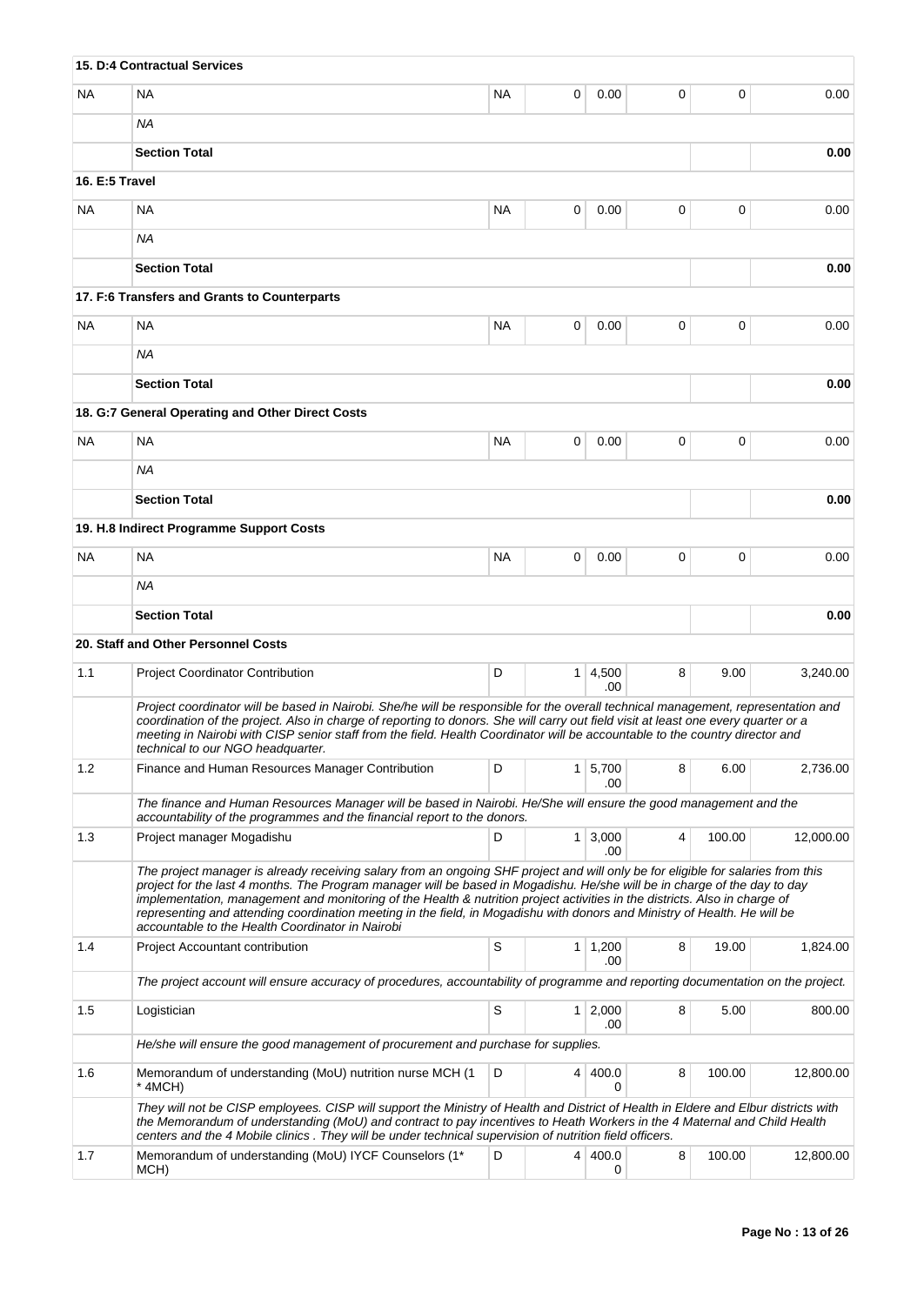|      | They will not be CISP employees. CISP will support the Ministry of Health and District of Health in Eldere and Elbur districts with<br>the Memorandum of understanding (MoU) and contract to pay incentives to Heath Workers in the 4 Maternal and Child Health<br>centers and the 4 Mobile clinics. They will be under technical supervision of nutrition field officers.                                                                                                                                                                                                                                                                                                                                                                                                                                                                                                                                                                                                                                                                                                                                                                                                                                                                                                                                                                                                                                     |   |                |                         |   |        |           |  |  |  |
|------|----------------------------------------------------------------------------------------------------------------------------------------------------------------------------------------------------------------------------------------------------------------------------------------------------------------------------------------------------------------------------------------------------------------------------------------------------------------------------------------------------------------------------------------------------------------------------------------------------------------------------------------------------------------------------------------------------------------------------------------------------------------------------------------------------------------------------------------------------------------------------------------------------------------------------------------------------------------------------------------------------------------------------------------------------------------------------------------------------------------------------------------------------------------------------------------------------------------------------------------------------------------------------------------------------------------------------------------------------------------------------------------------------------------|---|----------------|-------------------------|---|--------|-----------|--|--|--|
| 1.8  | Memorandum of understanding (MoU) OTP screeners                                                                                                                                                                                                                                                                                                                                                                                                                                                                                                                                                                                                                                                                                                                                                                                                                                                                                                                                                                                                                                                                                                                                                                                                                                                                                                                                                                | D |                | 4 200.0<br><sup>0</sup> | 8 | 100.00 | 6,400.00  |  |  |  |
|      | They will not be CISP employees. CISP will support the Ministry of Health and District of Health in Eldere and Elbur districts with<br>the Memorandum of Understanding and contract to pay incentives to Nutrition Workers in the 4 Maternal and Child Health<br>centers and the 4 Mobile clinics . They will be under technical supervision of nutrition nurses.                                                                                                                                                                                                                                                                                                                                                                                                                                                                                                                                                                                                                                                                                                                                                                                                                                                                                                                                                                                                                                              |   |                |                         |   |        |           |  |  |  |
| 1.9  | Memorandum of understanding (MoU) OTP registrars (1*<br>MCH)                                                                                                                                                                                                                                                                                                                                                                                                                                                                                                                                                                                                                                                                                                                                                                                                                                                                                                                                                                                                                                                                                                                                                                                                                                                                                                                                                   | D |                | 4 200.0<br>0            | 8 | 100.00 | 6,400.00  |  |  |  |
|      | They will not be CISP employees. CISP will support the Ministry of Health and District of Health in Eldere and Elbur districts with<br>the Memorandum of Understanding and contract to pay incentives to nutrition Workers in the 4 Maternal and Child Health centers<br>and the 4 Mobile clinics. They will be under technical supervision of nutrition nurses.                                                                                                                                                                                                                                                                                                                                                                                                                                                                                                                                                                                                                                                                                                                                                                                                                                                                                                                                                                                                                                               |   |                |                         |   |        |           |  |  |  |
| 1.10 | Memorandum of understanding (MoU) Cleaners (OTP fixed<br>sites                                                                                                                                                                                                                                                                                                                                                                                                                                                                                                                                                                                                                                                                                                                                                                                                                                                                                                                                                                                                                                                                                                                                                                                                                                                                                                                                                 | D |                | 4   100.0<br>U          | 8 | 100.00 | 3,200.00  |  |  |  |
|      | They will not be CISP employees. CISP will support the Ministry of Health and District of Health in Eldere and Elbur districts with<br>the Memorandum of understanding (MoU) and contract to pay incentives to Heath Workers in the 4 Maternal and Child Health<br>centers and the 4 Mobile clinics. They will be under technical supervision of health field officers.                                                                                                                                                                                                                                                                                                                                                                                                                                                                                                                                                                                                                                                                                                                                                                                                                                                                                                                                                                                                                                        |   |                |                         |   |        |           |  |  |  |
| 1.11 | Project Technical adviser                                                                                                                                                                                                                                                                                                                                                                                                                                                                                                                                                                                                                                                                                                                                                                                                                                                                                                                                                                                                                                                                                                                                                                                                                                                                                                                                                                                      | D |                | $1 \mid 1,500$<br>.00   | 4 | 100.00 | 6,000.00  |  |  |  |
|      | This will be a monitoring mission, a technical advisor will be in charge of the accountability of the project, he/she will travel to<br>Mogadishu to do the on-job training and he/she will prepare a monitoring plan and will be responsible of the data and the report<br>to donors. These are the costs related to the tecnhical advisor who will implement the monitoring and evaluation activities for the<br>project. The technical advisor will be hired only for 4 months                                                                                                                                                                                                                                                                                                                                                                                                                                                                                                                                                                                                                                                                                                                                                                                                                                                                                                                              |   |                |                         |   |        |           |  |  |  |
| 1.12 | Memorandum of understanding (MoU) Qualified Nurse (4<br>mobile team)                                                                                                                                                                                                                                                                                                                                                                                                                                                                                                                                                                                                                                                                                                                                                                                                                                                                                                                                                                                                                                                                                                                                                                                                                                                                                                                                           | D |                | 4 400.0<br>0            | 8 | 100.00 | 12,800.00 |  |  |  |
|      | They will not be CISP employees. CISP will support the Ministry of Health and District of Health in Eldere and Elbur districts with<br>the Memorandum of understanding (MoU) and contract to pay incentives to Heath Workers in the 4 Mobile clinics. They will be<br>under technical supervision of health field officers.                                                                                                                                                                                                                                                                                                                                                                                                                                                                                                                                                                                                                                                                                                                                                                                                                                                                                                                                                                                                                                                                                    |   |                |                         |   |        |           |  |  |  |
| 1.13 | Memorandum of understanding (MoU) Community Health<br>workers (2* @ mobile team)                                                                                                                                                                                                                                                                                                                                                                                                                                                                                                                                                                                                                                                                                                                                                                                                                                                                                                                                                                                                                                                                                                                                                                                                                                                                                                                               | D |                | 8 150.0<br><sup>0</sup> | 8 | 100.00 | 9,600.00  |  |  |  |
|      | They will not be CISP employees. CISP will support the Ministry of Health and District of Health in Eldere and Elbur districts with<br>the Memorandum of understanding (MoU) and contract to pay incentives to Heath Workers in the 4 Mobile clinics. They will be<br>under technical supervision of Mobile team suprvisors.                                                                                                                                                                                                                                                                                                                                                                                                                                                                                                                                                                                                                                                                                                                                                                                                                                                                                                                                                                                                                                                                                   |   |                |                         |   |        |           |  |  |  |
| 1.14 | Memorandum of understanding (MoU) Auxiliary Nurse cholera<br>and hygiene and screening U5 and women in mobile clinic<br>(1xMobile clinic)                                                                                                                                                                                                                                                                                                                                                                                                                                                                                                                                                                                                                                                                                                                                                                                                                                                                                                                                                                                                                                                                                                                                                                                                                                                                      | D | 4 <sup>1</sup> | 200.0<br>0              | 8 | 100.00 | 6,400.00  |  |  |  |
|      | They will not be CISP employees. CISP will support the Ministry of Health and District of Health in Eldere and Elbur districts with<br>the Memorandum of understanding (MoU) and contract to pay incentives to Heath Workers in the 4 Mobile clinics. They will be<br>under technical supervision of qualified nurses.                                                                                                                                                                                                                                                                                                                                                                                                                                                                                                                                                                                                                                                                                                                                                                                                                                                                                                                                                                                                                                                                                         |   |                |                         |   |        |           |  |  |  |
| 1.15 | Memorandum of understanding (MoU) Mobile OTP Nurse (1*<br>@ mobile clinic)                                                                                                                                                                                                                                                                                                                                                                                                                                                                                                                                                                                                                                                                                                                                                                                                                                                                                                                                                                                                                                                                                                                                                                                                                                                                                                                                     | D |                | 4   400.0<br>0          | 8 | 100.00 | 12,800.00 |  |  |  |
|      | They will not be CISP employees. CISP will support the Ministry of Health and District of Health in Eldere and Elbur districts with<br>the Memorandum of understanding (MoU) and contract to pay incentives to Heath Workers in the 4 Mobile clinics. They will be<br>under technical supervision of mobile team supervisors.                                                                                                                                                                                                                                                                                                                                                                                                                                                                                                                                                                                                                                                                                                                                                                                                                                                                                                                                                                                                                                                                                  |   |                |                         |   |        |           |  |  |  |
| 1.16 | Memorandum of understanding (MoU) Mobile OTP screeners                                                                                                                                                                                                                                                                                                                                                                                                                                                                                                                                                                                                                                                                                                                                                                                                                                                                                                                                                                                                                                                                                                                                                                                                                                                                                                                                                         | D |                | 4 200.0<br>0            | 8 | 100.00 | 6,400.00  |  |  |  |
|      | They will not be CISP employees. CISP will support the Ministry of Health and District of Health in Eldere and Elbur districts with<br>the Memorandum of understanding (MoU) and contract to pay incentives to Heath Workers in the 4 Mobile clinics. They will be<br>under technical supervision of mobile OTP nurses                                                                                                                                                                                                                                                                                                                                                                                                                                                                                                                                                                                                                                                                                                                                                                                                                                                                                                                                                                                                                                                                                         |   |                |                         |   |        |           |  |  |  |
| 1.17 | Memorandum of understanding Mobile IYCF counsellors (1*@<br>mobile team)                                                                                                                                                                                                                                                                                                                                                                                                                                                                                                                                                                                                                                                                                                                                                                                                                                                                                                                                                                                                                                                                                                                                                                                                                                                                                                                                       | D | 4 <sup>1</sup> | 400.0                   | 8 | 100.00 | 12,800.00 |  |  |  |
|      | They will not be CISP employees. CISP will support the Ministry of Health and District of Health in Eldere and Elbur districts with<br>the Memorandum of understanding (MoU) and contract to pay incentives to Heath Workers in the 4 Mobile clinics. They will be<br>under technical supervision of mobile team supervisors.                                                                                                                                                                                                                                                                                                                                                                                                                                                                                                                                                                                                                                                                                                                                                                                                                                                                                                                                                                                                                                                                                  |   |                |                         |   |        |           |  |  |  |
| 1.18 | Senior Operation manager                                                                                                                                                                                                                                                                                                                                                                                                                                                                                                                                                                                                                                                                                                                                                                                                                                                                                                                                                                                                                                                                                                                                                                                                                                                                                                                                                                                       | s |                | $1 \mid 3,000$<br>.00   | 8 | 23.00  | 5,520.00  |  |  |  |
|      | The senior opeartion manager will be based in Mogadishu to guarantee the security and the quality of the operations in the field.<br>He will be in charge of the Mogadishu office and he will monitor the operations of this project. He will ensure that operational<br>planning and programs are designed and implemented in line with internationally recognized quality and accountability standards<br>such as Core Humanitarian Standard,<br>Principles of Partnership, Anti Fraud & Corruption etc.He will establish and/or maintain safety and security management protocols<br>and procedures according to CISP. The Operations Manager acts as a strategic advisor on all operational aspects of the<br>programme/project. S/he is responsible an effective and efficient implementation of financial, human resources, procurement,<br>logistics, asset management and ICT for CISP. The Operations Manager will serve as the field-level representative for all CISP<br>programs, ensuring coordination and information-sharing mechanisms are in place with relevant government, community, cluster<br>and INGO stakeholders and that the program takes leadership roles whenever possible in these forums. He/she will ahve a key<br>role. CISP is working in diffucult localitites and the operation manager will have a key role to keep the link with CISP colleagues<br>in the remote areas. |   |                |                         |   |        |           |  |  |  |
| 1.19 | Store keeper in the field                                                                                                                                                                                                                                                                                                                                                                                                                                                                                                                                                                                                                                                                                                                                                                                                                                                                                                                                                                                                                                                                                                                                                                                                                                                                                                                                                                                      | S | 1              | 400.0<br>0              | 8 | 100.00 | 3,200.00  |  |  |  |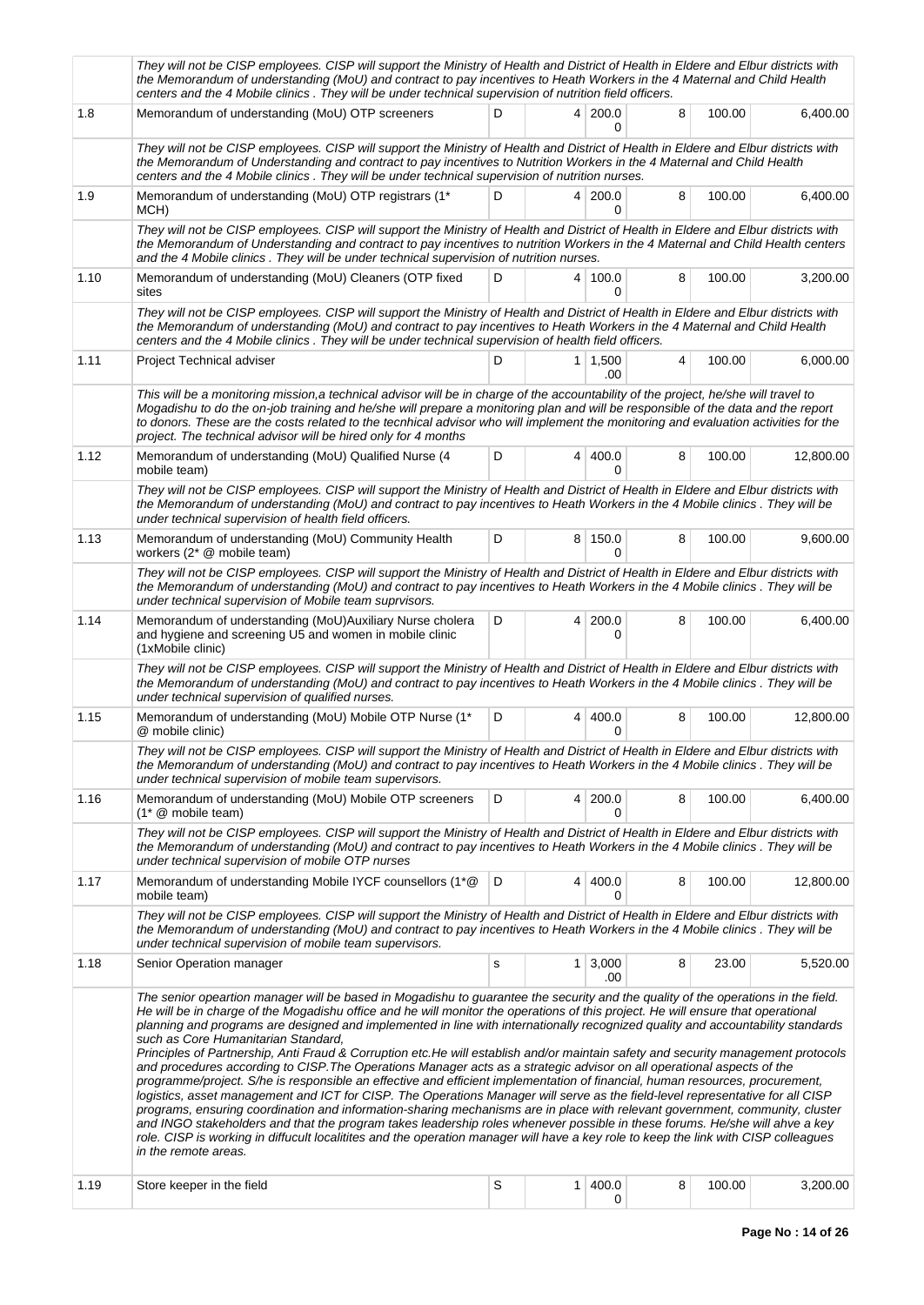|      | Store Keeper will be responsible of supplies and distribution in the Maternal and Child Health centers, good management of the<br>store and reporting documentation                                                                                                                                                                                                                                                                                                                                                                                                                    |   |                |                       |              |        |            |
|------|----------------------------------------------------------------------------------------------------------------------------------------------------------------------------------------------------------------------------------------------------------------------------------------------------------------------------------------------------------------------------------------------------------------------------------------------------------------------------------------------------------------------------------------------------------------------------------------|---|----------------|-----------------------|--------------|--------|------------|
| 1.20 | Health field officers (Elder & Elbur)                                                                                                                                                                                                                                                                                                                                                                                                                                                                                                                                                  | D |                | 2 1,000<br>.00        | 4            | 100.00 | 8,000.00   |
|      | These officers already receiving salaries from an ongoing SHF Poject and to avoid duplication they will be receiving salaries only<br>for 4 months after their current project ends. They will be based in Eldere and Elbur and will assist the Maternal and Child Health<br>centers's staff in the day to day implementation, management and monitoring of the project activities in their district. They will<br>also be in charge of on-job training and supervising the community component of the health project and they will be the link for<br>CISP with the local authorities |   |                |                       |              |        |            |
|      | <b>Section Total</b>                                                                                                                                                                                                                                                                                                                                                                                                                                                                                                                                                                   |   |                |                       |              |        | 145,720.00 |
|      | 21. Supplies, Commodities, Materials                                                                                                                                                                                                                                                                                                                                                                                                                                                                                                                                                   |   |                |                       |              |        |            |
| 2.1  | Drugs and medical consumables for 4 Maternal and Child<br>Health centers and 4 mobile clinics.                                                                                                                                                                                                                                                                                                                                                                                                                                                                                         | D | 1              | 12,36<br>8.00         | 1            | 100.00 | 12,368.00  |
|      | Drugs and medical consumable are necessary to manage health service care. the number of beneficiaries will benefit of the<br>drugs and the medical consumable will be 42,391 beneficiaries.                                                                                                                                                                                                                                                                                                                                                                                            |   |                |                       |              |        |            |
| 2.2  | Nutrition supplies for 4 fixed and 4 mobile sites                                                                                                                                                                                                                                                                                                                                                                                                                                                                                                                                      | D | 1 <sup>1</sup> | 106,3<br>49.19        | $\mathbf{1}$ | 100.00 | 106,349.19 |
|      | Nutrition supplies are necessary for the treatment of SAM cases as well as for supplementation for children 0-59 months and<br>pregnant and lactating women.                                                                                                                                                                                                                                                                                                                                                                                                                           |   |                |                       |              |        |            |
| 2.3  | Transport of drugs and medical equipment within Somalia<br>From Mogadishu to Eldere and Elbur                                                                                                                                                                                                                                                                                                                                                                                                                                                                                          | D |                | $1 \mid 1,800$<br>.00 | 1            | 100.00 | 1,800.00   |
|      | The transport is considering the transport Drugs and consumable from Mogadishu warehouse to Eldere. Estimation done using<br>tonnage. The trucks used have a capacity of 12 tons because they are able to go across the sand dunes. The road is very raft<br>and difficult.                                                                                                                                                                                                                                                                                                            |   |                |                       |              |        |            |
| 2.4  | Transport drugs and medical consumable from the store in<br>Eldere and Elbur the Maternal and Child Health centers, 1<br>vehicle*1day*6 months                                                                                                                                                                                                                                                                                                                                                                                                                                         | D |                | 2 150.0<br>0          | 8            | 100.00 | 2,400.00   |
|      | The monthly transport of drugs from Eldere stores to the 4 Maternal and Child Health centers. For the transport within the<br>districts (from Eldere to Elbur the Maternal and Child Health centers) the vehicles used have a capacity of 2 tons. 1 vehicle in<br>each district delivering supplies once in a month for eight months at \$150 per delivery (Once in a month)                                                                                                                                                                                                           |   |                |                       |              |        |            |
| 2.5  | Quarterly review meeting Ministry of Health (MoH) and District<br>of Health (DoH) and supervision of from Maternal and Child<br>Health centersMoH/DoH                                                                                                                                                                                                                                                                                                                                                                                                                                  | D | 1 <sup>1</sup> | 840.0<br>0            | 1            | 100.00 | 840.00     |
|      | be involved directly in the monitoring of project. One person of the MoH will be in charge of the monitoring and supervision of the<br>health programme. Cisp will manage three Quarterly review meeting to keep informed and to share the information regarding the<br>project with the DoH in Eldere<br>Each quarter 4 MoH/DoH people will attend the meeting managed by the CISP health field officer, it will happen in Eldere three<br>times during the project. So, they are 5 people per District/1review meeting(one day)/three times (each quarter).                          |   |                |                       |              |        |            |
| 2.6  | Running costs of 4 OTP centers in Eldere and Elbur to be<br>functional                                                                                                                                                                                                                                                                                                                                                                                                                                                                                                                 | D | 1              | 4,800<br>.00          | 1            | 100.00 | 4,800.00   |
|      | The running cost for 4 Maternal and Child Health centers (water, electricity, stationery, cleaning material). Running cost for<br>pannel solar at MCH: 100 USD/8months/4Maternal and Child Health centers - Water for Maternal and Child Health centers:<br>50USD/8months/4 Maternal and Child Health centers - Maternal and Child Health centers utilities (cleaning materials,<br>stationery):50USD/8months/4 Maternal and Child Health centers                                                                                                                                      |   |                |                       |              |        |            |
| 2.7  | Training on Integrate Management of acute malnutrition<br>(IMAM)                                                                                                                                                                                                                                                                                                                                                                                                                                                                                                                       | D | 1 <sup>1</sup> | 2,395<br>.00          | 1            | 100.00 | 2,395.00   |
|      | In Elder and Elbur districts 14 health and nutrition staffs from the 4 Maternal and Child Health centers will be trained on the<br>Integrate Management of Acute Malnutrition (IMAM).                                                                                                                                                                                                                                                                                                                                                                                                  |   |                |                       |              |        |            |
| 2.8  | Training on management of childhood illness and prevention<br>and treatment of cholera                                                                                                                                                                                                                                                                                                                                                                                                                                                                                                 | D | 1 <sup>1</sup> | 2,400<br>.00          | 1            | 100.00 | 2,400.00   |
|      | In Elder and Elbur districts 14 health staffs from the 4 Maternal and Child Health centers will be trained on the management of<br>common childhood illnesses (IMCI) and prevention and management of cholera.                                                                                                                                                                                                                                                                                                                                                                         |   |                |                       |              |        |            |
| 2.9  | Warehouse rent in Mogadishu contribution                                                                                                                                                                                                                                                                                                                                                                                                                                                                                                                                               | s | 1              | 750.0<br>0            | 8            | 26.25  | 1,575.00   |
|      | A contribution for the rent of the warehouse in Mogadishu needed to run the programme. The warehouse is used as store for<br>drugs, medical equipment and supplies received from Unicef. Mogadishu the supplies will be sent to Eldere and Elbur                                                                                                                                                                                                                                                                                                                                       |   |                |                       |              |        |            |
| 2.10 | Food voucher for 511 Households with children with SAM                                                                                                                                                                                                                                                                                                                                                                                                                                                                                                                                 | D | 1              | 16,36<br>2.00         | 2            | 100.00 | 32,724.00  |
|      | Provide 511 Households with SAM children will get livelihood for 2 months after the child is discharged from the therapeutic<br>programme to support family food basket                                                                                                                                                                                                                                                                                                                                                                                                                |   |                |                       |              |        |            |
| 2.11 | Hygiene kits for 1000 Households                                                                                                                                                                                                                                                                                                                                                                                                                                                                                                                                                       | D | 1 <sup>1</sup> | 25,75<br>1.00         | 1            | 100.00 | 25,751.00  |
|      | Provision of total sanitation kits to 1000 households in Elder and in Elbur especially targets families affected by AWD/Cholera<br>and discharged from CTC upon recovery                                                                                                                                                                                                                                                                                                                                                                                                               |   |                |                       |              |        |            |
|      | <b>Section Total</b>                                                                                                                                                                                                                                                                                                                                                                                                                                                                                                                                                                   |   |                |                       |              |        | 193,402.19 |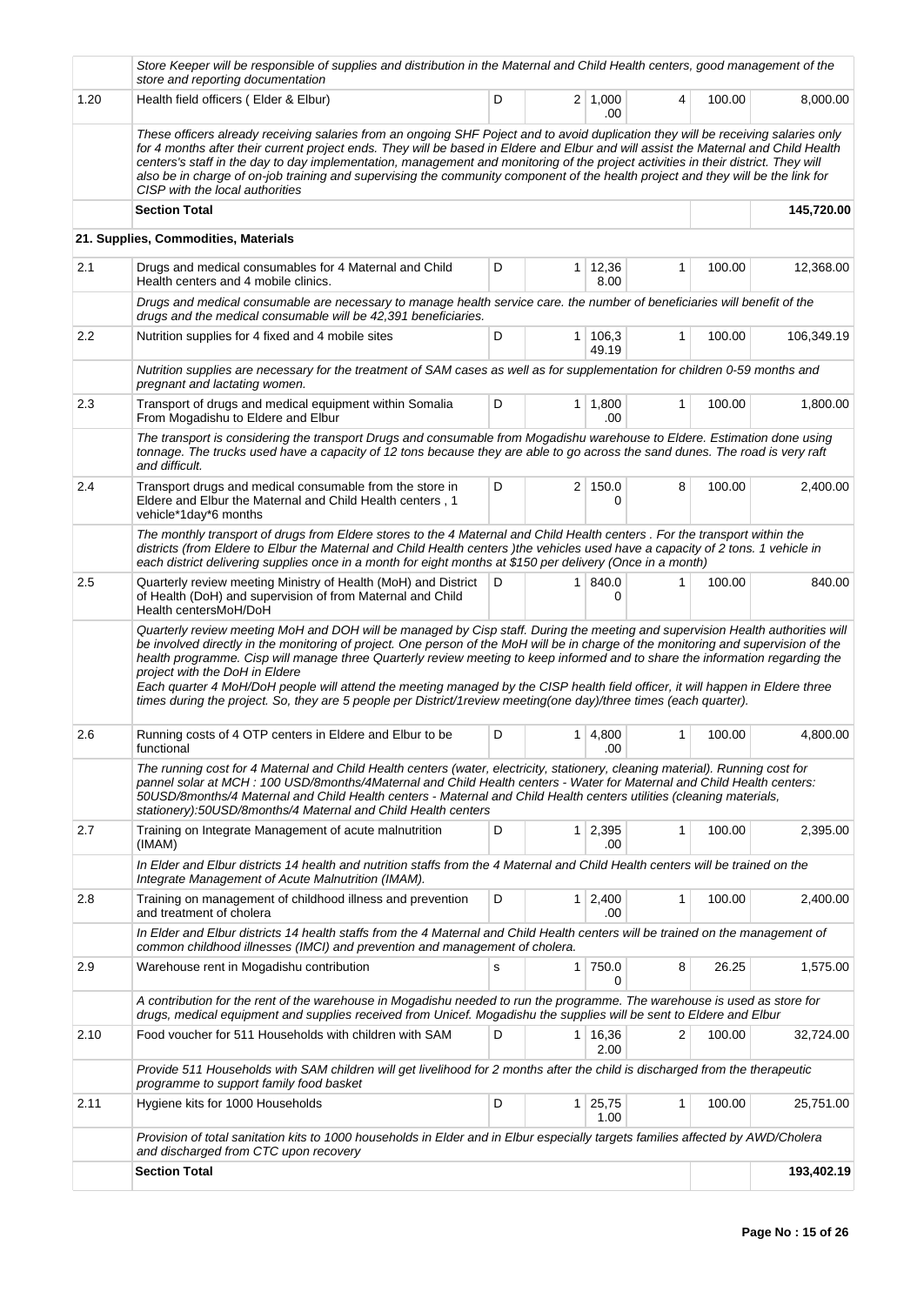| 22. Equipment |                                                                                                                                                                                                                                                                                                                                                                                                                                                                                                                                                                                                                                                                                                                                                                                                                                                                                                                                                 |           |                |                       |              |        |           |
|---------------|-------------------------------------------------------------------------------------------------------------------------------------------------------------------------------------------------------------------------------------------------------------------------------------------------------------------------------------------------------------------------------------------------------------------------------------------------------------------------------------------------------------------------------------------------------------------------------------------------------------------------------------------------------------------------------------------------------------------------------------------------------------------------------------------------------------------------------------------------------------------------------------------------------------------------------------------------|-----------|----------------|-----------------------|--------------|--------|-----------|
| <b>NA</b>     | <b>NA</b>                                                                                                                                                                                                                                                                                                                                                                                                                                                                                                                                                                                                                                                                                                                                                                                                                                                                                                                                       | <b>NA</b> | $\Omega$       | 0.00                  | 0            | 0      | 0.00      |
|               | <b>NA</b>                                                                                                                                                                                                                                                                                                                                                                                                                                                                                                                                                                                                                                                                                                                                                                                                                                                                                                                                       |           |                |                       |              |        |           |
|               | <b>Section Total</b>                                                                                                                                                                                                                                                                                                                                                                                                                                                                                                                                                                                                                                                                                                                                                                                                                                                                                                                            |           |                |                       |              |        | 0.00      |
|               | 23. Contractual Services                                                                                                                                                                                                                                                                                                                                                                                                                                                                                                                                                                                                                                                                                                                                                                                                                                                                                                                        |           |                |                       |              |        |           |
| <b>NA</b>     | <b>NA</b>                                                                                                                                                                                                                                                                                                                                                                                                                                                                                                                                                                                                                                                                                                                                                                                                                                                                                                                                       | <b>NA</b> | 0              | 0.00                  | 0            | 0      | 0.00      |
|               | <b>NA</b>                                                                                                                                                                                                                                                                                                                                                                                                                                                                                                                                                                                                                                                                                                                                                                                                                                                                                                                                       |           |                |                       |              |        |           |
|               | <b>Section Total</b>                                                                                                                                                                                                                                                                                                                                                                                                                                                                                                                                                                                                                                                                                                                                                                                                                                                                                                                            |           |                |                       |              |        | 0.00      |
| 24. Travel    |                                                                                                                                                                                                                                                                                                                                                                                                                                                                                                                                                                                                                                                                                                                                                                                                                                                                                                                                                 |           |                |                       |              |        |           |
| 5.1           | International air travel and related expenses                                                                                                                                                                                                                                                                                                                                                                                                                                                                                                                                                                                                                                                                                                                                                                                                                                                                                                   | D         |                | $1 \mid 5,370$<br>.00 | $\mathbf{1}$ | 100.00 | 5,370.00  |
|               | Project coordinator will travel in Mogadishu from Nairobi to give a technical support to the project. If it will not possible for security<br>reasons, the field staffs will travel to Nairobi to work with the project coordinator. She/He will travel to Mogadishu for the quarterly<br>review meeting with CISP staffs, for meetings with MoH and donors.<br>Also under this budget line a project technical advisor will travel to Mogadishu to advise the local staff and provide on job training                                                                                                                                                                                                                                                                                                                                                                                                                                          |           |                |                       |              |        |           |
| 5.2           | Vehicle rent (include fuel) for 4 mobile clinics (2 in Eldere and<br>2 in Elbur)                                                                                                                                                                                                                                                                                                                                                                                                                                                                                                                                                                                                                                                                                                                                                                                                                                                                | 100.00    | 57,600.00      |                       |              |        |           |
|               | The vehicle rental (include fuel) will be necessary to run the activities for 4 mobile clinics. They will be used by the MCH's staff for<br>the screening and the prevention of Cholera in the two Districts, immunization campaigns and social mobilization                                                                                                                                                                                                                                                                                                                                                                                                                                                                                                                                                                                                                                                                                    |           |                |                       |              |        |           |
| 5.3           | Car rent Mogadishu contribution                                                                                                                                                                                                                                                                                                                                                                                                                                                                                                                                                                                                                                                                                                                                                                                                                                                                                                                 | D         |                | $1 \mid 1,800$<br>.00 | 8            | 15.38  | 2,214.72  |
|               | A contribution for the rent of the car in Mogadishu needed to run the programme. CISP staffs in Mogadishu working for this<br>project need to move within Mogadishu to attend Health cluster meetings, meetings with Unicef, to follow the purchase of the<br>supplies, to dispatch the supplies. And the cars are utilized also for the movement for CISP staffs in mission in Mogadishu.                                                                                                                                                                                                                                                                                                                                                                                                                                                                                                                                                      |           |                |                       |              |        |           |
|               | <b>Section Total</b>                                                                                                                                                                                                                                                                                                                                                                                                                                                                                                                                                                                                                                                                                                                                                                                                                                                                                                                            |           |                |                       |              |        | 65,184.72 |
|               | 25. Transfers and Grants to Counterparts                                                                                                                                                                                                                                                                                                                                                                                                                                                                                                                                                                                                                                                                                                                                                                                                                                                                                                        |           |                |                       |              |        |           |
| <b>NA</b>     | <b>NA</b>                                                                                                                                                                                                                                                                                                                                                                                                                                                                                                                                                                                                                                                                                                                                                                                                                                                                                                                                       | <b>NA</b> | 0              | 0.00                  | 0            | 0      | 0.00      |
|               | <b>NA</b>                                                                                                                                                                                                                                                                                                                                                                                                                                                                                                                                                                                                                                                                                                                                                                                                                                                                                                                                       |           |                |                       |              |        |           |
|               | <b>Section Total</b>                                                                                                                                                                                                                                                                                                                                                                                                                                                                                                                                                                                                                                                                                                                                                                                                                                                                                                                            |           |                |                       |              |        | 0.00      |
|               | 26. General Operating and Other Direct Costs                                                                                                                                                                                                                                                                                                                                                                                                                                                                                                                                                                                                                                                                                                                                                                                                                                                                                                    |           |                |                       |              |        |           |
| 7.1           | Stationery and office supplies                                                                                                                                                                                                                                                                                                                                                                                                                                                                                                                                                                                                                                                                                                                                                                                                                                                                                                                  | S         | 1 <sup>1</sup> | 5,745<br>.80          | 1            | 30.00  | 1,723.74  |
|               | Bills of stationery and office supplies in Eldere/Elbur needed to run the programme. This will be bought in lumpsum                                                                                                                                                                                                                                                                                                                                                                                                                                                                                                                                                                                                                                                                                                                                                                                                                             |           |                |                       |              |        |           |
| 7.2           | Communication and internet                                                                                                                                                                                                                                                                                                                                                                                                                                                                                                                                                                                                                                                                                                                                                                                                                                                                                                                      | S         |                | 2   400.0<br>0        | 8            | 40.00  | 2,560.00  |
|               | Bills of phone and internet to allow communication between the field and programme manager. The costs are for Eldere, Elbur.<br>The two location need to be connected with internet for skype calls, to send and receive documents, to communicate with Nairobi<br>and Mogadishu.                                                                                                                                                                                                                                                                                                                                                                                                                                                                                                                                                                                                                                                               |           |                |                       |              |        |           |
| 7.3           | Office utilities                                                                                                                                                                                                                                                                                                                                                                                                                                                                                                                                                                                                                                                                                                                                                                                                                                                                                                                                | S         |                | $2 \mid 150.0$<br>0   | 8            | 40.00  | 960.00    |
|               | Bill of water and electricity for Eldere and Mogadishu office                                                                                                                                                                                                                                                                                                                                                                                                                                                                                                                                                                                                                                                                                                                                                                                                                                                                                   |           |                |                       |              |        |           |
| 7.4           | Office rent in Mogadishu contribution                                                                                                                                                                                                                                                                                                                                                                                                                                                                                                                                                                                                                                                                                                                                                                                                                                                                                                           | S         | $\mathbf{1}$   | 5,500<br>.00          | 3            | 20.00  | 3,300.00  |
|               | A contribution for the rent of the office in Mogadishu. CISP has an office in Mogadishu used by CISP expatriate and national<br>staffs. It is a shared office for all projects that CISP is implementing in Somalia. When CISP staffs from the field and from Nairobi<br>is going in Mogadishu, they use this office. The operation manager, the logistician, the financial officers, the public health<br>specialist and other staffs are working daily in this office. In Eldere and in Harardere, we have 2 offices within the Hospital. CISP<br>is not paying the rent for these two offices because in the past CISP built the hospitals and the District of Health in Eldere host<br>our local staffs (financial officers, health field officer). It is budgeted only for 3 months since there is another health project which<br>is contributing hence the 3 months budget will be used after January 2018 up to the end of this project |           |                |                       |              |        |           |
| 7.5           | Bank transfer cost                                                                                                                                                                                                                                                                                                                                                                                                                                                                                                                                                                                                                                                                                                                                                                                                                                                                                                                              | S         |                | 1 4,220<br>.00        | 1            | 100.00 | 4,220.00  |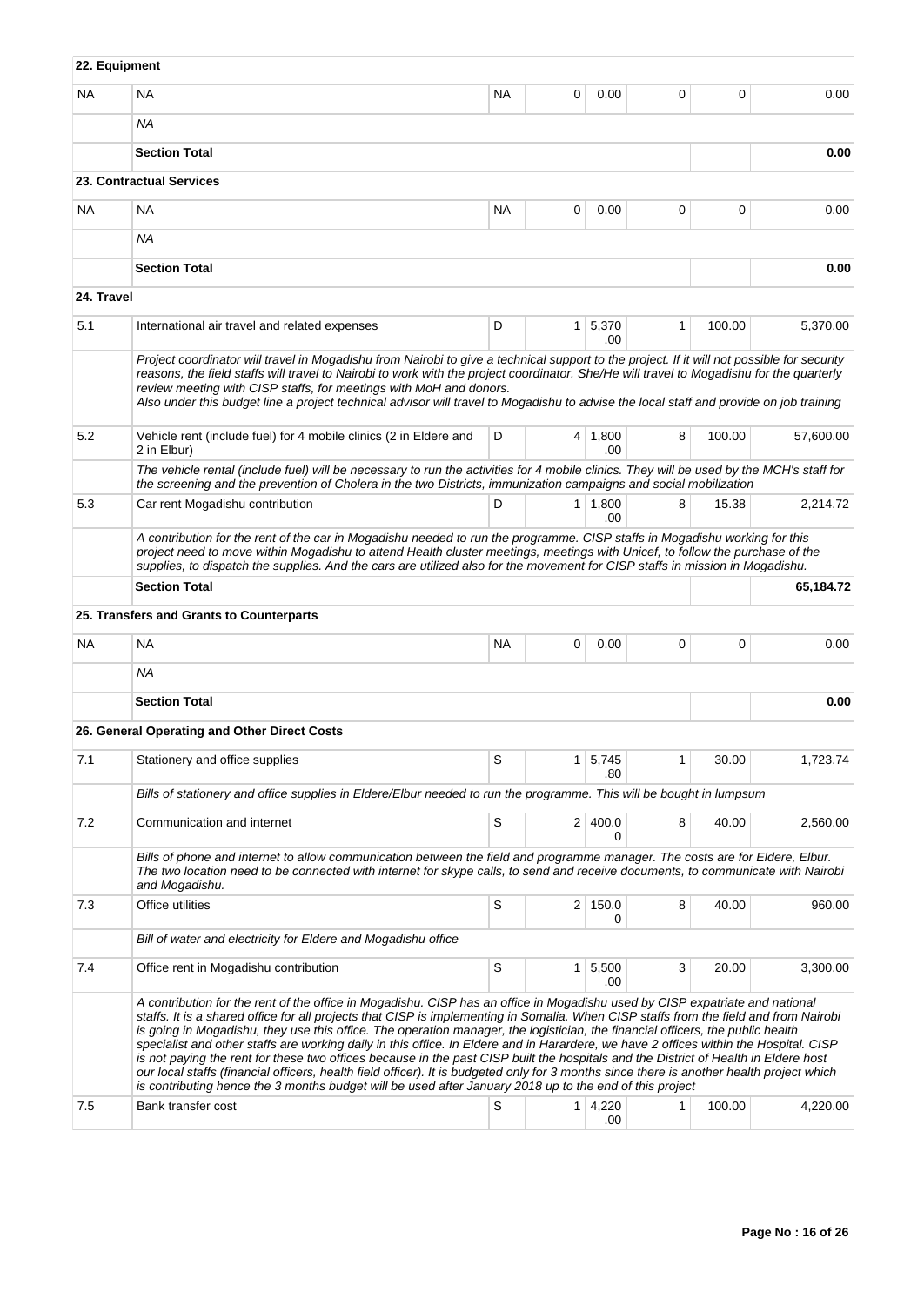|                         | Bank transfer cost to send money in the field for activities. The percentage used is 1% on the budget. |            |  |  |  |  |  |  |  |
|-------------------------|--------------------------------------------------------------------------------------------------------|------------|--|--|--|--|--|--|--|
| <b>Section Total</b>    |                                                                                                        |            |  |  |  |  |  |  |  |
| <b>SubTotal</b>         | 83.00                                                                                                  | 417,070.65 |  |  |  |  |  |  |  |
| <b>Direct</b>           |                                                                                                        | 391,387.91 |  |  |  |  |  |  |  |
| Support                 | 25,682.74                                                                                              |            |  |  |  |  |  |  |  |
| <b>PSC Cost</b>         |                                                                                                        |            |  |  |  |  |  |  |  |
| <b>PSC Cost Percent</b> |                                                                                                        | 7.00       |  |  |  |  |  |  |  |
| <b>PSC Amount</b>       | 29,194.95                                                                                              |            |  |  |  |  |  |  |  |
| <b>Total Cost</b>       |                                                                                                        | 446,265.60 |  |  |  |  |  |  |  |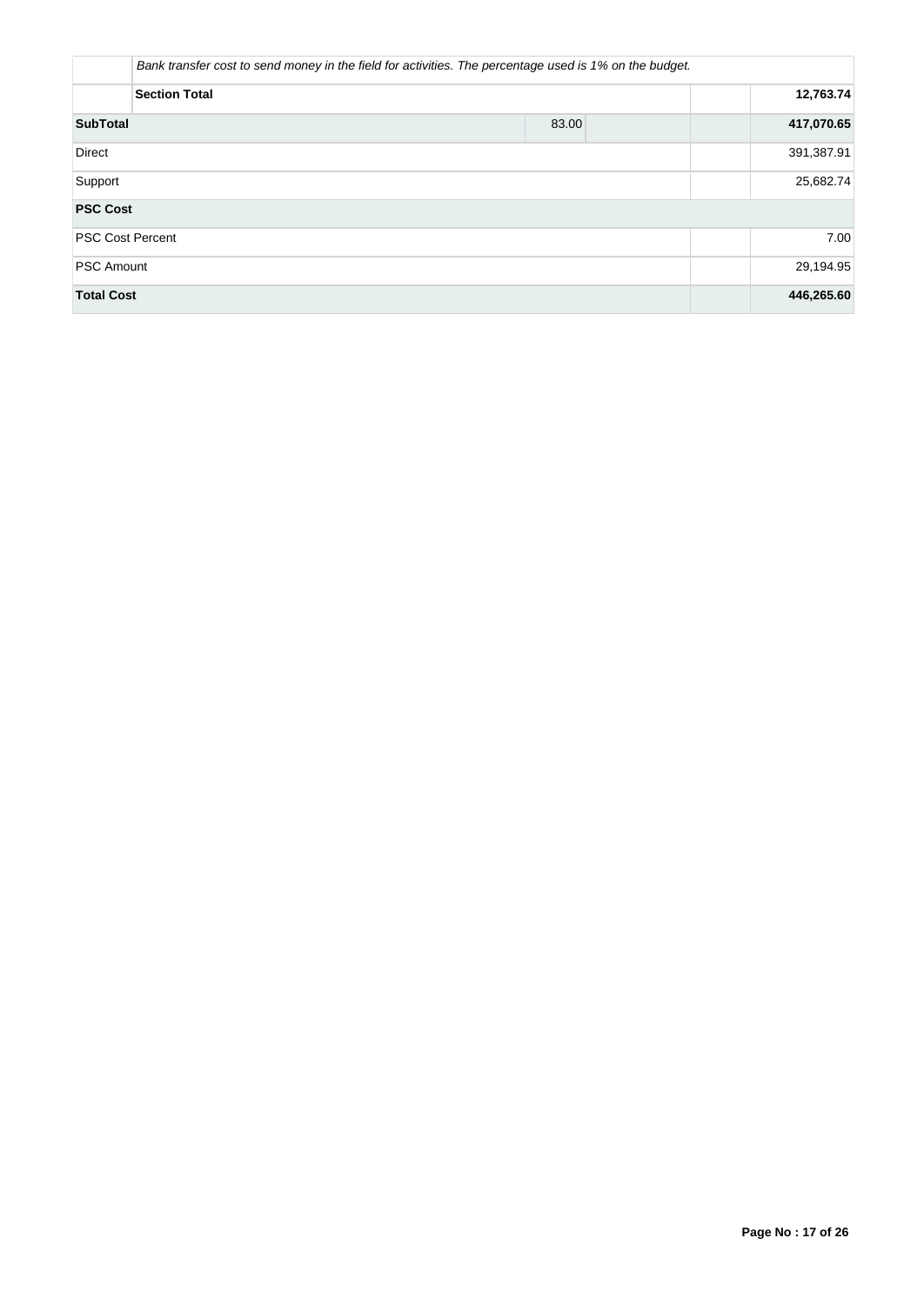# **Project Locations**

| <b>Location</b>                                  | <b>Estimated</b><br>percentage<br>of budget<br>for each<br><b>location</b> |            | <b>Estimated number of beneficiaries</b> | for each location |              |              | <b>Activity Name</b>                                                                                                                                                                                                                                                                                                                                                                                                                                                                                                                                                                                                                                                                                                                                                                                                                                                                                                                                                                                                                                                                                                                                                                                                                                                                                                                                                                                                                                                                                                                                                                                                                                                                                                                                                                                                                                                                                                                                                                                                                                                                                                                                                                                                                                                                                                                                                                                                                                                                                                                                                                                                                                                                                 |
|--------------------------------------------------|----------------------------------------------------------------------------|------------|------------------------------------------|-------------------|--------------|--------------|------------------------------------------------------------------------------------------------------------------------------------------------------------------------------------------------------------------------------------------------------------------------------------------------------------------------------------------------------------------------------------------------------------------------------------------------------------------------------------------------------------------------------------------------------------------------------------------------------------------------------------------------------------------------------------------------------------------------------------------------------------------------------------------------------------------------------------------------------------------------------------------------------------------------------------------------------------------------------------------------------------------------------------------------------------------------------------------------------------------------------------------------------------------------------------------------------------------------------------------------------------------------------------------------------------------------------------------------------------------------------------------------------------------------------------------------------------------------------------------------------------------------------------------------------------------------------------------------------------------------------------------------------------------------------------------------------------------------------------------------------------------------------------------------------------------------------------------------------------------------------------------------------------------------------------------------------------------------------------------------------------------------------------------------------------------------------------------------------------------------------------------------------------------------------------------------------------------------------------------------------------------------------------------------------------------------------------------------------------------------------------------------------------------------------------------------------------------------------------------------------------------------------------------------------------------------------------------------------------------------------------------------------------------------------------------------------|
|                                                  |                                                                            | <b>Men</b> | <b>Women</b>                             |                   | Boys   Girls | <b>Total</b> |                                                                                                                                                                                                                                                                                                                                                                                                                                                                                                                                                                                                                                                                                                                                                                                                                                                                                                                                                                                                                                                                                                                                                                                                                                                                                                                                                                                                                                                                                                                                                                                                                                                                                                                                                                                                                                                                                                                                                                                                                                                                                                                                                                                                                                                                                                                                                                                                                                                                                                                                                                                                                                                                                                      |
| Galgaduud -> Ceel Buur -> Cali<br><b>Buubaal</b> | 14                                                                         | 6          |                                          | 3,984 1,061 1,061 |              |              | 6,112 Activity 1.1.1 : Support 1 fixed health facility and<br>2 outreach clinics Elbur and 3 fixed health<br>facilities and one outreach team in Elder which<br>will offer qualit integrated health, nutrition and<br>WASH services<br>Activity 1.1.1: Provide SAM treatment for 1021<br>children 6-59 months old both at the static<br>facility and mobile teams.<br>Activity 1.1.1 : Conduct hygiene promotional<br>activities within at house hold level as well as in<br>the community.<br>Activity 1.1.1 : Provision of clean learning<br>environment by ensuring that water points are<br>treated and proper waste disposal are observed<br>Activity 1.1.1 : Provision of food vouchers to at<br>least 50% of families with malnourished children<br>in order to support the family food basket for two<br>months after the child is discharged from the<br>therapeutic feeding programme and also prevent<br>relapse.<br>Activity 1.1.2 : Provision of water treatment<br>through chlorination to at least 50% of the house<br>holds and 100% in institutions<br>Activity 1.1.2 : Screen all school going children<br>both boys and girls for AWD/Cholera and<br>malnutrition in schools for early case detection<br>and management.<br>Activity 1.1.2 : Provide multiple micronutrients for<br>7361 pregnant and lactating women who visit the<br>antenatal and postnatal clinics.<br>Activity 1.1.2 : Provide routine immunization to all<br>under 5 children and women of child bearing age<br>in both fixed health facilities and outreach teams<br>as emergency reponse strategy.<br>Activity 1.1.3 : Train health workers working<br>under this project in Elder and Elbur on<br>management of acute watery diarrhoea/ cholera<br>and measles case management in order to<br>guarantee quality service delivery during the<br>emergency response.<br>Activity 1.1.3 : Train 14 health and nutrition staff<br>on integrated management of acute malnutrition<br>so that effective case management and high cure<br>rate is achieved.<br>Activity 1.1.3 : Provision of complete hygiene kits<br>to patients discharged from Cholera Treatment<br>Centers (CTC)<br>Activity 1.1.4 : Distribution of standard IEC<br>materials for social mobilization and community<br>awareness<br>Activity 1.1.4 : Provide nutrition promotional<br>messages to all mothers whose children are<br>admitted into the IMAM programme<br>Activity 1.1.4 : Carry out mass campaigns to<br>ensure that at least 80% of under children are<br>immunized against measles<br>Activity 1.1.5 : Targeted approach and bucket<br>disinfection at the water point instead of the<br>blind/at large well disinfection |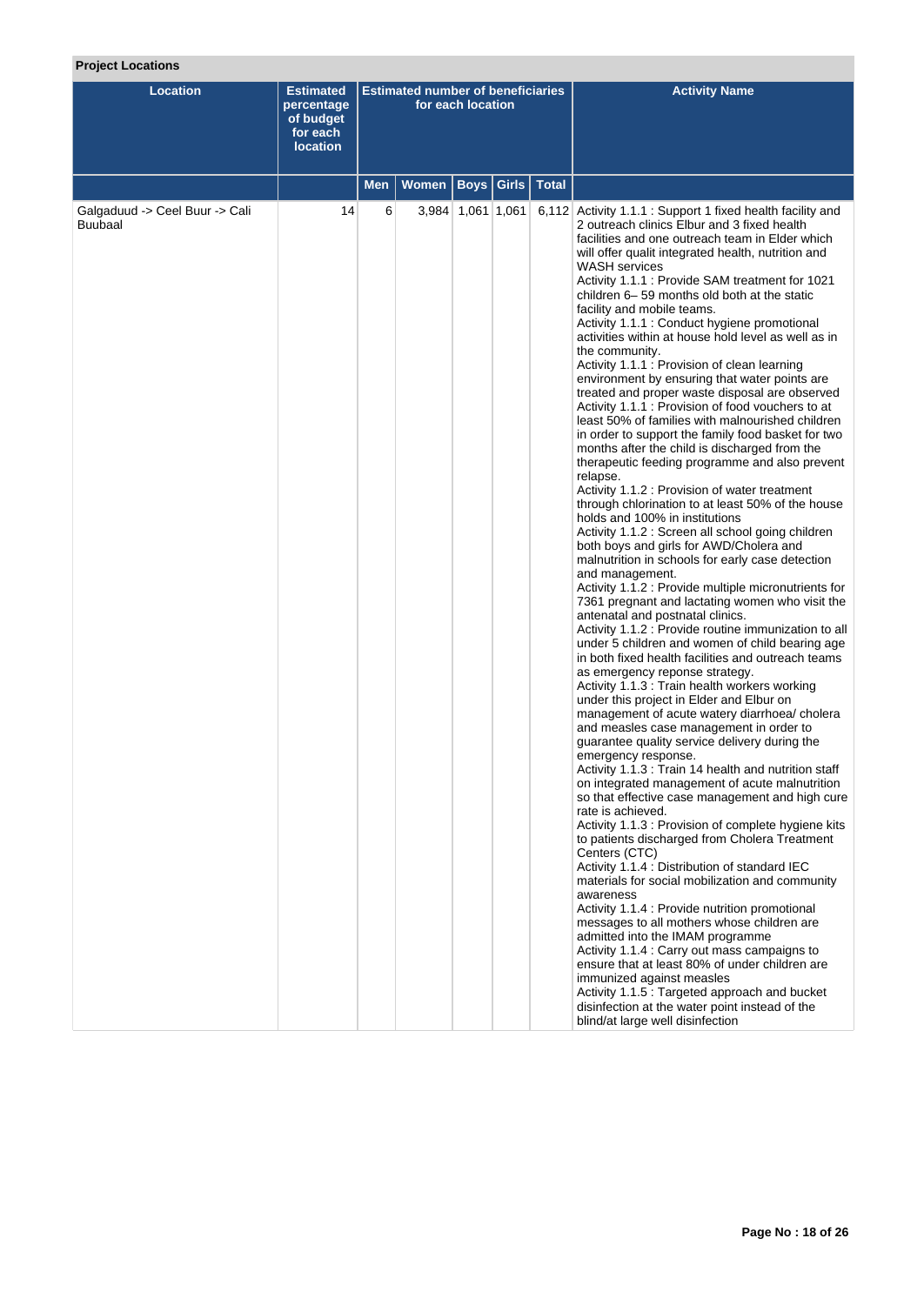| Galgaduud -> Ceel Buur -> Jacar | 8 | 2 | 2,178 | 505 |  | 505 3,190 Activity 1.1.1 : Support 1 fixed health facility and<br>2 outreach clinics Elbur and 3 fixed health<br>facilities and one outreach team in Elder which<br>will offer qualit integrated health, nutrition and                                                     |
|---------------------------------|---|---|-------|-----|--|----------------------------------------------------------------------------------------------------------------------------------------------------------------------------------------------------------------------------------------------------------------------------|
|                                 |   |   |       |     |  | <b>WASH</b> services<br>Activity 1.1.1 : Provide SAM treatment for 1021<br>children 6-59 months old both at the static<br>facility and mobile teams.<br>Activity 1.1.1 : Conduct hygiene promotional<br>activities within at house hold level as well as in                |
|                                 |   |   |       |     |  | the community.<br>Activity 1.1.1 : Provision of clean learning<br>environment by ensuring that water points are<br>treated and proper waste disposal are observed<br>Activity 1.1.1 : Provision of food vouchers to at<br>least 50% of families with malnourished children |
|                                 |   |   |       |     |  | in order to support the family food basket for two<br>months after the child is discharged from the<br>therapeutic feeding programme and also prevent<br>relapse.<br>Activity 1.1.2 : Provision of water treatment                                                         |
|                                 |   |   |       |     |  | through chlorination to at least 50% of the house<br>holds and 100% in institutions<br>Activity 1.1.2 : Screen all school going children<br>both boys and girls for AWD/Cholera and                                                                                        |
|                                 |   |   |       |     |  | malnutrition in schools for early case detection<br>and management.<br>Activity 1.1.2 : Provide multiple micronutrients for<br>7361 pregnant and lactating women who visit the<br>antenatal and postnatal clinics.                                                         |
|                                 |   |   |       |     |  | Activity 1.1.2 : Provide routine immunization to all<br>under 5 children and women of child bearing age<br>in both fixed health facilities and outreach teams<br>as emergency reponse strategy.                                                                            |
|                                 |   |   |       |     |  | Activity 1.1.3 : Train health workers working<br>under this project in Elder and Elbur on<br>management of acute watery diarrhoea/ cholera<br>and measles case management in order to                                                                                      |
|                                 |   |   |       |     |  | guarantee quality service delivery during the<br>emergency response.<br>Activity 1.1.3 : Train 14 health and nutrition staff<br>on integrated management of acute malnutrition<br>so that effective case management and high cure                                          |
|                                 |   |   |       |     |  | rate is achieved.<br>Activity 1.1.3 : Provision of complete hygiene kits<br>to patients discharged from Cholera Treatment<br>Centers (CTC)                                                                                                                                 |
|                                 |   |   |       |     |  | Activity 1.1.4 : Distribution of standard IEC<br>materials for social mobilization and community<br>awareness<br>Activity 1.1.4 : Provide nutrition promotional<br>messages to all mothers whose children are                                                              |
|                                 |   |   |       |     |  | admitted into the IMAM programme<br>Activity 1.1.4 : Carry out mass campaigns to<br>ensure that at least 80% of under children are<br>immunized against measles                                                                                                            |
|                                 |   |   |       |     |  | Activity 1.1.5 : Targeted approach and bucket<br>disinfection at the water point instead of the<br>blind/at large well disinfection                                                                                                                                        |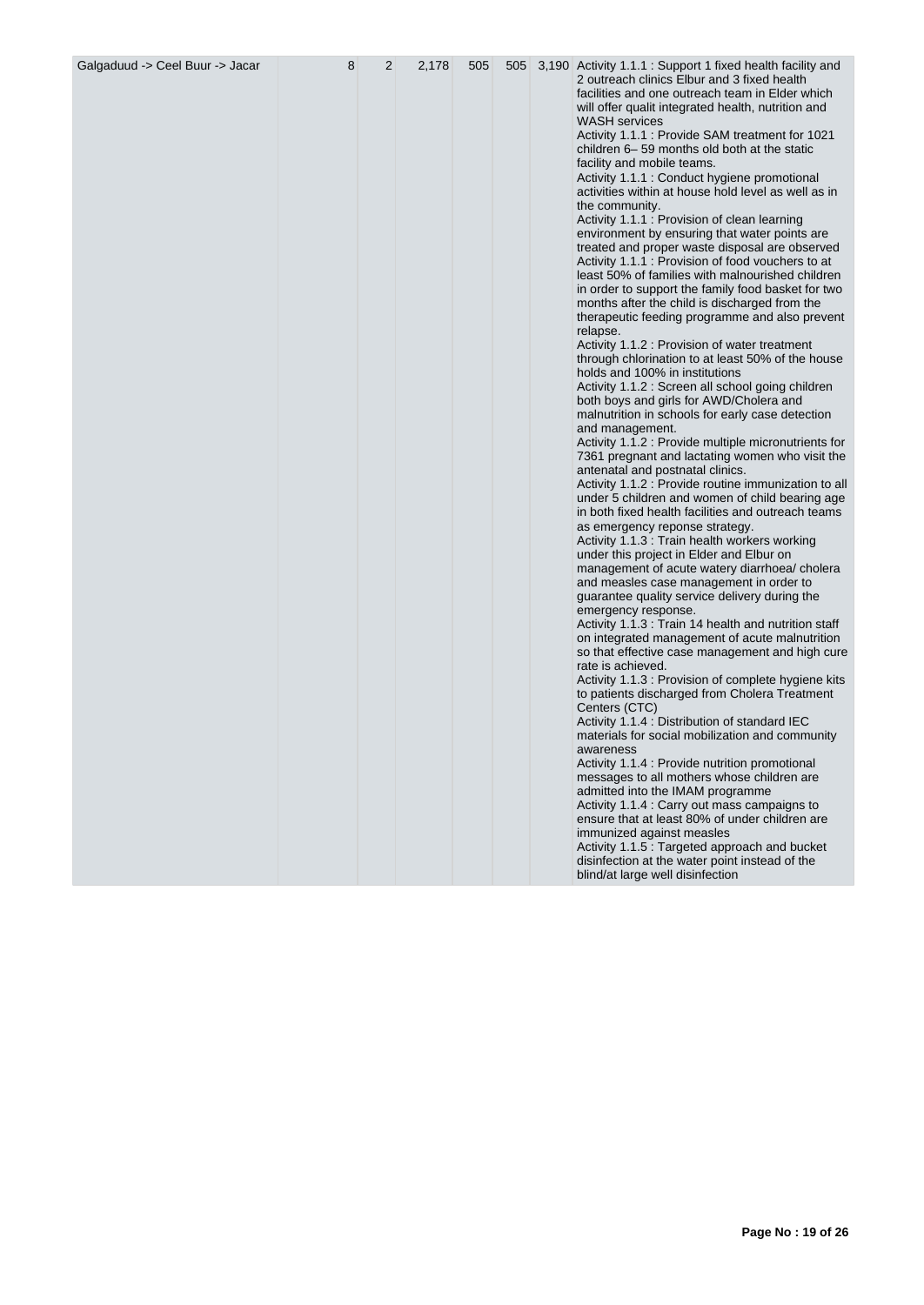| Galgaduud -> Ceel Buur -> Ris | 11 | 4 | 2,960 | 778 |  | 778 4,520 Activity 1.1.1 : Provide SAM treatment for 1021<br>children 6-59 months old both at the static<br>facility and mobile teams.<br>Activity 1.1.1 : Conduct hygiene promotional<br>activities within at house hold level as well as in<br>the community.<br>Activity 1.1.1 : Provision of clean learning<br>environment by ensuring that water points are<br>treated and proper waste disposal are observed<br>Activity 1.1.1 : Provision of food vouchers to at<br>least 50% of families with malnourished children<br>in order to support the family food basket for two<br>months after the child is discharged from the<br>therapeutic feeding programme and also prevent<br>relapse.<br>Activity 1.1.2 : Provision of water treatment<br>through chlorination to at least 50% of the house<br>holds and 100% in institutions<br>Activity 1.1.2 : Screen all school going children<br>both boys and girls for AWD/Cholera and<br>malnutrition in schools for early case detection<br>and management.<br>Activity 1.1.2 : Provide multiple micronutrients for<br>7361 pregnant and lactating women who visit the<br>antenatal and postnatal clinics.<br>Activity 1.1.2 : Provide routine immunization to all<br>under 5 children and women of child bearing age<br>in both fixed health facilities and outreach teams<br>as emergency reponse strategy.<br>Activity 1.1.3 : Train health workers working<br>under this project in Elder and Elbur on<br>management of acute watery diarrhoea/cholera<br>and measles case management in order to<br>guarantee quality service delivery during the<br>emergency response.<br>Activity 1.1.3 : Train 14 health and nutrition staff<br>on integrated management of acute malnutrition<br>so that effective case management and high cure<br>rate is achieved.<br>Activity 1.1.3 : Provision of complete hygiene kits<br>to patients discharged from Cholera Treatment<br>Centers (CTC)<br>Activity 1.1.4 : Distribution of standard IEC<br>materials for social mobilization and community<br>awareness<br>Activity 1.1.4 : Provide nutrition promotional<br>messages to all mothers whose children are<br>admitted into the IMAM programme<br>Activity 1.1.4 : Carry out mass campaigns to<br>ensure that at least 80% of under children are<br>immunized against measles<br>Activity 1.1.5 : Targeted approach and bucket<br>disinfection at the water point instead of the<br>blind/at large well disinfection |
|-------------------------------|----|---|-------|-----|--|-------------------------------------------------------------------------------------------------------------------------------------------------------------------------------------------------------------------------------------------------------------------------------------------------------------------------------------------------------------------------------------------------------------------------------------------------------------------------------------------------------------------------------------------------------------------------------------------------------------------------------------------------------------------------------------------------------------------------------------------------------------------------------------------------------------------------------------------------------------------------------------------------------------------------------------------------------------------------------------------------------------------------------------------------------------------------------------------------------------------------------------------------------------------------------------------------------------------------------------------------------------------------------------------------------------------------------------------------------------------------------------------------------------------------------------------------------------------------------------------------------------------------------------------------------------------------------------------------------------------------------------------------------------------------------------------------------------------------------------------------------------------------------------------------------------------------------------------------------------------------------------------------------------------------------------------------------------------------------------------------------------------------------------------------------------------------------------------------------------------------------------------------------------------------------------------------------------------------------------------------------------------------------------------------------------------------------------------------------------------------------------------------------------------------------------------------------------------------|
|                               |    |   |       |     |  | Activity 1.1.5 : Carry out bi weekly social<br>mobilization and campaigns to create awareness<br>on prevention and treatment of AWD/Cholera                                                                                                                                                                                                                                                                                                                                                                                                                                                                                                                                                                                                                                                                                                                                                                                                                                                                                                                                                                                                                                                                                                                                                                                                                                                                                                                                                                                                                                                                                                                                                                                                                                                                                                                                                                                                                                                                                                                                                                                                                                                                                                                                                                                                                                                                                                                             |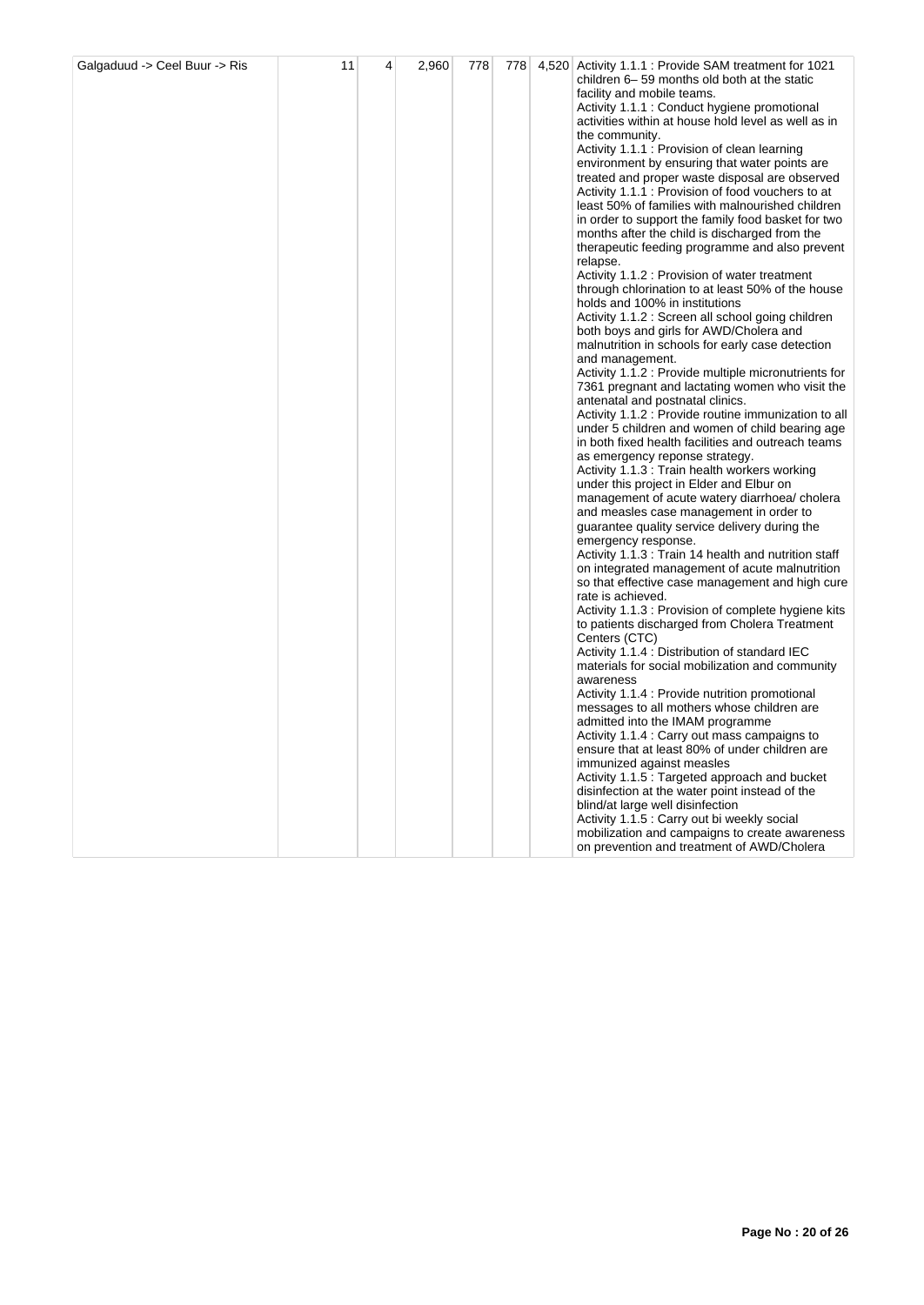| Galgaduud -> Ceel Dheer -> Ceel<br><b>Dheer</b> | 24 |  |  | 5,827 2,111 2,111 10,04 Activity 1.1.1 : Support 1 fixed health facility and<br>9 2 outreach clinics Elbur and 3 fixed health<br>facilities and one outreach team in Elder which<br>will offer qualit integrated health, nutrition and<br><b>WASH</b> services<br>Activity 1.1.1 : Provide SAM treatment for 1021<br>children 6-59 months old both at the static<br>facility and mobile teams.<br>Activity 1.1.1 : Conduct hygiene promotional<br>activities within at house hold level as well as in<br>the community.<br>Activity 1.1.1 : Provision of clean learning<br>environment by ensuring that water points are<br>treated and proper waste disposal are observed<br>Activity 1.1.1 : Provision of food vouchers to at<br>least 50% of families with malnourished children<br>in order to support the family food basket for two<br>months after the child is discharged from the<br>therapeutic feeding programme and also prevent<br>relapse.<br>Activity 1.1.2 : Provision of water treatment<br>through chlorination to at least 50% of the house<br>holds and 100% in institutions<br>Activity 1.1.2 : Screen all school going children<br>both boys and girls for AWD/Cholera and<br>malnutrition in schools for early case detection<br>and management.<br>Activity 1.1.2 : Provide multiple micronutrients for<br>7361 pregnant and lactating women who visit the<br>antenatal and postnatal clinics.<br>Activity 1.1.2 : Provide routine immunization to all<br>under 5 children and women of child bearing age<br>in both fixed health facilities and outreach teams<br>as emergency reponse strategy.<br>Activity 1.1.3 : Train health workers working<br>under this project in Elder and Elbur on<br>management of acute watery diarrhoea/ cholera<br>and measles case management in order to<br>guarantee quality service delivery during the<br>emergency response.<br>Activity 1.1.3 : Train 14 health and nutrition staff<br>on integrated management of acute malnutrition<br>so that effective case management and high cure<br>rate is achieved.<br>Activity 1.1.3 : Provision of complete hygiene kits<br>to patients discharged from Cholera Treatment<br>Centers (CTC)<br>Activity 1.1.4 : Distribution of standard IEC<br>materials for social mobilization and community<br>awareness<br>Activity 1.1.4 : Provide nutrition promotional<br>messages to all mothers whose children are<br>admitted into the IMAM programme<br>Activity 1.1.4 : Carry out mass campaigns to<br>ensure that at least 80% of under children are<br>immunized against measles<br>Activity 1.1.5 : Targeted approach and bucket |
|-------------------------------------------------|----|--|--|--------------------------------------------------------------------------------------------------------------------------------------------------------------------------------------------------------------------------------------------------------------------------------------------------------------------------------------------------------------------------------------------------------------------------------------------------------------------------------------------------------------------------------------------------------------------------------------------------------------------------------------------------------------------------------------------------------------------------------------------------------------------------------------------------------------------------------------------------------------------------------------------------------------------------------------------------------------------------------------------------------------------------------------------------------------------------------------------------------------------------------------------------------------------------------------------------------------------------------------------------------------------------------------------------------------------------------------------------------------------------------------------------------------------------------------------------------------------------------------------------------------------------------------------------------------------------------------------------------------------------------------------------------------------------------------------------------------------------------------------------------------------------------------------------------------------------------------------------------------------------------------------------------------------------------------------------------------------------------------------------------------------------------------------------------------------------------------------------------------------------------------------------------------------------------------------------------------------------------------------------------------------------------------------------------------------------------------------------------------------------------------------------------------------------------------------------------------------------------------------------------------------------------------------------------------------------------------------------------------------------------------------|
|                                                 |    |  |  | disinfection at the water point instead of the<br>blind/at large well disinfection                                                                                                                                                                                                                                                                                                                                                                                                                                                                                                                                                                                                                                                                                                                                                                                                                                                                                                                                                                                                                                                                                                                                                                                                                                                                                                                                                                                                                                                                                                                                                                                                                                                                                                                                                                                                                                                                                                                                                                                                                                                                                                                                                                                                                                                                                                                                                                                                                                                                                                                                                         |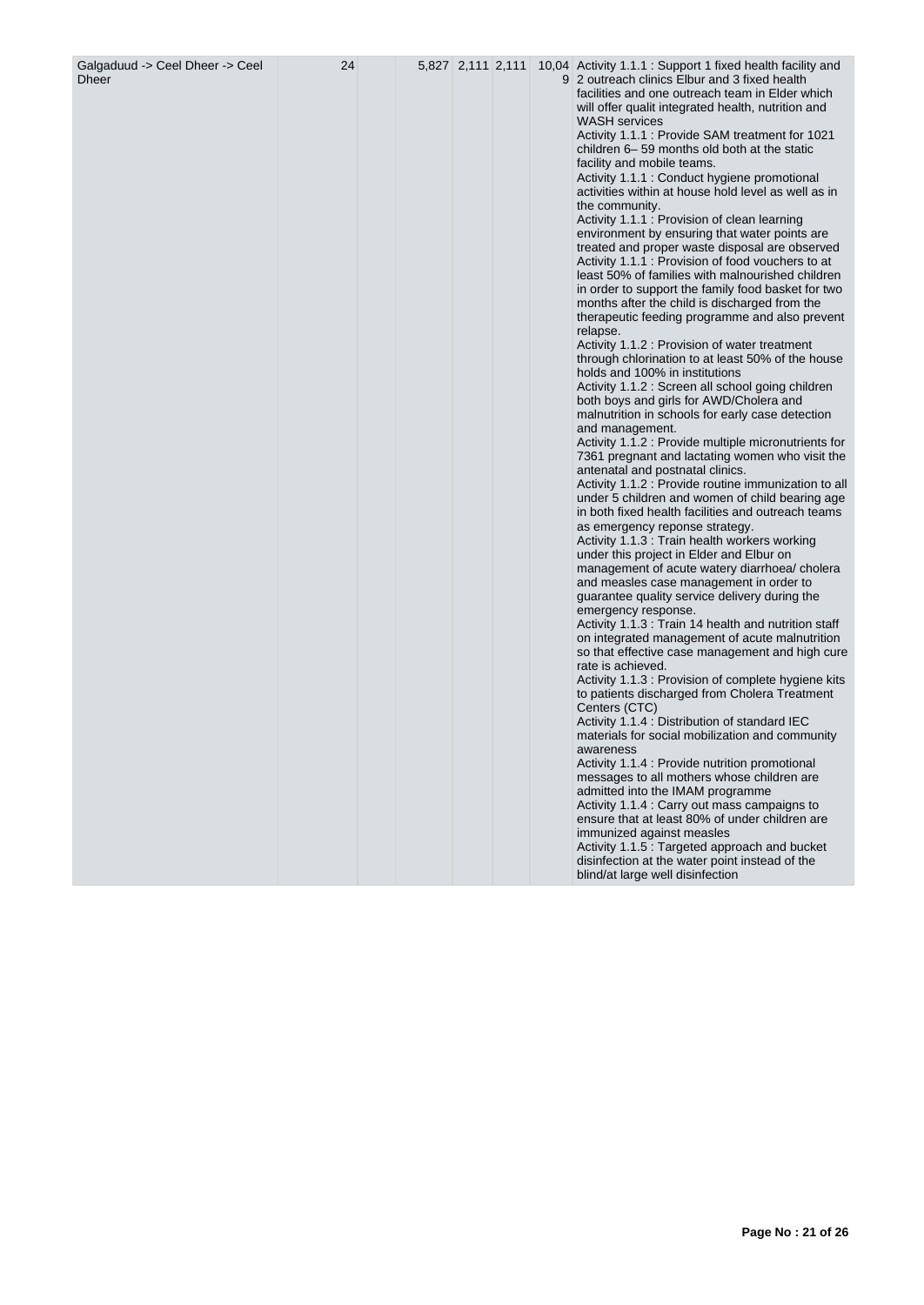| Galgaduud -> Ceel Dheer -><br>Galwasuge | 7 | 4 | 2,123 | 481 | 481 |  | 3,089 Activity 1.1.1 : Provide SAM treatment for 1021<br>children 6–59 months old both at the static<br>facility and mobile teams.<br>Activity 1.1.1 : Conduct hygiene promotional<br>activities within at house hold level as well as in<br>the community.<br>Activity 1.1.1 : Provision of clean learning<br>environment by ensuring that water points are<br>treated and proper waste disposal are observed<br>Activity 1.1.1 : Provision of food vouchers to at<br>least 50% of families with malnourished children<br>in order to support the family food basket for two<br>months after the child is discharged from the<br>therapeutic feeding programme and also prevent<br>relapse.<br>Activity 1.1.2 : Provision of water treatment<br>through chlorination to at least 50% of the house<br>holds and 100% in institutions<br>Activity 1.1.2 : Screen all school going children<br>both boys and girls for AWD/Cholera and<br>malnutrition in schools for early case detection<br>and management.<br>Activity 1.1.2 : Provide multiple micronutrients for<br>7361 pregnant and lactating women who visit the<br>antenatal and postnatal clinics.<br>Activity 1.1.2 : Provide routine immunization to all<br>under 5 children and women of child bearing age<br>in both fixed health facilities and outreach teams<br>as emergency reponse strategy.<br>Activity 1.1.3 : Train health workers working<br>under this project in Elder and Elbur on<br>management of acute watery diarrhoea/cholera<br>and measles case management in order to<br>guarantee quality service delivery during the<br>emergency response.<br>Activity 1.1.3 : Train 14 health and nutrition staff<br>on integrated management of acute malnutrition<br>so that effective case management and high cure<br>rate is achieved.<br>Activity 1.1.3 : Provision of complete hygiene kits<br>to patients discharged from Cholera Treatment<br>Centers (CTC)<br>Activity 1.1.4 : Distribution of standard IEC<br>materials for social mobilization and community<br>awareness<br>Activity 1.1.4 : Provide nutrition promotional<br>messages to all mothers whose children are<br>admitted into the IMAM programme<br>Activity 1.1.4 : Carry out mass campaigns to<br>ensure that at least 80% of under children are<br>immunized against measles<br>Activity 1.1.5 : Targeted approach and bucket<br>disinfection at the water point instead of the<br>blind/at large well disinfection<br>Activity 1.1.5 : Carry out bi weekly social<br>mobilization and campaigns to create awareness<br>on prevention and treatment of AWD/Cholera |
|-----------------------------------------|---|---|-------|-----|-----|--|--------------------------------------------------------------------------------------------------------------------------------------------------------------------------------------------------------------------------------------------------------------------------------------------------------------------------------------------------------------------------------------------------------------------------------------------------------------------------------------------------------------------------------------------------------------------------------------------------------------------------------------------------------------------------------------------------------------------------------------------------------------------------------------------------------------------------------------------------------------------------------------------------------------------------------------------------------------------------------------------------------------------------------------------------------------------------------------------------------------------------------------------------------------------------------------------------------------------------------------------------------------------------------------------------------------------------------------------------------------------------------------------------------------------------------------------------------------------------------------------------------------------------------------------------------------------------------------------------------------------------------------------------------------------------------------------------------------------------------------------------------------------------------------------------------------------------------------------------------------------------------------------------------------------------------------------------------------------------------------------------------------------------------------------------------------------------------------------------------------------------------------------------------------------------------------------------------------------------------------------------------------------------------------------------------------------------------------------------------------------------------------------------------------------------------------------------------------------------------------------------------------------------------------------------------------------------------------------------------------------|
|-----------------------------------------|---|---|-------|-----|-----|--|--------------------------------------------------------------------------------------------------------------------------------------------------------------------------------------------------------------------------------------------------------------------------------------------------------------------------------------------------------------------------------------------------------------------------------------------------------------------------------------------------------------------------------------------------------------------------------------------------------------------------------------------------------------------------------------------------------------------------------------------------------------------------------------------------------------------------------------------------------------------------------------------------------------------------------------------------------------------------------------------------------------------------------------------------------------------------------------------------------------------------------------------------------------------------------------------------------------------------------------------------------------------------------------------------------------------------------------------------------------------------------------------------------------------------------------------------------------------------------------------------------------------------------------------------------------------------------------------------------------------------------------------------------------------------------------------------------------------------------------------------------------------------------------------------------------------------------------------------------------------------------------------------------------------------------------------------------------------------------------------------------------------------------------------------------------------------------------------------------------------------------------------------------------------------------------------------------------------------------------------------------------------------------------------------------------------------------------------------------------------------------------------------------------------------------------------------------------------------------------------------------------------------------------------------------------------------------------------------------------------|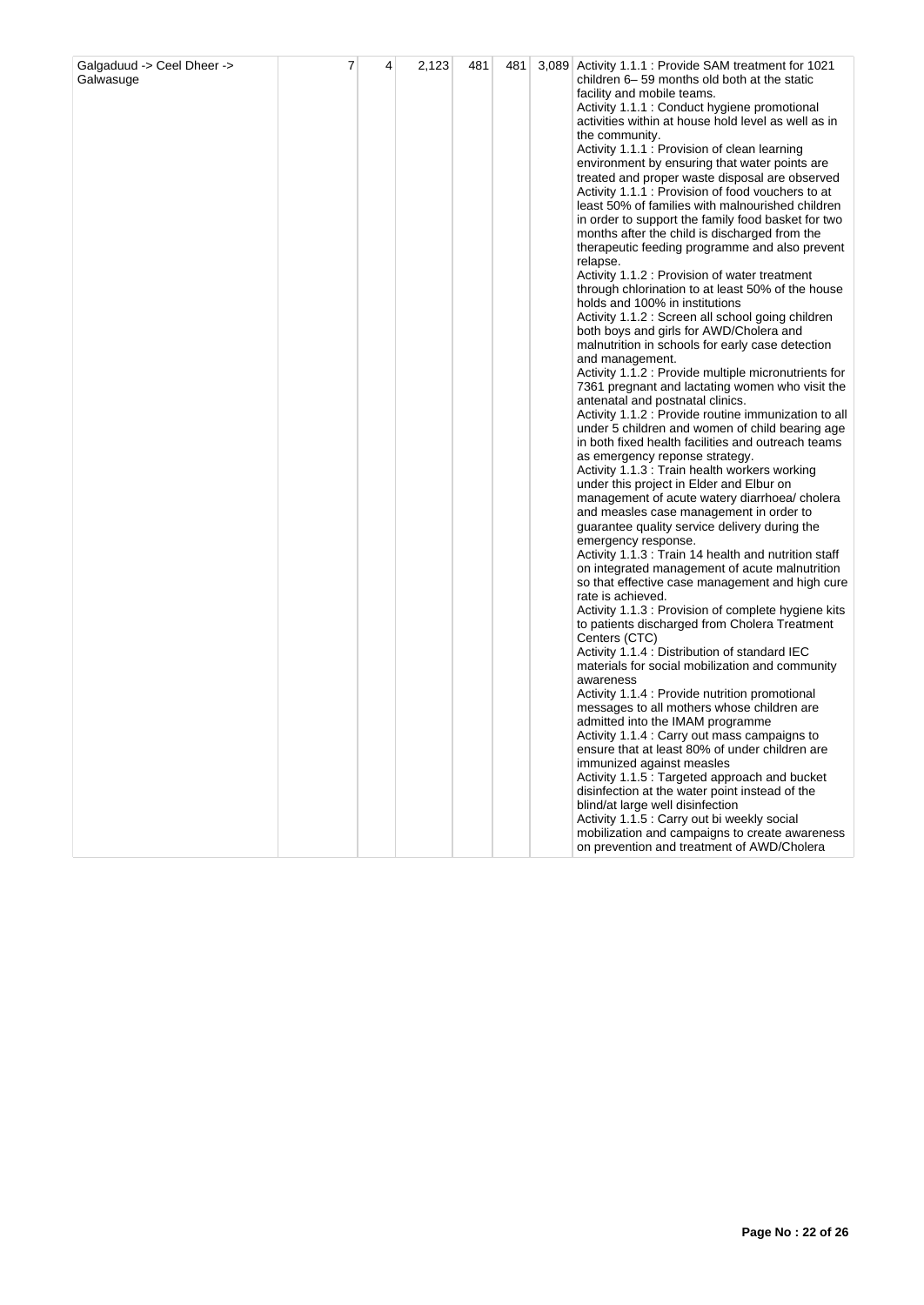| Galgaduud -> Ceel Dheer -> Hul<br>Caduur | 13 |  |  | 3,289 1,192 1,192 5,673 Activity 1.1.1 : Support 1 fixed health facility and<br>2 outreach clinics Elbur and 3 fixed health<br>facilities and one outreach team in Elder which<br>will offer qualit integrated health, nutrition and<br><b>WASH</b> services<br>Activity 1.1.1 : Provide SAM treatment for 1021<br>children 6–59 months old both at the static<br>facility and mobile teams.<br>Activity 1.1.1 : Conduct hygiene promotional<br>activities within at house hold level as well as in<br>the community.<br>Activity 1.1.1 : Provision of clean learning<br>environment by ensuring that water points are<br>treated and proper waste disposal are observed<br>Activity 1.1.1 : Provision of food vouchers to at<br>least 50% of families with malnourished children<br>in order to support the family food basket for two<br>months after the child is discharged from the<br>therapeutic feeding programme and also prevent<br>relapse.<br>Activity 1.1.2 : Provision of water treatment<br>through chlorination to at least 50% of the house<br>holds and 100% in institutions<br>Activity 1.1.2 : Screen all school going children<br>both boys and girls for AWD/Cholera and<br>malnutrition in schools for early case detection<br>and management.<br>Activity 1.1.2 : Provide multiple micronutrients for<br>7361 pregnant and lactating women who visit the<br>antenatal and postnatal clinics.<br>Activity 1.1.2 : Provide routine immunization to all<br>under 5 children and women of child bearing age<br>in both fixed health facilities and outreach teams<br>as emergency reponse strategy.<br>Activity 1.1.3 : Train health workers working<br>under this project in Elder and Elbur on<br>management of acute watery diarrhoea/cholera<br>and measles case management in order to<br>guarantee quality service delivery during the<br>emergency response.<br>Activity 1.1.3 : Train 14 health and nutrition staff<br>on integrated management of acute malnutrition<br>so that effective case management and high cure<br>rate is achieved.<br>Activity 1.1.3 : Provision of complete hygiene kits<br>to patients discharged from Cholera Treatment<br>Centers (CTC)<br>Activity 1.1.4 : Distribution of standard IEC<br>materials for social mobilization and community<br>awareness<br>Activity 1.1.4 : Provide nutrition promotional<br>messages to all mothers whose children are<br>admitted into the IMAM programme<br>Activity 1.1.4 : Carry out mass campaigns to<br>ensure that at least 80% of under children are<br>immunized against measles |
|------------------------------------------|----|--|--|----------------------------------------------------------------------------------------------------------------------------------------------------------------------------------------------------------------------------------------------------------------------------------------------------------------------------------------------------------------------------------------------------------------------------------------------------------------------------------------------------------------------------------------------------------------------------------------------------------------------------------------------------------------------------------------------------------------------------------------------------------------------------------------------------------------------------------------------------------------------------------------------------------------------------------------------------------------------------------------------------------------------------------------------------------------------------------------------------------------------------------------------------------------------------------------------------------------------------------------------------------------------------------------------------------------------------------------------------------------------------------------------------------------------------------------------------------------------------------------------------------------------------------------------------------------------------------------------------------------------------------------------------------------------------------------------------------------------------------------------------------------------------------------------------------------------------------------------------------------------------------------------------------------------------------------------------------------------------------------------------------------------------------------------------------------------------------------------------------------------------------------------------------------------------------------------------------------------------------------------------------------------------------------------------------------------------------------------------------------------------------------------------------------------------------------------------------------------------------------------------------------------------------------------------------------------------------------|
|                                          |    |  |  | Activity 1.1.5 : Targeted approach and bucket<br>disinfection at the water point instead of the<br>blind/at large well disinfection                                                                                                                                                                                                                                                                                                                                                                                                                                                                                                                                                                                                                                                                                                                                                                                                                                                                                                                                                                                                                                                                                                                                                                                                                                                                                                                                                                                                                                                                                                                                                                                                                                                                                                                                                                                                                                                                                                                                                                                                                                                                                                                                                                                                                                                                                                                                                                                                                                                    |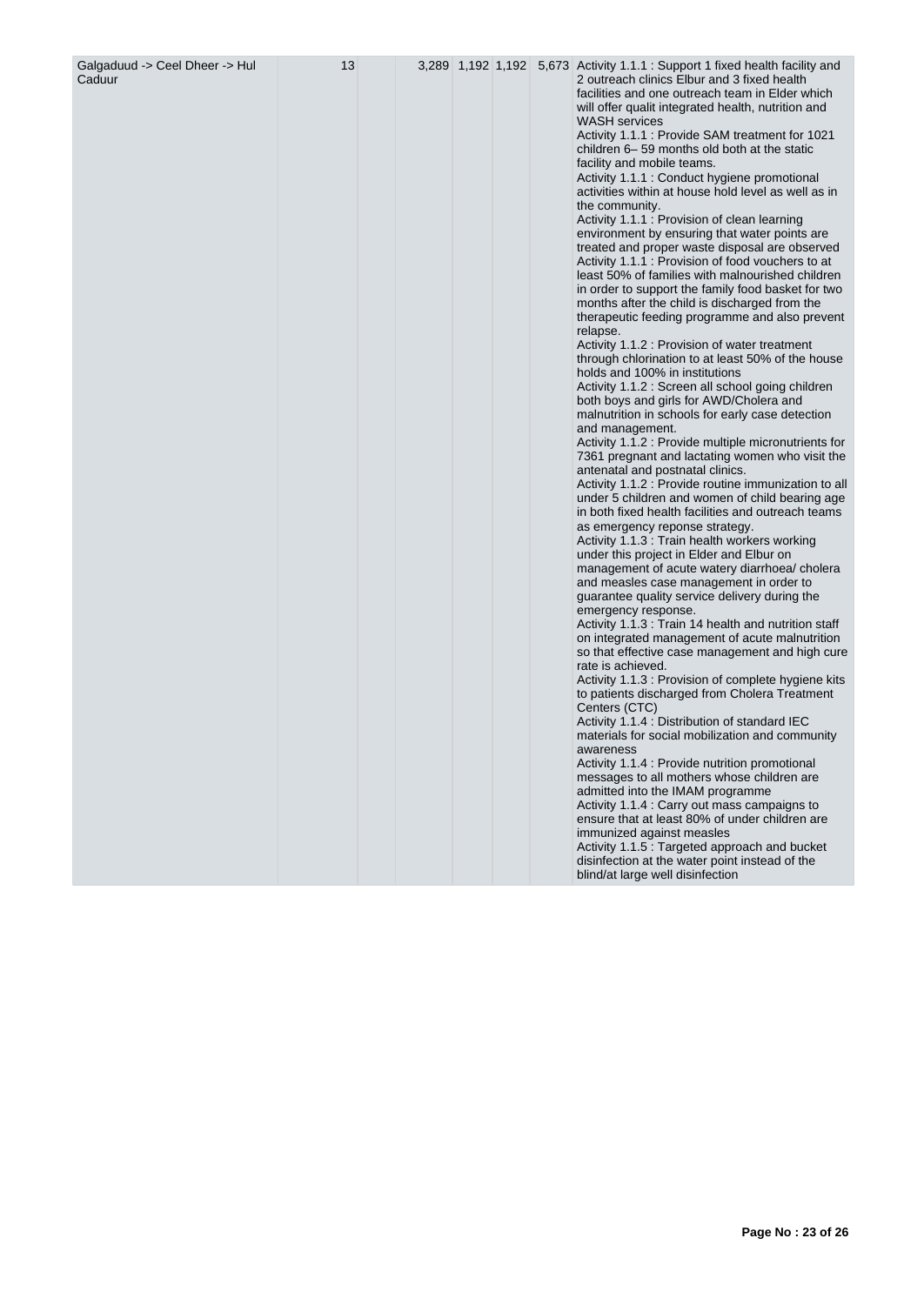| Galgaduud -> Ceel Dheer -><br>Oswein | 12 |  |  |  |  | 2,959 1,073 1,073 5,105 Activity 1.1.1 : Support 1 fixed health facility and<br>2 outreach clinics Elbur and 3 fixed health<br>facilities and one outreach team in Elder which<br>will offer qualit integrated health, nutrition and<br><b>WASH</b> services<br>Activity 1.1.1 : Provide SAM treatment for 1021<br>children 6–59 months old both at the static<br>facility and mobile teams.<br>Activity 1.1.1 : Conduct hygiene promotional<br>activities within at house hold level as well as in<br>the community.<br>Activity 1.1.1 : Provision of clean learning<br>environment by ensuring that water points are<br>treated and proper waste disposal are observed<br>Activity 1.1.1 : Provision of food vouchers to at<br>least 50% of families with malnourished children<br>in order to support the family food basket for two<br>months after the child is discharged from the<br>therapeutic feeding programme and also prevent<br>relapse.<br>Activity 1.1.2 : Provision of water treatment<br>through chlorination to at least 50% of the house<br>holds and 100% in institutions<br>Activity 1.1.2 : Screen all school going children<br>both boys and girls for AWD/Cholera and<br>malnutrition in schools for early case detection<br>and management.<br>Activity 1.1.2 : Provide multiple micronutrients for<br>7361 pregnant and lactating women who visit the<br>antenatal and postnatal clinics.<br>Activity 1.1.2 : Provide routine immunization to all<br>under 5 children and women of child bearing age<br>in both fixed health facilities and outreach teams<br>as emergency reponse strategy.<br>Activity 1.1.3 : Train health workers working<br>under this project in Elder and Elbur on<br>management of acute watery diarrhoea/cholera<br>and measles case management in order to<br>guarantee quality service delivery during the<br>emergency response.<br>Activity 1.1.3 : Train 14 health and nutrition staff<br>on integrated management of acute malnutrition<br>so that effective case management and high cure<br>rate is achieved.<br>Activity 1.1.3 : Provision of complete hygiene kits<br>to patients discharged from Cholera Treatment<br>Centers (CTC)<br>Activity 1.1.4 : Distribution of standard IEC<br>materials for social mobilization and community<br>awareness<br>Activity 1.1.4 : Provide nutrition promotional<br>messages to all mothers whose children are<br>admitted into the IMAM programme<br>Activity 1.1.4 : Carry out mass campaigns to<br>ensure that at least 80% of under children are<br>immunized against measles<br>Activity 1.1.5 : Targeted approach and bucket<br>disinfection at the water point instead of the<br>blind/at large well disinfection |
|--------------------------------------|----|--|--|--|--|-------------------------------------------------------------------------------------------------------------------------------------------------------------------------------------------------------------------------------------------------------------------------------------------------------------------------------------------------------------------------------------------------------------------------------------------------------------------------------------------------------------------------------------------------------------------------------------------------------------------------------------------------------------------------------------------------------------------------------------------------------------------------------------------------------------------------------------------------------------------------------------------------------------------------------------------------------------------------------------------------------------------------------------------------------------------------------------------------------------------------------------------------------------------------------------------------------------------------------------------------------------------------------------------------------------------------------------------------------------------------------------------------------------------------------------------------------------------------------------------------------------------------------------------------------------------------------------------------------------------------------------------------------------------------------------------------------------------------------------------------------------------------------------------------------------------------------------------------------------------------------------------------------------------------------------------------------------------------------------------------------------------------------------------------------------------------------------------------------------------------------------------------------------------------------------------------------------------------------------------------------------------------------------------------------------------------------------------------------------------------------------------------------------------------------------------------------------------------------------------------------------------------------------------------------------------------------------------------------------------------------------------------------------------------------------------------------------------------------|
|--------------------------------------|----|--|--|--|--|-------------------------------------------------------------------------------------------------------------------------------------------------------------------------------------------------------------------------------------------------------------------------------------------------------------------------------------------------------------------------------------------------------------------------------------------------------------------------------------------------------------------------------------------------------------------------------------------------------------------------------------------------------------------------------------------------------------------------------------------------------------------------------------------------------------------------------------------------------------------------------------------------------------------------------------------------------------------------------------------------------------------------------------------------------------------------------------------------------------------------------------------------------------------------------------------------------------------------------------------------------------------------------------------------------------------------------------------------------------------------------------------------------------------------------------------------------------------------------------------------------------------------------------------------------------------------------------------------------------------------------------------------------------------------------------------------------------------------------------------------------------------------------------------------------------------------------------------------------------------------------------------------------------------------------------------------------------------------------------------------------------------------------------------------------------------------------------------------------------------------------------------------------------------------------------------------------------------------------------------------------------------------------------------------------------------------------------------------------------------------------------------------------------------------------------------------------------------------------------------------------------------------------------------------------------------------------------------------------------------------------------------------------------------------------------------------------------------------------|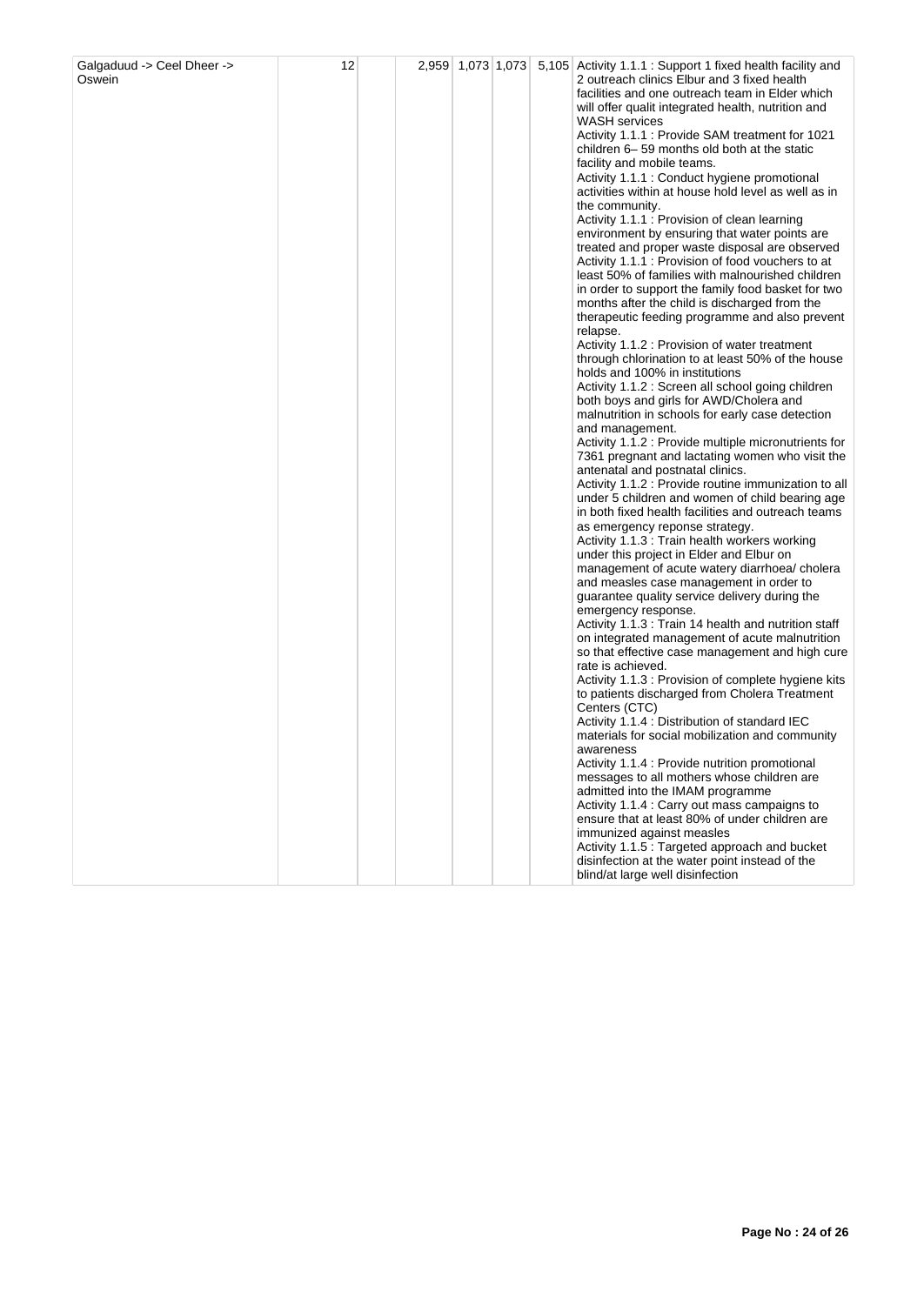| Wahweyn |  |  |  |  |  | 2 outreach clinics Elbur and 3 fixed health<br>facilities and one outreach team in Elder which<br>will offer qualit integrated health, nutrition and<br><b>WASH</b> services<br>Activity 1.1.1 : Provide SAM treatment for 1021<br>children 6-59 months old both at the static<br>facility and mobile teams.<br>Activity 1.1.1 : Conduct hygiene promotional<br>activities within at house hold level as well as in<br>the community.<br>Activity 1.1.1 : Provision of clean learning<br>environment by ensuring that water points are<br>treated and proper waste disposal are observed<br>Activity 1.1.2 : Provision of water treatment<br>through chlorination to at least 50% of the house<br>holds and 100% in institutions<br>Activity 1.1.2 : Screen all school going children<br>both boys and girls for AWD/Cholera and<br>malnutrition in schools for early case detection<br>and management.<br>Activity 1.1.2 : Provide multiple micronutrients for<br>7361 pregnant and lactating women who visit the<br>antenatal and postnatal clinics.<br>Activity 1.1.2 : Provide routine immunization to all<br>under 5 children and women of child bearing age<br>in both fixed health facilities and outreach teams<br>as emergency reponse strategy.<br>Activity 1.1.3 : Train health workers working<br>under this project in Elder and Elbur on<br>management of acute watery diarrhoea/ cholera<br>and measles case management in order to<br>guarantee quality service delivery during the<br>emergency response.<br>Activity 1.1.3 : Train 14 health and nutrition staff<br>on integrated management of acute malnutrition<br>so that effective case management and high cure<br>rate is achieved.<br>Activity 1.1.3 : Provision of complete hygiene kits<br>to patients discharged from Cholera Treatment<br>Centers (CTC)<br>Activity 1.1.4 : Distribution of standard IEC<br>materials for social mobilization and community<br>awareness<br>Activity 1.1.4 : Provide nutrition promotional<br>messages to all mothers whose children are<br>admitted into the IMAM programme<br>Activity 1.1.4 : Carry out mass campaigns to<br>ensure that at least 80% of under children are<br>immunized against measles<br>Activity 1.1.5 : Targeted approach and bucket |
|---------|--|--|--|--|--|----------------------------------------------------------------------------------------------------------------------------------------------------------------------------------------------------------------------------------------------------------------------------------------------------------------------------------------------------------------------------------------------------------------------------------------------------------------------------------------------------------------------------------------------------------------------------------------------------------------------------------------------------------------------------------------------------------------------------------------------------------------------------------------------------------------------------------------------------------------------------------------------------------------------------------------------------------------------------------------------------------------------------------------------------------------------------------------------------------------------------------------------------------------------------------------------------------------------------------------------------------------------------------------------------------------------------------------------------------------------------------------------------------------------------------------------------------------------------------------------------------------------------------------------------------------------------------------------------------------------------------------------------------------------------------------------------------------------------------------------------------------------------------------------------------------------------------------------------------------------------------------------------------------------------------------------------------------------------------------------------------------------------------------------------------------------------------------------------------------------------------------------------------------------------------------------------------------------------------------------------------------------------|
|---------|--|--|--|--|--|----------------------------------------------------------------------------------------------------------------------------------------------------------------------------------------------------------------------------------------------------------------------------------------------------------------------------------------------------------------------------------------------------------------------------------------------------------------------------------------------------------------------------------------------------------------------------------------------------------------------------------------------------------------------------------------------------------------------------------------------------------------------------------------------------------------------------------------------------------------------------------------------------------------------------------------------------------------------------------------------------------------------------------------------------------------------------------------------------------------------------------------------------------------------------------------------------------------------------------------------------------------------------------------------------------------------------------------------------------------------------------------------------------------------------------------------------------------------------------------------------------------------------------------------------------------------------------------------------------------------------------------------------------------------------------------------------------------------------------------------------------------------------------------------------------------------------------------------------------------------------------------------------------------------------------------------------------------------------------------------------------------------------------------------------------------------------------------------------------------------------------------------------------------------------------------------------------------------------------------------------------------------------|

# **Documents**

| <b>Category Name</b>                | <b>Document Description</b>                       |
|-------------------------------------|---------------------------------------------------|
| <b>Project Supporting Documents</b> | Health Supply BOQ.xlsx                            |
| <b>Project Supporting Documents</b> | <b>Nutrition Supply BOQ.xlsx</b>                  |
| <b>Project Supporting Documents</b> | BOQ for Hygiene kits.xlsx                         |
| <b>Project Supporting Documents</b> | SHF Budget July 2017.xlsx                         |
| <b>Project Supporting Documents</b> | SHF Budget July 2017.xlsx                         |
| <b>Project Supporting Documents</b> | BOQ for Food and their prices.xlsx                |
| <b>Project Supporting Documents</b> | Updated Nutrition Supply BOQ 25.8.2017.xlsx       |
| <b>Project Supporting Documents</b> | BOQ 2.10 for Food and their prices 25.8.2017.xlsx |
| <b>Project Supporting Documents</b> | BOQ 2.11 for Hygiene kits 25.8.2017.xlsx          |
| <b>Project Supporting Documents</b> | BOQs Updated on 6th September 2017.xlsx           |